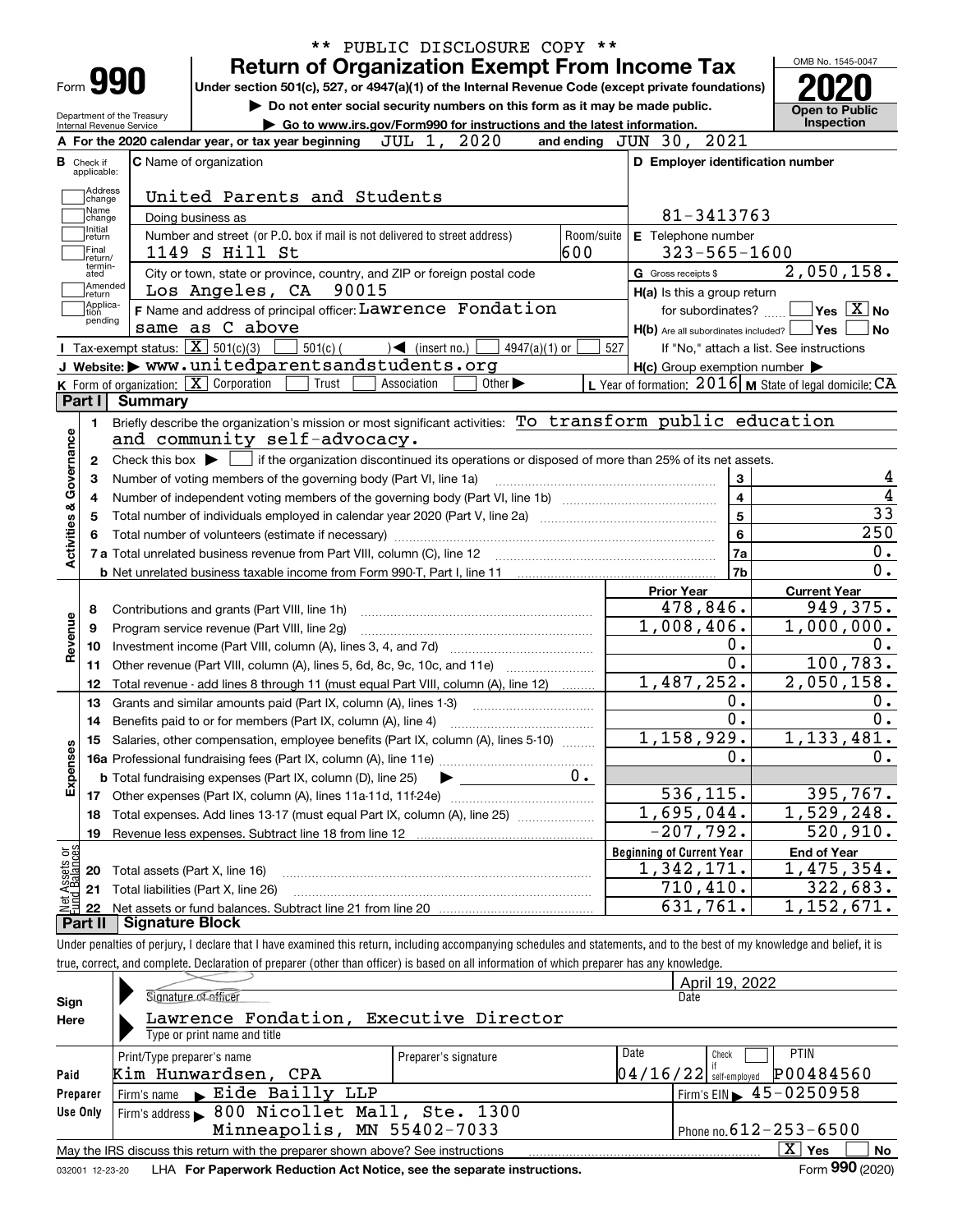|              | United Parents and Students<br>Form 990 (2020)                                                                                               | 81-3413763                             | Page 2                                    |
|--------------|----------------------------------------------------------------------------------------------------------------------------------------------|----------------------------------------|-------------------------------------------|
|              | <b>Statement of Program Service Accomplishments</b><br>Part III                                                                              |                                        |                                           |
|              |                                                                                                                                              |                                        |                                           |
| 1            | Briefly describe the organization's mission:                                                                                                 |                                        |                                           |
|              | United Parents and Students' mission is to promote the advancement of                                                                        |                                        |                                           |
|              | public education and combat inequality by fostering civic and                                                                                |                                        |                                           |
|              | community involvement in the effort to transform public education and                                                                        |                                        |                                           |
|              | community self-advocacy.                                                                                                                     |                                        |                                           |
| $\mathbf{2}$ | Did the organization undertake any significant program services during the year which were not listed on the                                 |                                        |                                           |
|              | prior Form 990 or 990-EZ?                                                                                                                    |                                        | $\overline{\mathsf{Yes} \ \mathbb{X}}$ No |
|              | If "Yes," describe these new services on Schedule O.                                                                                         |                                        |                                           |
| 3            | Did the organization cease conducting, or make significant changes in how it conducts, any program services?                                 | $\sqrt{}$ Yes $\sqrt{}$ X $\sqrt{}$ No |                                           |
|              | If "Yes," describe these changes on Schedule O.                                                                                              |                                        |                                           |
| 4            | Describe the organization's program service accomplishments for each of its three largest program services, as measured by expenses.         |                                        |                                           |
|              | Section 501(c)(3) and 501(c)(4) organizations are required to report the amount of grants and allocations to others, the total expenses, and |                                        |                                           |
|              | revenue, if any, for each program service reported.                                                                                          |                                        |                                           |
| 4a           |                                                                                                                                              |                                        |                                           |
|              | United Parents and Students develops strategies and tools to support                                                                         |                                        |                                           |
|              | community and family engagement, to support professional development                                                                         |                                        |                                           |
|              | for direct service staff, to develop parent leader capacity, and to                                                                          |                                        |                                           |
|              | promote partnerships with local organizations, student recruitment and                                                                       |                                        |                                           |
|              | community relations.                                                                                                                         |                                        |                                           |
|              |                                                                                                                                              |                                        |                                           |
|              |                                                                                                                                              |                                        |                                           |
|              |                                                                                                                                              |                                        |                                           |
|              |                                                                                                                                              |                                        |                                           |
|              |                                                                                                                                              |                                        |                                           |
|              |                                                                                                                                              |                                        |                                           |
|              |                                                                                                                                              |                                        |                                           |
|              |                                                                                                                                              |                                        |                                           |
| 4b           |                                                                                                                                              |                                        |                                           |
|              |                                                                                                                                              |                                        |                                           |
|              |                                                                                                                                              |                                        |                                           |
|              |                                                                                                                                              |                                        |                                           |
|              |                                                                                                                                              |                                        |                                           |
|              |                                                                                                                                              |                                        |                                           |
|              |                                                                                                                                              |                                        |                                           |
|              |                                                                                                                                              |                                        |                                           |
|              |                                                                                                                                              |                                        |                                           |
|              |                                                                                                                                              |                                        |                                           |
|              |                                                                                                                                              |                                        |                                           |
|              |                                                                                                                                              |                                        |                                           |
|              |                                                                                                                                              |                                        |                                           |
| 4с           |                                                                                                                                              | ) (Revenue \$                          |                                           |
|              |                                                                                                                                              |                                        |                                           |
|              |                                                                                                                                              |                                        |                                           |
|              |                                                                                                                                              |                                        |                                           |
|              |                                                                                                                                              |                                        |                                           |
|              |                                                                                                                                              |                                        |                                           |
|              |                                                                                                                                              |                                        |                                           |
|              |                                                                                                                                              |                                        |                                           |
|              |                                                                                                                                              |                                        |                                           |
|              |                                                                                                                                              |                                        |                                           |
|              |                                                                                                                                              |                                        |                                           |
|              |                                                                                                                                              |                                        |                                           |
|              |                                                                                                                                              |                                        |                                           |
|              |                                                                                                                                              |                                        |                                           |
| 4d           | Other program services (Describe on Schedule O.)                                                                                             |                                        |                                           |
|              | (Expenses \$<br>(Revenue \$<br>including grants of \$                                                                                        |                                        |                                           |
|              | 1,395,748.<br>4e Total program service expenses $\blacktriangleright$                                                                        |                                        |                                           |
|              |                                                                                                                                              |                                        | $F_{\text{Orm}}$ 990 (2020)               |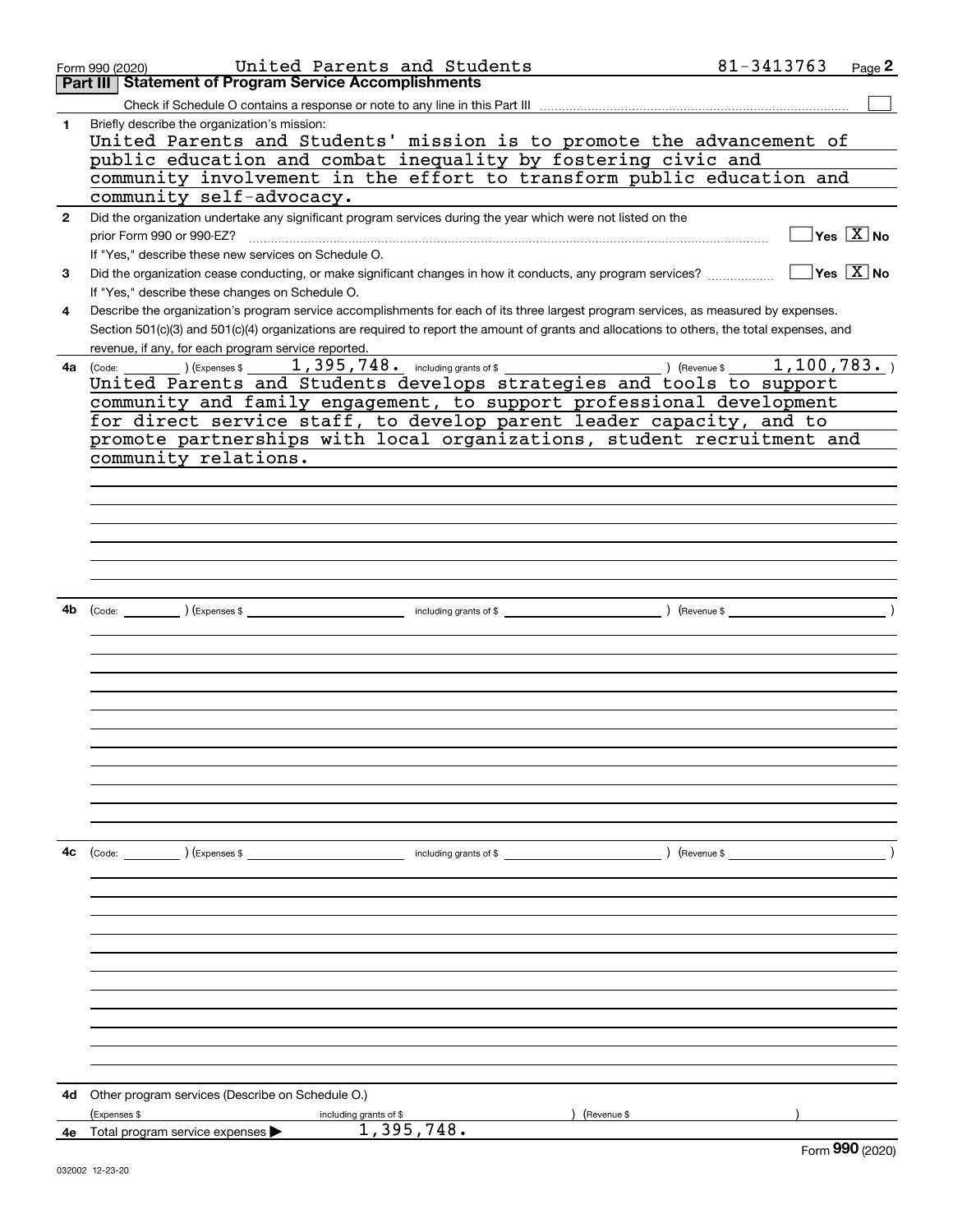|  | Form 990 (2020) |  |
|--|-----------------|--|

Form 990 (2020) United Parents and Students 81-3413763 <sub>Page</sub> 3<br>**Part IV | Checklist of Required Schedules** 

|     |                                                                                                                                  |                 | Yes   No |        |
|-----|----------------------------------------------------------------------------------------------------------------------------------|-----------------|----------|--------|
| 1   | Is the organization described in section $501(c)(3)$ or $4947(a)(1)$ (other than a private foundation)?                          |                 |          |        |
|     |                                                                                                                                  | 1               | х        |        |
| 2   |                                                                                                                                  | $\overline{2}$  | X        |        |
| 3   | Did the organization engage in direct or indirect political campaign activities on behalf of or in opposition to candidates for  |                 |          |        |
|     |                                                                                                                                  | 3               |          | x      |
| 4   | Section 501(c)(3) organizations. Did the organization engage in lobbying activities, or have a section 501(h) election in effect |                 |          |        |
|     |                                                                                                                                  | 4               |          | x      |
| 5   | Is the organization a section 501(c)(4), 501(c)(5), or 501(c)(6) organization that receives membership dues, assessments, or     |                 |          |        |
|     |                                                                                                                                  | 5               |          | x      |
| 6   | Did the organization maintain any donor advised funds or any similar funds or accounts for which donors have the right to        |                 |          |        |
|     | provide advice on the distribution or investment of amounts in such funds or accounts? If "Yes," complete Schedule D, Part I     | 6               |          | x      |
| 7   | Did the organization receive or hold a conservation easement, including easements to preserve open space,                        |                 |          |        |
|     |                                                                                                                                  | $\overline{7}$  |          | x      |
| 8   | Did the organization maintain collections of works of art, historical treasures, or other similar assets? If "Yes," complete     |                 |          |        |
|     |                                                                                                                                  | 8               |          | x      |
| 9   | Did the organization report an amount in Part X, line 21, for escrow or custodial account liability, serve as a custodian for    |                 |          |        |
|     | amounts not listed in Part X; or provide credit counseling, debt management, credit repair, or debt negotiation services?        |                 |          |        |
|     |                                                                                                                                  | 9               |          | x      |
| 10  | Did the organization, directly or through a related organization, hold assets in donor-restricted endowments                     |                 |          |        |
|     |                                                                                                                                  | 10              |          | x      |
| 11  | If the organization's answer to any of the following questions is "Yes," then complete Schedule D, Parts VI, VII, VIII, IX, or X |                 |          |        |
|     | as applicable.                                                                                                                   |                 |          |        |
|     | Did the organization report an amount for land, buildings, and equipment in Part X, line 10? If "Yes," complete Schedule D,      |                 |          |        |
|     |                                                                                                                                  | 11a             | х        |        |
| b   | Did the organization report an amount for investments - other securities in Part X, line 12, that is 5% or more of its total     |                 |          |        |
|     |                                                                                                                                  | 11 <sub>b</sub> |          | x      |
|     | c Did the organization report an amount for investments - program related in Part X, line 13, that is 5% or more of its total    |                 |          |        |
|     |                                                                                                                                  | 11c             |          | x      |
|     | d Did the organization report an amount for other assets in Part X, line 15, that is 5% or more of its total assets reported in  |                 |          |        |
|     |                                                                                                                                  | 11d             |          | x      |
|     |                                                                                                                                  | 11e             | х        |        |
| f   | Did the organization's separate or consolidated financial statements for the tax year include a footnote that addresses          |                 |          |        |
|     | the organization's liability for uncertain tax positions under FIN 48 (ASC 740)? If "Yes," complete Schedule D, Part X           | 11f             | x        |        |
|     | 12a Did the organization obtain separate, independent audited financial statements for the tax year? If "Yes," complete          |                 |          |        |
|     |                                                                                                                                  | 12a             | x        |        |
|     | <b>b</b> Was the organization included in consolidated, independent audited financial statements for the tax year?               |                 |          |        |
|     | If "Yes," and if the organization answered "No" to line 12a, then completing Schedule D, Parts XI and XII is optional            | 12 <sub>b</sub> | Χ        |        |
| 13  | Is the organization a school described in section 170(b)(1)(A)(ii)? If "Yes," complete Schedule E                                | 13              |          | X      |
| 14a | Did the organization maintain an office, employees, or agents outside of the United States?                                      | 14a             |          | X      |
| b   | Did the organization have aggregate revenues or expenses of more than \$10,000 from grantmaking, fundraising, business,          |                 |          |        |
|     | investment, and program service activities outside the United States, or aggregate foreign investments valued at \$100,000       |                 |          |        |
|     |                                                                                                                                  | 14b             |          | x      |
| 15  | Did the organization report on Part IX, column (A), line 3, more than \$5,000 of grants or other assistance to or for any        |                 |          |        |
|     |                                                                                                                                  | 15              |          | x      |
| 16  | Did the organization report on Part IX, column (A), line 3, more than \$5,000 of aggregate grants or other assistance to         |                 |          |        |
|     |                                                                                                                                  | 16              |          | x      |
| 17  | Did the organization report a total of more than \$15,000 of expenses for professional fundraising services on Part IX,          |                 |          |        |
|     |                                                                                                                                  | 17              |          | x      |
| 18  | Did the organization report more than \$15,000 total of fundraising event gross income and contributions on Part VIII, lines     |                 |          |        |
|     |                                                                                                                                  | 18              |          | x      |
| 19  | Did the organization report more than \$15,000 of gross income from gaming activities on Part VIII, line 9a? If "Yes."           |                 |          |        |
|     |                                                                                                                                  | 19              |          | x<br>X |
| 20a |                                                                                                                                  | 20a             |          |        |
| b   | If "Yes" to line 20a, did the organization attach a copy of its audited financial statements to this return?                     | 20 <sub>b</sub> |          |        |
| 21  | Did the organization report more than \$5,000 of grants or other assistance to any domestic organization or                      |                 |          |        |
|     |                                                                                                                                  | 21              |          | x      |

Form (2020) **990**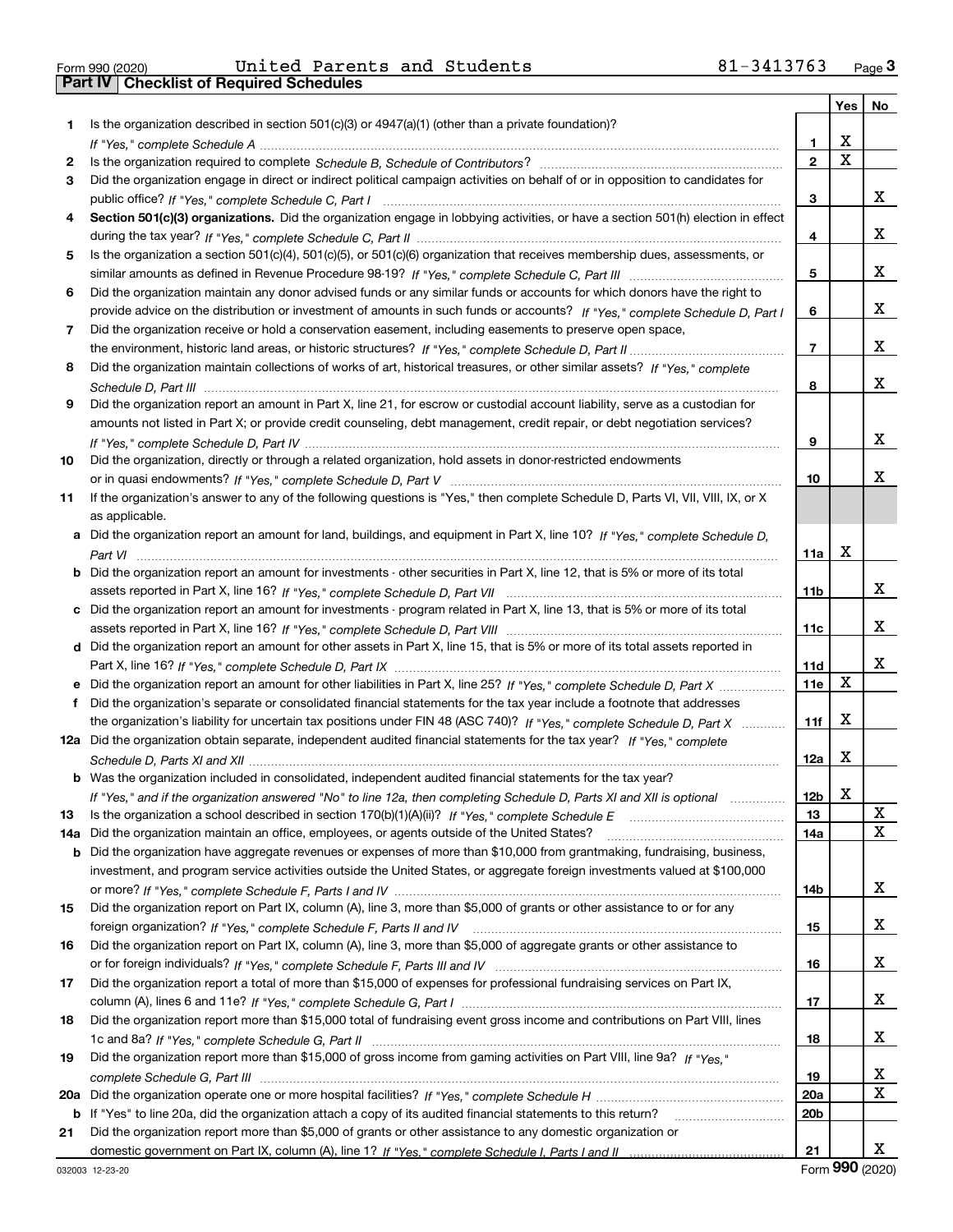*(continued)*

|               |                                                                                                                                                                                                                                                         |                        | Yes        | No     |
|---------------|---------------------------------------------------------------------------------------------------------------------------------------------------------------------------------------------------------------------------------------------------------|------------------------|------------|--------|
| 22            | Did the organization report more than \$5,000 of grants or other assistance to or for domestic individuals on                                                                                                                                           |                        |            |        |
|               |                                                                                                                                                                                                                                                         | 22                     |            | X.     |
| 23            | Did the organization answer "Yes" to Part VII, Section A, line 3, 4, or 5 about compensation of the organization's current                                                                                                                              |                        |            |        |
|               | and former officers, directors, trustees, key employees, and highest compensated employees? If "Yes," complete                                                                                                                                          |                        |            |        |
|               |                                                                                                                                                                                                                                                         | 23                     | х          |        |
|               | 24a Did the organization have a tax-exempt bond issue with an outstanding principal amount of more than \$100,000 as of the                                                                                                                             |                        |            |        |
|               | last day of the year, that was issued after December 31, 2002? If "Yes," answer lines 24b through 24d and complete                                                                                                                                      |                        |            | x      |
|               |                                                                                                                                                                                                                                                         | 24a<br>24 <sub>b</sub> |            |        |
|               | <b>b</b> Did the organization invest any proceeds of tax-exempt bonds beyond a temporary period exception? <i>mmmmmmmmmmm</i><br>c Did the organization maintain an escrow account other than a refunding escrow at any time during the year to defease |                        |            |        |
|               |                                                                                                                                                                                                                                                         | 24c                    |            |        |
|               |                                                                                                                                                                                                                                                         | 24d                    |            |        |
|               | 25a Section 501(c)(3), 501(c)(4), and 501(c)(29) organizations. Did the organization engage in an excess benefit                                                                                                                                        |                        |            |        |
|               |                                                                                                                                                                                                                                                         | 25a                    |            | x      |
|               | b Is the organization aware that it engaged in an excess benefit transaction with a disqualified person in a prior year, and                                                                                                                            |                        |            |        |
|               | that the transaction has not been reported on any of the organization's prior Forms 990 or 990-EZ? If "Yes," complete                                                                                                                                   |                        |            |        |
|               | Schedule L. Part I                                                                                                                                                                                                                                      | 25b                    |            | x      |
| 26            | Did the organization report any amount on Part X, line 5 or 22, for receivables from or payables to any current                                                                                                                                         |                        |            |        |
|               | or former officer, director, trustee, key employee, creator or founder, substantial contributor, or 35%                                                                                                                                                 |                        |            |        |
|               | controlled entity or family member of any of these persons? If "Yes," complete Schedule L, Part II                                                                                                                                                      | 26                     |            | x      |
| 27            | Did the organization provide a grant or other assistance to any current or former officer, director, trustee, key employee,                                                                                                                             |                        |            |        |
|               | creator or founder, substantial contributor or employee thereof, a grant selection committee member, or to a 35% controlled                                                                                                                             |                        |            |        |
|               | entity (including an employee thereof) or family member of any of these persons? If "Yes," complete Schedule L, Part III                                                                                                                                | 27                     |            | x      |
| 28            | Was the organization a party to a business transaction with one of the following parties (see Schedule L, Part IV                                                                                                                                       |                        |            |        |
|               | instructions, for applicable filing thresholds, conditions, and exceptions):                                                                                                                                                                            |                        |            |        |
|               | a A current or former officer, director, trustee, key employee, creator or founder, or substantial contributor? If                                                                                                                                      |                        |            |        |
|               |                                                                                                                                                                                                                                                         | 28a                    |            | х<br>X |
|               | c A 35% controlled entity of one or more individuals and/or organizations described in lines 28a or 28b? If                                                                                                                                             | 28 <sub>b</sub>        |            |        |
|               |                                                                                                                                                                                                                                                         | 28c                    |            | х      |
| 29            |                                                                                                                                                                                                                                                         | 29                     |            | x      |
| 30            | Did the organization receive contributions of art, historical treasures, or other similar assets, or qualified conservation                                                                                                                             |                        |            |        |
|               |                                                                                                                                                                                                                                                         | 30                     |            | x      |
| 31            | Did the organization liquidate, terminate, or dissolve and cease operations? If "Yes," complete Schedule N, Part I                                                                                                                                      | 31                     |            | X      |
| 32            | Did the organization sell, exchange, dispose of, or transfer more than 25% of its net assets? If "Yes," complete                                                                                                                                        |                        |            |        |
|               |                                                                                                                                                                                                                                                         | 32                     |            | x      |
| 33            | Did the organization own 100% of an entity disregarded as separate from the organization under Regulations                                                                                                                                              |                        |            |        |
|               |                                                                                                                                                                                                                                                         | 33                     |            | x      |
| 34            | Was the organization related to any tax-exempt or taxable entity? If "Yes," complete Schedule R, Part II, III, or IV, and                                                                                                                               |                        |            |        |
|               |                                                                                                                                                                                                                                                         | 34                     | х          |        |
|               | 35a Did the organization have a controlled entity within the meaning of section 512(b)(13)?                                                                                                                                                             | 35a                    |            | x      |
|               | b If "Yes" to line 35a, did the organization receive any payment from or engage in any transaction with a controlled entity                                                                                                                             |                        |            |        |
|               |                                                                                                                                                                                                                                                         | 35b                    |            |        |
| 36            | Section 501(c)(3) organizations. Did the organization make any transfers to an exempt non-charitable related organization?                                                                                                                              |                        |            |        |
|               |                                                                                                                                                                                                                                                         | 36                     |            | X.     |
| 37            | Did the organization conduct more than 5% of its activities through an entity that is not a related organization                                                                                                                                        |                        |            |        |
|               |                                                                                                                                                                                                                                                         | 37                     |            | X.     |
| 38            | Did the organization complete Schedule O and provide explanations in Schedule O for Part VI, lines 11b and 19?                                                                                                                                          | 38                     | х          |        |
| <b>Part V</b> | Note: All Form 990 filers are required to complete Schedule O<br><b>Statements Regarding Other IRS Filings and Tax Compliance</b>                                                                                                                       |                        |            |        |
|               | Check if Schedule O contains a response or note to any line in this Part V                                                                                                                                                                              |                        |            |        |
|               |                                                                                                                                                                                                                                                         |                        | <b>Yes</b> | No     |
|               | <b>1a</b> Enter the number reported in Box 3 of Form 1096. Enter -0- if not applicable<br>1a                                                                                                                                                            |                        |            |        |
| b             | 0<br>Enter the number of Forms W-2G included in line 1a. Enter -0- if not applicable<br>1b                                                                                                                                                              |                        |            |        |
| c             | Did the organization comply with backup withholding rules for reportable payments to vendors and reportable gaming                                                                                                                                      |                        |            |        |
|               | (gambling) winnings to prize winners?                                                                                                                                                                                                                   | 1c                     | X          |        |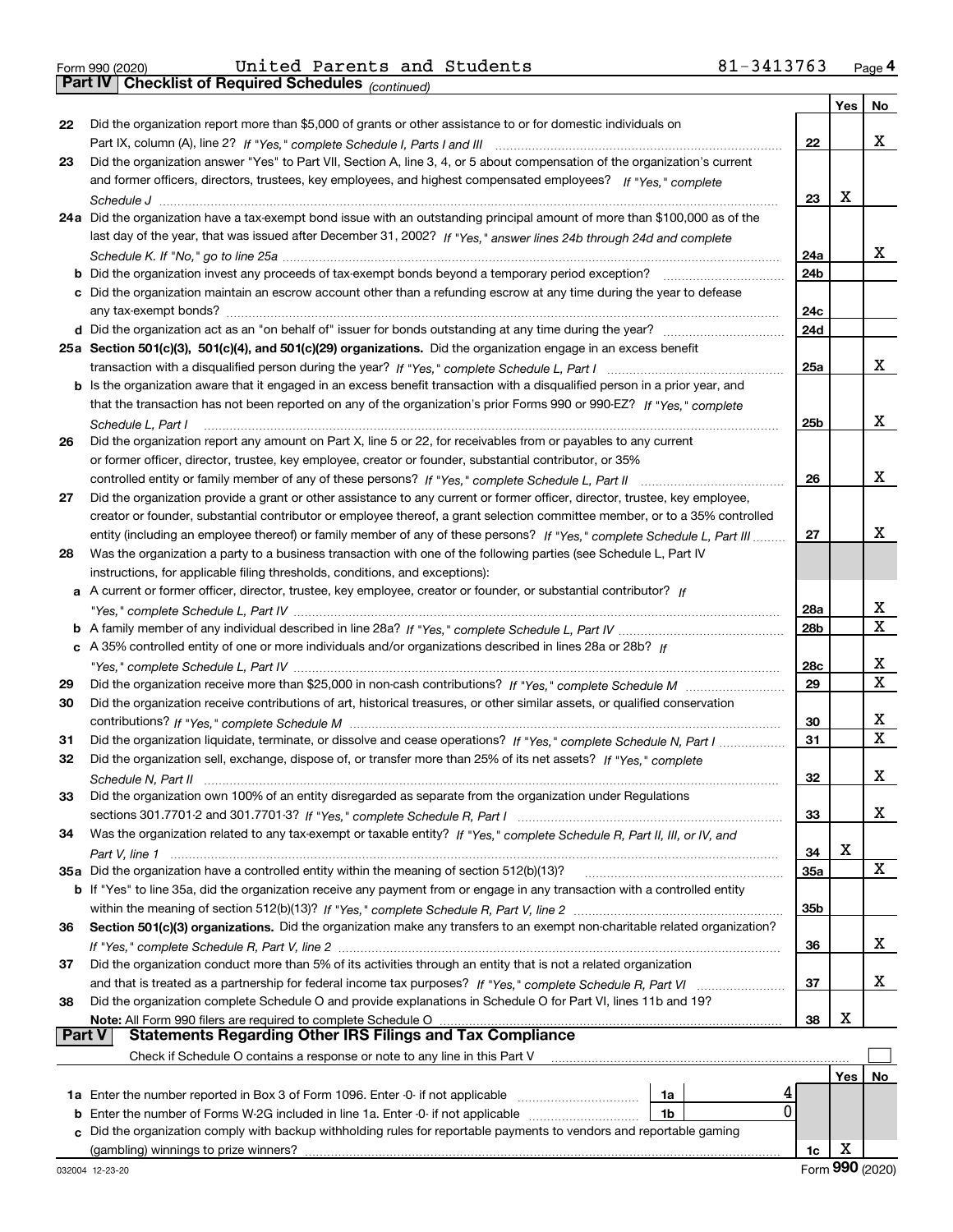|               | 81-3413763<br>United Parents and Students<br>Form 990 (2020)                                                                                    |                |     | Page $5$          |
|---------------|-------------------------------------------------------------------------------------------------------------------------------------------------|----------------|-----|-------------------|
| <b>Part V</b> | Statements Regarding Other IRS Filings and Tax Compliance (continued)                                                                           |                |     |                   |
|               |                                                                                                                                                 |                | Yes | No                |
|               | 2a Enter the number of employees reported on Form W-3, Transmittal of Wage and Tax Statements,                                                  |                |     |                   |
|               | 33<br>filed for the calendar year ending with or within the year covered by this return<br>2a                                                   |                |     |                   |
|               |                                                                                                                                                 | 2 <sub>b</sub> | X   |                   |
|               |                                                                                                                                                 |                |     |                   |
|               | 3a Did the organization have unrelated business gross income of \$1,000 or more during the year?                                                | За             |     | х                 |
|               |                                                                                                                                                 | 3b             |     |                   |
|               | 4a At any time during the calendar year, did the organization have an interest in, or a signature or other authority over, a                    |                |     |                   |
|               |                                                                                                                                                 | 4a             |     | х                 |
|               | <b>b</b> If "Yes," enter the name of the foreign country $\triangleright$                                                                       |                |     |                   |
|               | See instructions for filing requirements for FinCEN Form 114, Report of Foreign Bank and Financial Accounts (FBAR).                             |                |     |                   |
|               |                                                                                                                                                 | 5a             |     | X                 |
|               |                                                                                                                                                 | 5 <sub>b</sub> |     | х                 |
| b             |                                                                                                                                                 |                |     |                   |
|               |                                                                                                                                                 | 5c             |     |                   |
|               | 6a Does the organization have annual gross receipts that are normally greater than \$100,000, and did the organization solicit                  |                |     | x                 |
|               |                                                                                                                                                 | 6a             |     |                   |
|               | <b>b</b> If "Yes," did the organization include with every solicitation an express statement that such contributions or gifts                   |                |     |                   |
|               |                                                                                                                                                 | 6b             |     |                   |
| 7             | Organizations that may receive deductible contributions under section 170(c).                                                                   |                |     |                   |
| а             | Did the organization receive a payment in excess of \$75 made partly as a contribution and partly for goods and services provided to the payor? | 7a             |     | х                 |
| b             | If "Yes," did the organization notify the donor of the value of the goods or services provided?                                                 | 7b             |     |                   |
|               | c Did the organization sell, exchange, or otherwise dispose of tangible personal property for which it was required                             |                |     |                   |
|               |                                                                                                                                                 | 7c             |     | х                 |
|               |                                                                                                                                                 |                |     |                   |
| е             | Did the organization receive any funds, directly or indirectly, to pay premiums on a personal benefit contract?                                 | 7е             |     | X                 |
| f             | Did the organization, during the year, pay premiums, directly or indirectly, on a personal benefit contract?                                    | 7f             |     | х                 |
| g             | If the organization received a contribution of qualified intellectual property, did the organization file Form 8899 as required?                | 7g             |     |                   |
| h.            | If the organization received a contribution of cars, boats, airplanes, or other vehicles, did the organization file a Form 1098-C?              | 7h             |     |                   |
| 8             | Sponsoring organizations maintaining donor advised funds. Did a donor advised fund maintained by the                                            |                |     |                   |
|               | sponsoring organization have excess business holdings at any time during the year?                                                              | 8              |     |                   |
| 9             | Sponsoring organizations maintaining donor advised funds.                                                                                       |                |     |                   |
| а             | Did the sponsoring organization make any taxable distributions under section 4966?                                                              | 9а             |     |                   |
|               |                                                                                                                                                 | 9b             |     |                   |
| 10            | Section 501(c)(7) organizations. Enter:                                                                                                         |                |     |                   |
|               | 10a                                                                                                                                             |                |     |                   |
|               | 10b <br>Gross receipts, included on Form 990, Part VIII, line 12, for public use of club facilities                                             |                |     |                   |
| 11            | Section 501(c)(12) organizations. Enter:                                                                                                        |                |     |                   |
| а             | Gross income from members or shareholders<br>11a                                                                                                |                |     |                   |
| b             | Gross income from other sources (Do not net amounts due or paid to other sources against                                                        |                |     |                   |
|               | amounts due or received from them.)<br>11b                                                                                                      |                |     |                   |
|               | 12a Section 4947(a)(1) non-exempt charitable trusts. Is the organization filing Form 990 in lieu of Form 1041?                                  | 12a            |     |                   |
|               | 12b<br><b>b</b> If "Yes," enter the amount of tax-exempt interest received or accrued during the year <i>manument</i> of                        |                |     |                   |
| 13            | Section 501(c)(29) qualified nonprofit health insurance issuers.                                                                                |                |     |                   |
| a             | Is the organization licensed to issue qualified health plans in more than one state?                                                            | 13a            |     |                   |
|               | Note: See the instructions for additional information the organization must report on Schedule O.                                               |                |     |                   |
|               | <b>b</b> Enter the amount of reserves the organization is required to maintain by the states in which the                                       |                |     |                   |
|               | 13b                                                                                                                                             |                |     |                   |
|               | 13с                                                                                                                                             |                |     |                   |
|               | 14a Did the organization receive any payments for indoor tanning services during the tax year?                                                  | 14a            |     | х                 |
|               | <b>b</b> If "Yes," has it filed a Form 720 to report these payments? If "No," provide an explanation on Schedule O                              | 14b            |     |                   |
| 15            | Is the organization subject to the section 4960 tax on payment(s) of more than \$1,000,000 in remuneration or                                   |                |     |                   |
|               |                                                                                                                                                 |                |     | x                 |
|               |                                                                                                                                                 | 15             |     |                   |
|               | If "Yes," see instructions and file Form 4720, Schedule N.                                                                                      |                |     | х                 |
| 16            | Is the organization an educational institution subject to the section 4968 excise tax on net investment income?                                 | 16             |     |                   |
|               | If "Yes," complete Form 4720, Schedule O.                                                                                                       |                |     | $000 \; \text{m}$ |

Form (2020) **990**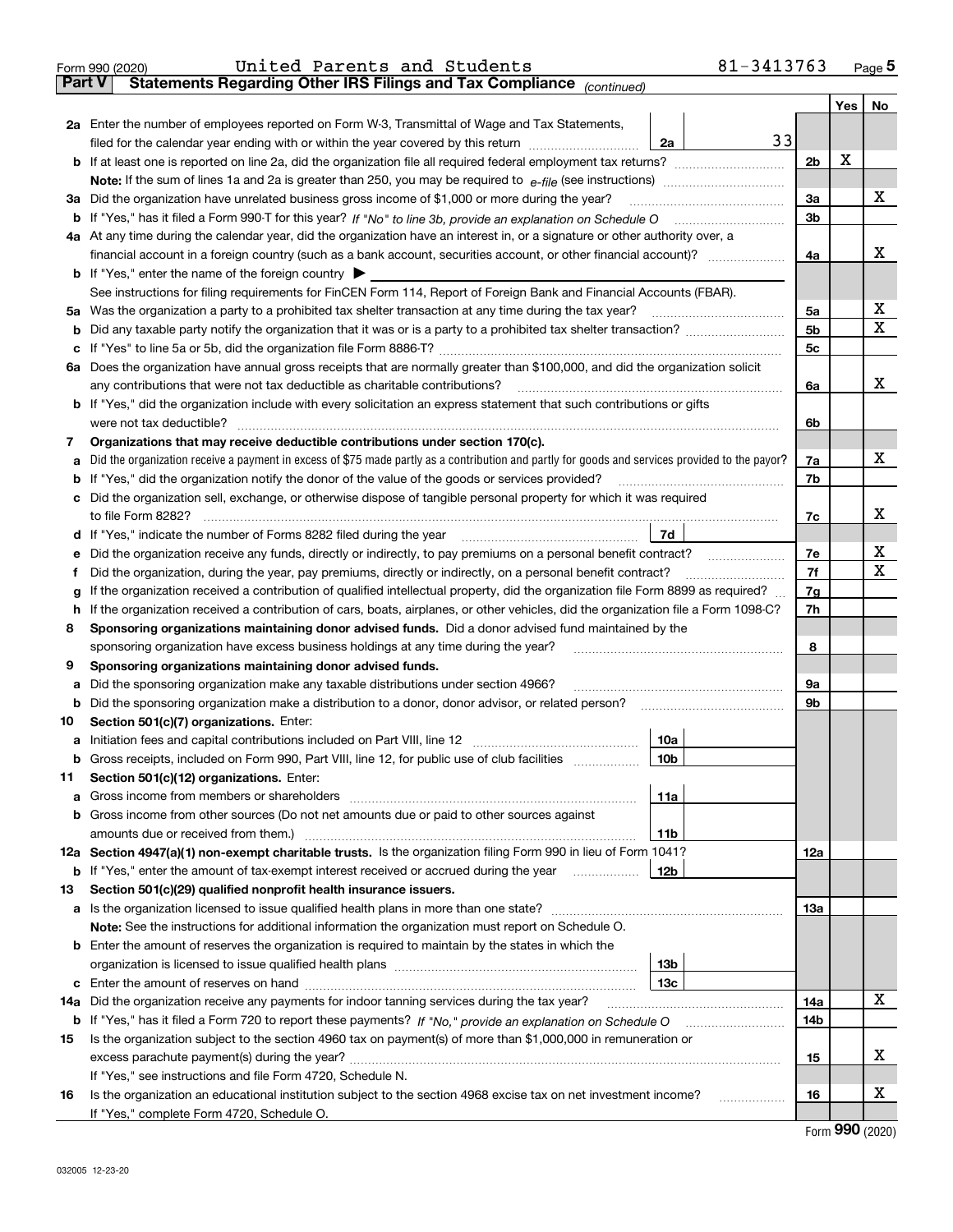|  | Form 990 (2020) |
|--|-----------------|
|  |                 |

| Form 990 (2020) |                                                                                                                             |  |  |  | United Parents and Students                                                                                      | 81-3413763 | $P$ <sub>age</sub> $6$ |
|-----------------|-----------------------------------------------------------------------------------------------------------------------------|--|--|--|------------------------------------------------------------------------------------------------------------------|------------|------------------------|
|                 | Part VI Governance, Management, and Disclosure For each "Yes" response to lines 2 through 7b below, and for a "No" response |  |  |  |                                                                                                                  |            |                        |
|                 |                                                                                                                             |  |  |  | to line 8a, 8b, or 10b below, describe the circumstances, processes, or changes on Schedule O. See instructions. |            |                        |

|     | Check if Schedule O contains a response or note to any line in this Part VI                                                                                                                                                    |    |                 |             | X  |
|-----|--------------------------------------------------------------------------------------------------------------------------------------------------------------------------------------------------------------------------------|----|-----------------|-------------|----|
|     | Section A. Governing Body and Management                                                                                                                                                                                       |    |                 |             |    |
|     |                                                                                                                                                                                                                                |    |                 | Yes         | No |
|     | <b>1a</b> Enter the number of voting members of the governing body at the end of the tax year                                                                                                                                  | 1a |                 |             |    |
|     | If there are material differences in voting rights among members of the governing body, or if the governing                                                                                                                    |    |                 |             |    |
|     | body delegated broad authority to an executive committee or similar committee, explain on Schedule O.                                                                                                                          |    |                 |             |    |
| b   | Enter the number of voting members included on line 1a, above, who are independent                                                                                                                                             | 1b |                 |             |    |
| 2   | Did any officer, director, trustee, or key employee have a family relationship or a business relationship with any other                                                                                                       |    |                 |             |    |
|     | officer, director, trustee, or key employee?                                                                                                                                                                                   |    | $\mathbf{2}$    |             | X  |
| 3   | Did the organization delegate control over management duties customarily performed by or under the direct supervision                                                                                                          |    |                 |             |    |
|     | of officers, directors, trustees, or key employees to a management company or other person?                                                                                                                                    |    | 3               |             | X  |
| 4   | Did the organization make any significant changes to its governing documents since the prior Form 990 was filed?                                                                                                               |    | $\overline{4}$  |             | X  |
| 5   |                                                                                                                                                                                                                                |    | 5               |             | X  |
| 6   | Did the organization have members or stockholders?                                                                                                                                                                             |    | 6               | X           |    |
| 7a  | Did the organization have members, stockholders, or other persons who had the power to elect or appoint one or                                                                                                                 |    |                 |             |    |
|     | more members of the governing body?                                                                                                                                                                                            |    | 7a              | X           |    |
|     | <b>b</b> Are any governance decisions of the organization reserved to (or subject to approval by) members, stockholders, or                                                                                                    |    |                 |             |    |
|     | persons other than the governing body?                                                                                                                                                                                         |    | 7b              | X           |    |
| 8   | Did the organization contemporaneously document the meetings held or written actions undertaken during the year by the following:                                                                                              |    |                 |             |    |
| a   |                                                                                                                                                                                                                                |    | 8а              | X           |    |
| b   | Each committee with authority to act on behalf of the governing body?                                                                                                                                                          |    | 8b              |             | X  |
| 9   | Is there any officer, director, trustee, or key employee listed in Part VII, Section A, who cannot be reached at the                                                                                                           |    |                 |             |    |
|     |                                                                                                                                                                                                                                |    | 9               |             | x  |
|     | Section B. Policies <sub>(This Section B requests information about policies not required by the Internal Revenue Code.)</sub>                                                                                                 |    |                 |             |    |
|     |                                                                                                                                                                                                                                |    |                 | Yes         | No |
|     |                                                                                                                                                                                                                                |    | 10a             |             | x  |
|     | <b>b</b> If "Yes," did the organization have written policies and procedures governing the activities of such chapters, affiliates,                                                                                            |    |                 |             |    |
|     | and branches to ensure their operations are consistent with the organization's exempt purposes?                                                                                                                                |    | 10 <sub>b</sub> |             |    |
| 11a | Has the organization provided a complete copy of this Form 990 to all members of its governing body before filing the form?                                                                                                    |    | 11a             | $\mathbf X$ |    |
| b   | Describe in Schedule O the process, if any, used by the organization to review this Form 990.                                                                                                                                  |    |                 |             |    |
| 12a |                                                                                                                                                                                                                                |    | 12a             | X           |    |
| b   | Were officers, directors, or trustees, and key employees required to disclose annually interests that could give rise to conflicts?                                                                                            |    | 12 <sub>b</sub> | X           |    |
| с   | Did the organization regularly and consistently monitor and enforce compliance with the policy? If "Yes," describe                                                                                                             |    |                 |             |    |
|     | in Schedule O how this was done measured and the control of the control of the state of the control of the control of the control of the control of the control of the control of the control of the control of the control of |    | 12c             | X           |    |
| 13  | Did the organization have a written whistleblower policy?                                                                                                                                                                      |    | 13              | X           |    |
| 14  | Did the organization have a written document retention and destruction policy?                                                                                                                                                 |    | 14              | X           |    |
| 15  | Did the process for determining compensation of the following persons include a review and approval by independent                                                                                                             |    |                 |             |    |
|     | persons, comparability data, and contemporaneous substantiation of the deliberation and decision?                                                                                                                              |    |                 |             |    |
| а   | The organization's CEO, Executive Director, or top management official manufactured content of the organization's CEO, Executive Director, or top management official                                                          |    | 15a             | X           |    |
|     | b Other officers or key employees of the organization manufactured content to the organization manufactured content of the organization manufactured content of the organization manufactured content of the organization manu |    | 15b             |             | X  |
|     | If "Yes" to line 15a or 15b, describe the process in Schedule O (see instructions).                                                                                                                                            |    |                 |             |    |
|     | 16a Did the organization invest in, contribute assets to, or participate in a joint venture or similar arrangement with a                                                                                                      |    |                 |             |    |
|     | taxable entity during the year?                                                                                                                                                                                                |    | 16a             |             | X  |
|     | <b>b</b> If "Yes," did the organization follow a written policy or procedure requiring the organization to evaluate its participation                                                                                          |    |                 |             |    |
|     | in joint venture arrangements under applicable federal tax law, and take steps to safequard the organization's                                                                                                                 |    |                 |             |    |
|     | exempt status with respect to such arrangements?                                                                                                                                                                               |    | 16b             |             |    |
|     | <b>Section C. Disclosure</b>                                                                                                                                                                                                   |    |                 |             |    |
| 17  | List the states with which a copy of this Form 990 is required to be filed $\blacktriangleright$ CA                                                                                                                            |    |                 |             |    |
| 18  | Section 6104 requires an organization to make its Forms 1023 (1024 or 1024-A, if applicable), 990, and 990-T (Section 501(c)(3)s only) available                                                                               |    |                 |             |    |
|     | for public inspection. Indicate how you made these available. Check all that apply.                                                                                                                                            |    |                 |             |    |
|     | $X$ Own website<br>$X$ Upon request<br>Another's website<br>Other (explain on Schedule O)                                                                                                                                      |    |                 |             |    |
| 19  | Describe on Schedule O whether (and if so, how) the organization made its governing documents, conflict of interest policy, and financial                                                                                      |    |                 |             |    |
|     | statements available to the public during the tax year.                                                                                                                                                                        |    |                 |             |    |
| 20  | State the name, address, and telephone number of the person who possesses the organization's books and records<br>Andrew Garcia - 323-565-1600                                                                                 |    |                 |             |    |
|     | 1149 S. Hill St Suite 600, Los Angeles, CA<br>90015                                                                                                                                                                            |    |                 |             |    |
|     |                                                                                                                                                                                                                                |    |                 |             |    |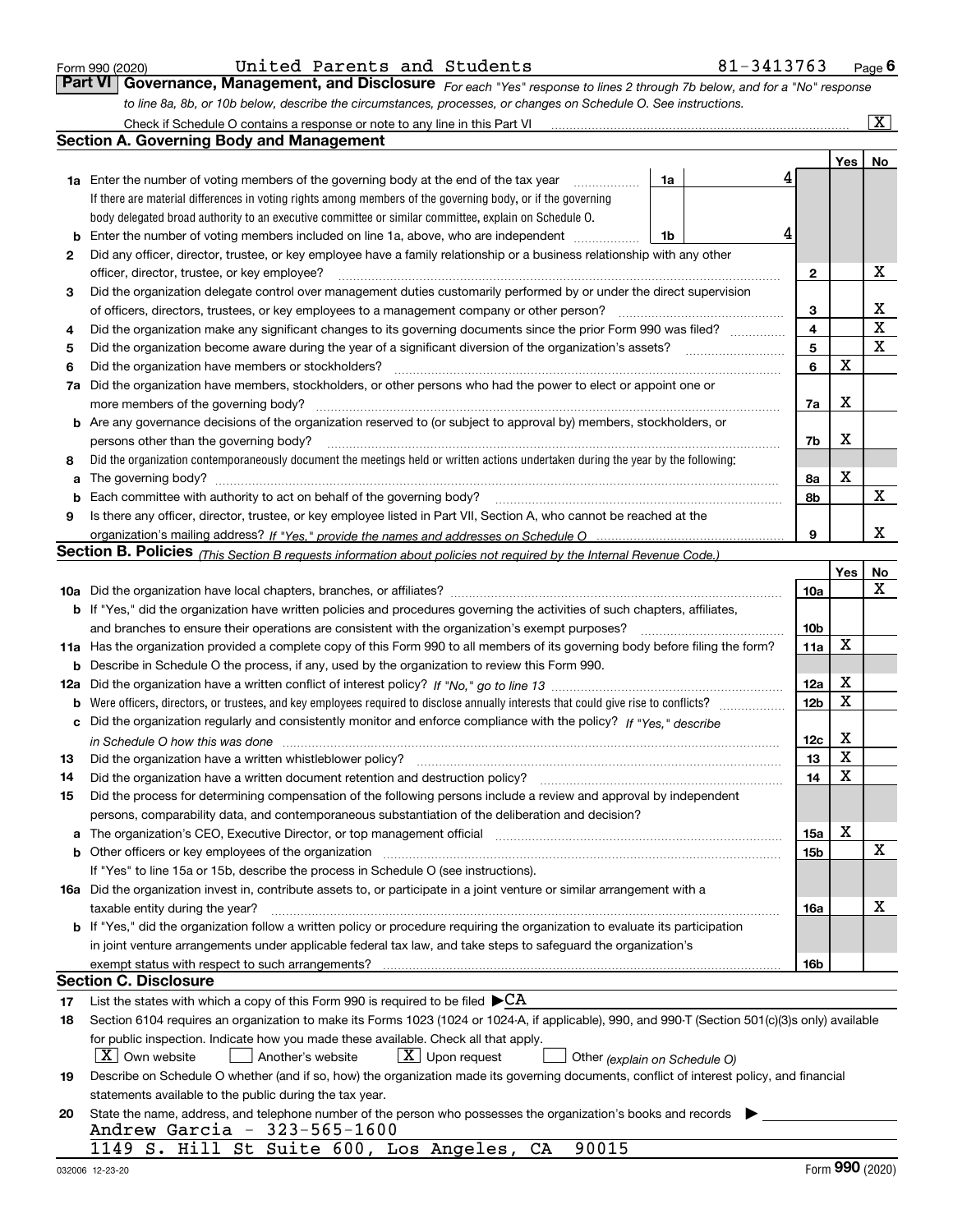$\mathcal{L}^{\text{max}}$ 

# **7Part VII Compensation of Officers, Directors, Trustees, Key Employees, Highest Compensated Employees, and Independent Contractors**

Check if Schedule O contains a response or note to any line in this Part VII

**Section A. Officers, Directors, Trustees, Key Employees, and Highest Compensated Employees**

**1a**  Complete this table for all persons required to be listed. Report compensation for the calendar year ending with or within the organization's tax year. **•** List all of the organization's current officers, directors, trustees (whether individuals or organizations), regardless of amount of compensation.

Enter -0- in columns (D), (E), and (F) if no compensation was paid.

 $\bullet$  List all of the organization's  $\,$ current key employees, if any. See instructions for definition of "key employee."

**•** List the organization's five current highest compensated employees (other than an officer, director, trustee, or key employee) who received reportable compensation (Box 5 of Form W-2 and/or Box 7 of Form 1099-MISC) of more than \$100,000 from the organization and any related organizations.

**•** List all of the organization's former officers, key employees, and highest compensated employees who received more than \$100,000 of reportable compensation from the organization and any related organizations.

**former directors or trustees**  ¥ List all of the organization's that received, in the capacity as a former director or trustee of the organization, more than \$10,000 of reportable compensation from the organization and any related organizations.

See instructions for the order in which to list the persons above.

Check this box if neither the organization nor any related organization compensated any current officer, director, or trustee.  $\mathcal{L}^{\text{max}}$ 

| (A)                            | (B)                                                                  | (C)                            |                                                                                                             |             |              |                                  |        | (D)                                    | (E)                                        | (F)                                                                      |
|--------------------------------|----------------------------------------------------------------------|--------------------------------|-------------------------------------------------------------------------------------------------------------|-------------|--------------|----------------------------------|--------|----------------------------------------|--------------------------------------------|--------------------------------------------------------------------------|
| Name and title                 | Average<br>hours per<br>week                                         |                                | Position<br>(do not check more than one<br>box, unless person is both an<br>officer and a director/trustee) |             |              |                                  |        | Reportable<br>compensation<br>from     | Reportable<br>compensation<br>from related | Estimated<br>amount of<br>other                                          |
|                                | (list any<br>hours for<br>related<br>organizations<br>below<br>line) | Individual trustee or director | Institutional trustee                                                                                       | Officer     | Key employee | Highest compensated<br> employee | Former | the<br>organization<br>(W-2/1099-MISC) | organizations<br>(W-2/1099-MISC)           | compensation<br>from the<br>organization<br>and related<br>organizations |
| (1) Lawrence Fondation         | 40.00                                                                |                                |                                                                                                             |             |              |                                  |        |                                        |                                            |                                                                          |
| Executive Director             |                                                                      |                                |                                                                                                             | $\mathbf X$ |              |                                  |        | 148,203.                               | $0$ .                                      | 13,029.                                                                  |
| (2) Erika Torriz               | 2.00                                                                 |                                |                                                                                                             |             |              |                                  |        |                                        |                                            |                                                                          |
| Board Chair                    |                                                                      | $\mathbf X$                    |                                                                                                             | $\mathbf X$ |              |                                  |        | $\mathbf 0$ .                          | 0.                                         | $0_{.}$                                                                  |
| (3) Gabriel Sanchez            | 2.00                                                                 |                                |                                                                                                             |             |              |                                  |        |                                        |                                            |                                                                          |
| Board Secretary                |                                                                      | $\mathbf X$                    |                                                                                                             | $\mathbf X$ |              |                                  |        | 0.                                     | 0.                                         | 0.                                                                       |
| (4) Allison Bajracharya        | 2.00                                                                 |                                |                                                                                                             |             |              |                                  |        |                                        |                                            |                                                                          |
| Director                       |                                                                      | $\mathbf X$                    |                                                                                                             |             |              |                                  |        | $\mathbf 0$ .                          | $0$ .                                      | 0.                                                                       |
| (5) Brad Rosenberg<br>Director | $\overline{2.00}$                                                    | $\mathbf X$                    |                                                                                                             |             |              |                                  |        | 0.                                     | 0.                                         | $\mathbf 0$ .                                                            |
|                                |                                                                      |                                |                                                                                                             |             |              |                                  |        |                                        |                                            |                                                                          |
|                                |                                                                      |                                |                                                                                                             |             |              |                                  |        |                                        |                                            |                                                                          |
|                                |                                                                      |                                |                                                                                                             |             |              |                                  |        |                                        |                                            |                                                                          |
|                                |                                                                      |                                |                                                                                                             |             |              |                                  |        |                                        |                                            |                                                                          |
|                                |                                                                      |                                |                                                                                                             |             |              |                                  |        |                                        |                                            |                                                                          |
|                                |                                                                      |                                |                                                                                                             |             |              |                                  |        |                                        |                                            |                                                                          |
|                                |                                                                      |                                |                                                                                                             |             |              |                                  |        |                                        |                                            |                                                                          |
|                                |                                                                      |                                |                                                                                                             |             |              |                                  |        |                                        |                                            |                                                                          |
|                                |                                                                      |                                |                                                                                                             |             |              |                                  |        |                                        |                                            |                                                                          |
|                                |                                                                      |                                |                                                                                                             |             |              |                                  |        |                                        |                                            |                                                                          |
|                                |                                                                      |                                |                                                                                                             |             |              |                                  |        |                                        |                                            |                                                                          |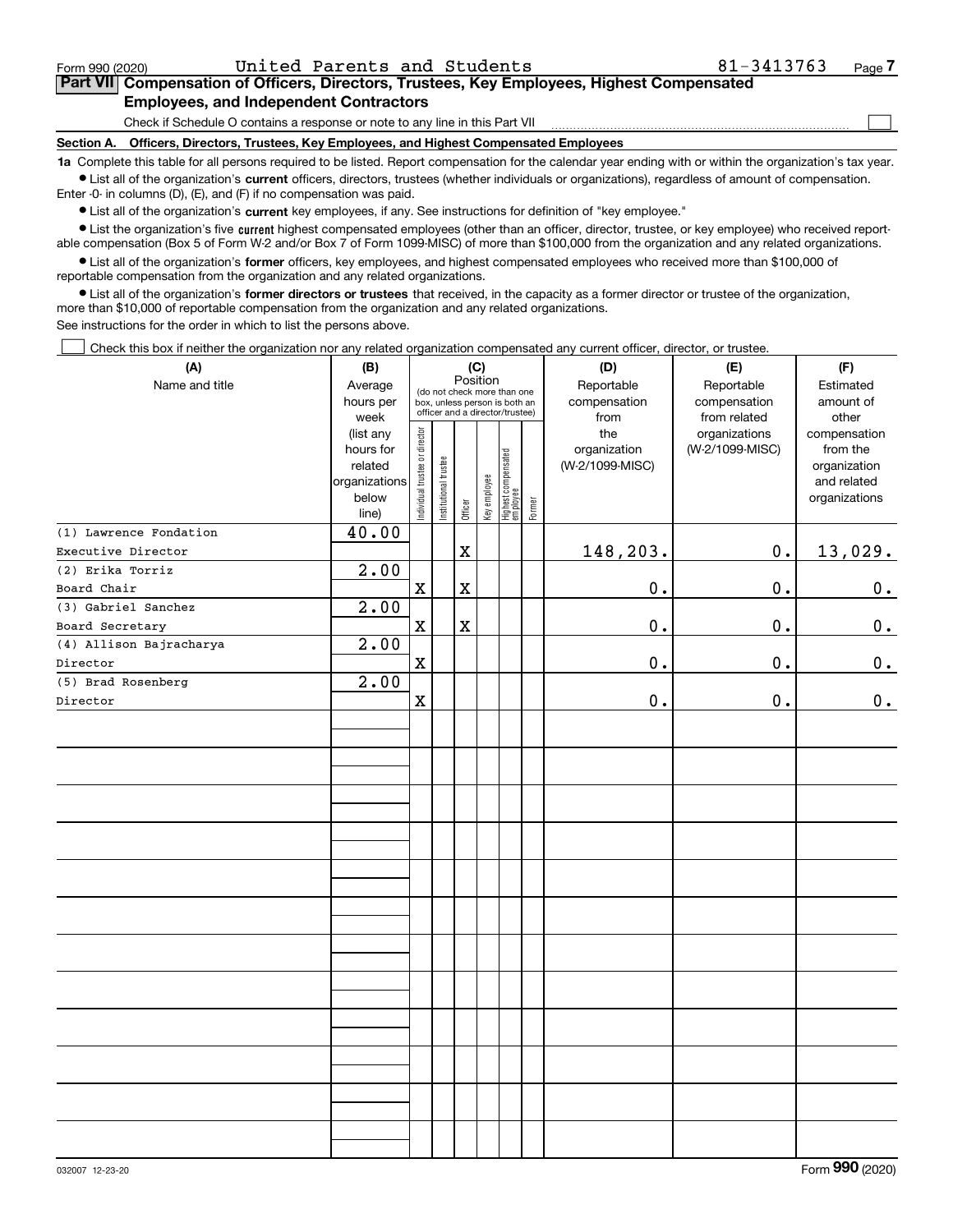|   | United Parents and Students<br>Form 990 (2020)                                                                                                                                                                                                                         |                                                                      |                                |                            |          |              |                                                                                                 |        |                                           | 81-3413763                                        |                                               |                     |                                                                          | Page 8  |
|---|------------------------------------------------------------------------------------------------------------------------------------------------------------------------------------------------------------------------------------------------------------------------|----------------------------------------------------------------------|--------------------------------|----------------------------|----------|--------------|-------------------------------------------------------------------------------------------------|--------|-------------------------------------------|---------------------------------------------------|-----------------------------------------------|---------------------|--------------------------------------------------------------------------|---------|
|   | Part VII<br>Section A. Officers, Directors, Trustees, Key Employees, and Highest Compensated Employees (continued)                                                                                                                                                     |                                                                      |                                |                            |          |              |                                                                                                 |        |                                           |                                                   |                                               |                     |                                                                          |         |
|   | (A)<br>Name and title                                                                                                                                                                                                                                                  | (B)<br>Average<br>hours per<br>week                                  |                                |                            | Position | (C)          | (do not check more than one<br>box, unless person is both an<br>officer and a director/trustee) |        | (D)<br>Reportable<br>compensation<br>from | (E)<br>Reportable<br>compensation<br>from related |                                               |                     | (F)<br>Estimated<br>amount of<br>other                                   |         |
|   |                                                                                                                                                                                                                                                                        | (list any<br>hours for<br>related<br>organizations<br>below<br>line) | Individual trustee or director | trustee<br>Institutional t | Officer  | Key employee | Highest compensated<br>employee                                                                 | Former | the<br>organization<br>(W-2/1099-MISC)    | organizations<br>(W-2/1099-MISC)                  |                                               |                     | compensation<br>from the<br>organization<br>and related<br>organizations |         |
|   |                                                                                                                                                                                                                                                                        |                                                                      |                                |                            |          |              |                                                                                                 |        |                                           |                                                   |                                               |                     |                                                                          |         |
|   |                                                                                                                                                                                                                                                                        |                                                                      |                                |                            |          |              |                                                                                                 |        |                                           |                                                   |                                               |                     |                                                                          |         |
|   |                                                                                                                                                                                                                                                                        |                                                                      |                                |                            |          |              |                                                                                                 |        |                                           |                                                   |                                               |                     |                                                                          |         |
|   |                                                                                                                                                                                                                                                                        |                                                                      |                                |                            |          |              |                                                                                                 |        |                                           |                                                   |                                               |                     |                                                                          |         |
|   |                                                                                                                                                                                                                                                                        |                                                                      |                                |                            |          |              |                                                                                                 |        |                                           |                                                   |                                               |                     |                                                                          |         |
|   |                                                                                                                                                                                                                                                                        |                                                                      |                                |                            |          |              |                                                                                                 |        |                                           |                                                   |                                               |                     |                                                                          |         |
|   |                                                                                                                                                                                                                                                                        |                                                                      |                                |                            |          |              |                                                                                                 |        |                                           |                                                   |                                               |                     |                                                                          |         |
|   |                                                                                                                                                                                                                                                                        |                                                                      |                                |                            |          |              |                                                                                                 |        |                                           |                                                   |                                               |                     |                                                                          |         |
|   | 1b Subtotal                                                                                                                                                                                                                                                            |                                                                      |                                |                            |          |              |                                                                                                 |        | 148,203.                                  |                                                   | 0.                                            |                     |                                                                          | 13,029. |
|   | c Total from continuation sheets to Part VII, Section A <b>manual</b> contains the Total from continuum                                                                                                                                                                |                                                                      |                                |                            |          |              |                                                                                                 |        | 0.<br>148,203.                            |                                                   | $\overline{\mathbf{0}}$ .<br>$\overline{0}$ . |                     | 13,029.                                                                  | 0.      |
| 2 | Total number of individuals (including but not limited to those listed above) who received more than \$100,000 of reportable<br>compensation from the organization $\blacktriangleright$                                                                               |                                                                      |                                |                            |          |              |                                                                                                 |        |                                           |                                                   |                                               |                     |                                                                          | l       |
|   |                                                                                                                                                                                                                                                                        |                                                                      |                                |                            |          |              |                                                                                                 |        |                                           |                                                   |                                               |                     | Yes                                                                      | No      |
| з | Did the organization list any former officer, director, trustee, key employee, or highest compensated employee on<br>line 1a? If "Yes," complete Schedule J for such individual material content content to the content of the complete schedule J for such individual |                                                                      |                                |                            |          |              |                                                                                                 |        |                                           |                                                   |                                               | З                   |                                                                          | x       |
| 4 | For any individual listed on line 1a, is the sum of reportable compensation and other compensation from the organization                                                                                                                                               |                                                                      |                                |                            |          |              |                                                                                                 |        |                                           |                                                   |                                               | 4                   | X                                                                        |         |
| 5 | Did any person listed on line 1a receive or accrue compensation from any unrelated organization or individual for services                                                                                                                                             |                                                                      |                                |                            |          |              |                                                                                                 |        |                                           |                                                   |                                               | 5                   |                                                                          | x       |
|   | <b>Section B. Independent Contractors</b>                                                                                                                                                                                                                              |                                                                      |                                |                            |          |              |                                                                                                 |        |                                           |                                                   |                                               |                     |                                                                          |         |
| 1 | Complete this table for your five highest compensated independent contractors that received more than \$100,000 of compensation from<br>the organization. Report compensation for the calendar year ending with or within the organization's tax year.                 |                                                                      |                                |                            |          |              |                                                                                                 |        |                                           |                                                   |                                               |                     |                                                                          |         |
|   | (A)<br>Name and business address                                                                                                                                                                                                                                       |                                                                      |                                | <b>NONE</b>                |          |              |                                                                                                 |        | (B)<br>Description of services            |                                                   |                                               | (C)<br>Compensation |                                                                          |         |
|   |                                                                                                                                                                                                                                                                        |                                                                      |                                |                            |          |              |                                                                                                 |        |                                           |                                                   |                                               |                     |                                                                          |         |
|   |                                                                                                                                                                                                                                                                        |                                                                      |                                |                            |          |              |                                                                                                 |        |                                           |                                                   |                                               |                     |                                                                          |         |
|   |                                                                                                                                                                                                                                                                        |                                                                      |                                |                            |          |              |                                                                                                 |        |                                           |                                                   |                                               |                     |                                                                          |         |
|   |                                                                                                                                                                                                                                                                        |                                                                      |                                |                            |          |              |                                                                                                 |        |                                           |                                                   |                                               |                     |                                                                          |         |
| 2 | Total number of independent contractors (including but not limited to those listed above) who received more than                                                                                                                                                       |                                                                      |                                |                            |          |              |                                                                                                 |        |                                           |                                                   |                                               |                     |                                                                          |         |
|   | \$100,000 of compensation from the organization                                                                                                                                                                                                                        |                                                                      |                                |                            |          | 0            |                                                                                                 |        |                                           |                                                   |                                               |                     |                                                                          |         |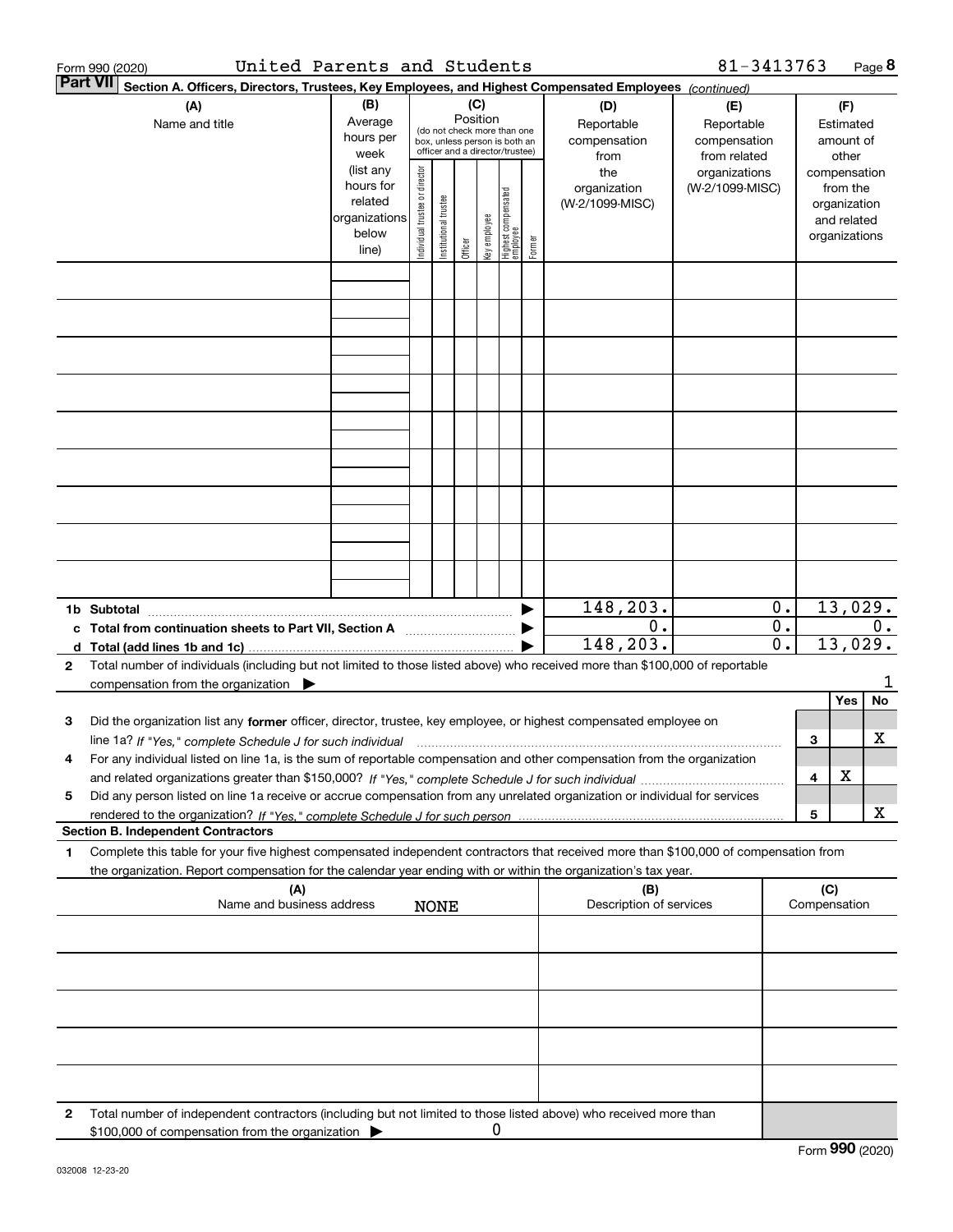|                                                           | Form 990 (2020)  |                                                                                                |                |                |                 | United Parents and Students |                      |                                              | 81-3413763                                        | Page 9                                                          |
|-----------------------------------------------------------|------------------|------------------------------------------------------------------------------------------------|----------------|----------------|-----------------|-----------------------------|----------------------|----------------------------------------------|---------------------------------------------------|-----------------------------------------------------------------|
|                                                           | <b>Part VIII</b> | <b>Statement of Revenue</b>                                                                    |                |                |                 |                             |                      |                                              |                                                   |                                                                 |
|                                                           |                  | Check if Schedule O contains a response or note to any line in this Part VIII                  |                |                |                 |                             |                      |                                              |                                                   |                                                                 |
|                                                           |                  |                                                                                                |                |                |                 |                             | (A)<br>Total revenue | (B)<br>Related or exempt<br>function revenue | $\overline{(C)}$<br>Unrelated<br>business revenue | (D)<br>Revenue excluded<br>from tax under<br>sections 512 - 514 |
|                                                           |                  | <b>1 a</b> Federated campaigns                                                                 |                | 1a             |                 |                             |                      |                                              |                                                   |                                                                 |
|                                                           |                  | <b>b</b> Membership dues                                                                       |                | 1 <sub>b</sub> |                 |                             |                      |                                              |                                                   |                                                                 |
|                                                           |                  | c Fundraising events                                                                           |                | 1 <sub>c</sub> |                 |                             |                      |                                              |                                                   |                                                                 |
|                                                           |                  | d Related organizations                                                                        |                | 1 <sub>d</sub> |                 |                             |                      |                                              |                                                   |                                                                 |
|                                                           |                  | e Government grants (contributions)                                                            |                | 1e             |                 | 217,050.                    |                      |                                              |                                                   |                                                                 |
|                                                           |                  | f All other contributions, gifts, grants, and                                                  |                |                |                 |                             |                      |                                              |                                                   |                                                                 |
| Contributions, Gifts, Grants<br>and Other Similar Amounts |                  | similar amounts not included above                                                             |                | 1f             |                 | 732,325.                    |                      |                                              |                                                   |                                                                 |
|                                                           |                  | g Noncash contributions included in lines 1a-1f                                                |                | $1g$ \$        |                 |                             |                      |                                              |                                                   |                                                                 |
|                                                           |                  |                                                                                                |                |                |                 | <b>Business Code</b>        | 949,375.             |                                              |                                                   |                                                                 |
|                                                           |                  | Contracted Services Revenue                                                                    |                |                |                 | 611710                      | 1,000,000.           | 1,000,000.                                   |                                                   |                                                                 |
|                                                           | 2a               |                                                                                                |                |                |                 |                             |                      |                                              |                                                   |                                                                 |
|                                                           | b<br>c           | the control of the control of the control of the control of the control of the control of      |                |                |                 |                             |                      |                                              |                                                   |                                                                 |
|                                                           | d                | the control of the control of the control of the control of the control of the control of      |                |                |                 |                             |                      |                                              |                                                   |                                                                 |
| Program Service<br>Revenue                                | е                |                                                                                                |                |                |                 |                             |                      |                                              |                                                   |                                                                 |
|                                                           |                  | All other program service revenue                                                              |                |                |                 |                             |                      |                                              |                                                   |                                                                 |
|                                                           |                  |                                                                                                |                |                |                 |                             | 1,000,000.           |                                              |                                                   |                                                                 |
|                                                           | 3                | Investment income (including dividends, interest, and                                          |                |                |                 |                             |                      |                                              |                                                   |                                                                 |
|                                                           |                  |                                                                                                |                |                |                 |                             |                      |                                              |                                                   |                                                                 |
|                                                           | 4                | Income from investment of tax-exempt bond proceeds                                             |                |                |                 |                             |                      |                                              |                                                   |                                                                 |
|                                                           | 5                |                                                                                                |                |                |                 |                             |                      |                                              |                                                   |                                                                 |
|                                                           |                  |                                                                                                |                | (i) Real       |                 | (ii) Personal               |                      |                                              |                                                   |                                                                 |
|                                                           |                  | 6 a Gross rents                                                                                | 6a             |                |                 |                             |                      |                                              |                                                   |                                                                 |
|                                                           |                  | <b>b</b> Less: rental expenses $\ldots$                                                        | 6 <sub>b</sub> |                |                 |                             |                      |                                              |                                                   |                                                                 |
|                                                           | с                | Rental income or (loss)                                                                        | 6c             |                |                 |                             |                      |                                              |                                                   |                                                                 |
|                                                           |                  | d Net rental income or (loss)<br>7 a Gross amount from sales of                                |                | (i) Securities |                 | (ii) Other                  |                      |                                              |                                                   |                                                                 |
|                                                           |                  | assets other than inventory                                                                    | 7a             |                |                 |                             |                      |                                              |                                                   |                                                                 |
|                                                           |                  | <b>b</b> Less: cost or other basis                                                             |                |                |                 |                             |                      |                                              |                                                   |                                                                 |
|                                                           |                  | and sales expenses                                                                             | 7b             |                |                 |                             |                      |                                              |                                                   |                                                                 |
| venue                                                     |                  | c Gain or (loss)                                                                               | 7c             |                |                 |                             |                      |                                              |                                                   |                                                                 |
|                                                           |                  |                                                                                                |                |                |                 |                             |                      |                                              |                                                   |                                                                 |
| Other R                                                   |                  | 8 a Gross income from fundraising events (not                                                  |                |                |                 |                             |                      |                                              |                                                   |                                                                 |
|                                                           |                  |                                                                                                |                |                |                 |                             |                      |                                              |                                                   |                                                                 |
|                                                           |                  | contributions reported on line 1c). See                                                        |                |                |                 |                             |                      |                                              |                                                   |                                                                 |
|                                                           |                  |                                                                                                |                |                | 8a              |                             |                      |                                              |                                                   |                                                                 |
|                                                           |                  |                                                                                                |                |                | 8b              |                             |                      |                                              |                                                   |                                                                 |
|                                                           |                  | c Net income or (loss) from fundraising events<br>9 a Gross income from gaming activities. See |                |                |                 |                             |                      |                                              |                                                   |                                                                 |
|                                                           |                  |                                                                                                |                |                | 9а              |                             |                      |                                              |                                                   |                                                                 |
|                                                           |                  | <b>b</b> Less: direct expenses <b>manually</b>                                                 |                |                | 9 <sub>b</sub>  |                             |                      |                                              |                                                   |                                                                 |
|                                                           |                  | c Net income or (loss) from gaming activities                                                  |                |                |                 |                             |                      |                                              |                                                   |                                                                 |
|                                                           |                  | 10 a Gross sales of inventory, less returns                                                    |                |                |                 |                             |                      |                                              |                                                   |                                                                 |
|                                                           |                  |                                                                                                |                |                | 10a             |                             |                      |                                              |                                                   |                                                                 |
|                                                           |                  |                                                                                                |                |                | 10 <sub>b</sub> |                             |                      |                                              |                                                   |                                                                 |
|                                                           |                  | c Net income or (loss) from sales of inventory                                                 |                |                |                 |                             |                      |                                              |                                                   |                                                                 |
|                                                           |                  |                                                                                                |                |                |                 | <b>Business Code</b>        |                      |                                              |                                                   |                                                                 |
| Miscellaneous<br>Revenue                                  |                  | 11 a Other Income                                                                              |                |                |                 | 900099                      | 100,783.             | 100,783.                                     |                                                   |                                                                 |
|                                                           | b                |                                                                                                |                |                |                 |                             |                      |                                              |                                                   |                                                                 |
|                                                           | c                |                                                                                                |                |                |                 |                             |                      |                                              |                                                   |                                                                 |
|                                                           |                  |                                                                                                |                |                |                 |                             | 100, 783.            |                                              |                                                   |                                                                 |
|                                                           | 12               |                                                                                                |                |                |                 |                             | 2,050,158.           | 1,100,783.                                   | 0.                                                | 0.                                                              |
|                                                           |                  |                                                                                                |                |                |                 |                             |                      |                                              |                                                   |                                                                 |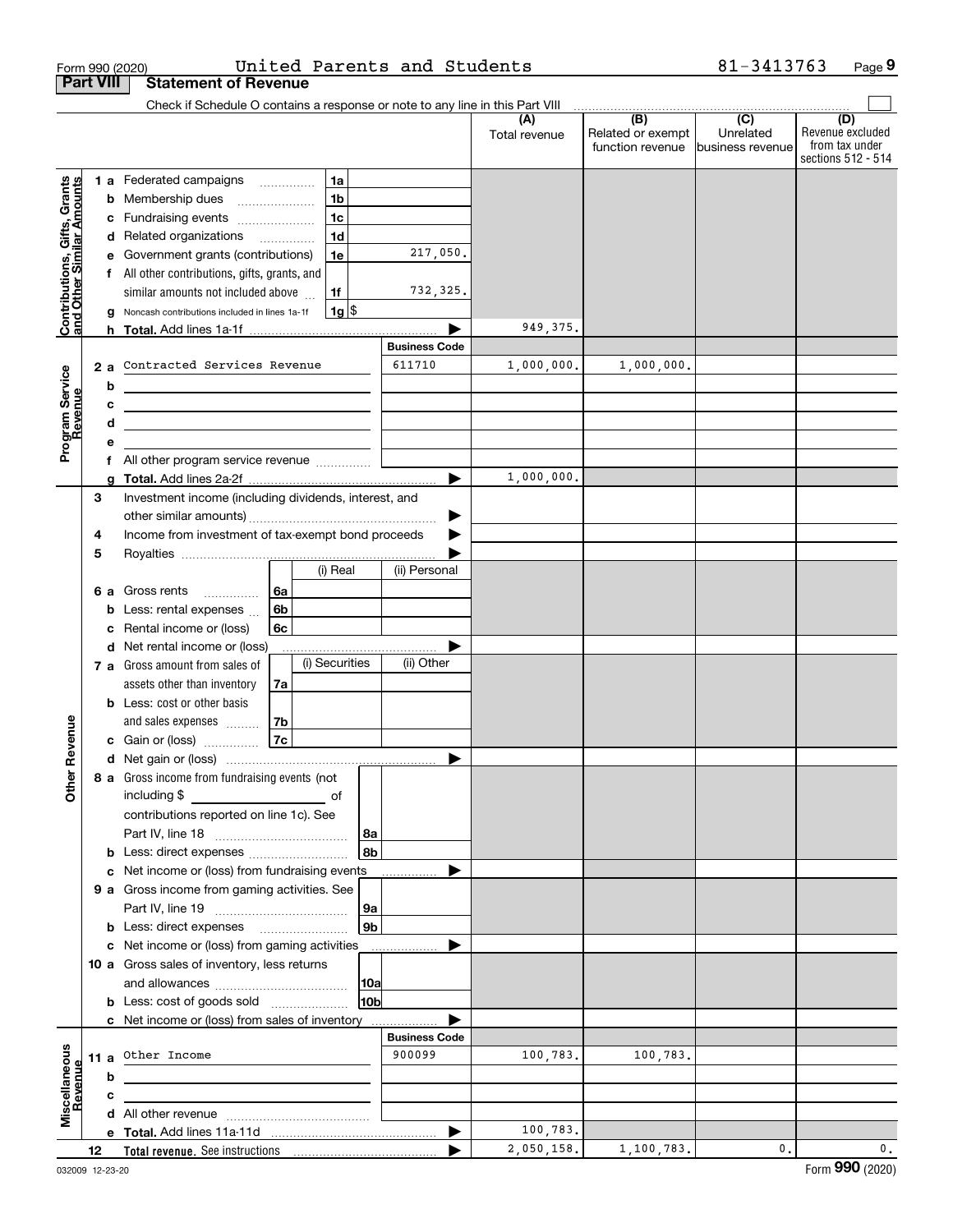Form 990 (2020) Page **Part IX Statement of Functional Expenses** United Parents and Students 81-3413763

*Section 501(c)(3) and 501(c)(4) organizations must complete all columns. All other organizations must complete column (A).*

|          | Do not include amounts reported on lines 6b,<br>7b, 8b, 9b, and 10b of Part VIII.                    | (A)<br>Total expenses | (B)<br>Program service<br>expenses | $\overline{C}$<br>Management and<br>general expenses | (D)<br>Fundraising<br>expenses |
|----------|------------------------------------------------------------------------------------------------------|-----------------------|------------------------------------|------------------------------------------------------|--------------------------------|
| 1        | Grants and other assistance to domestic organizations                                                |                       |                                    |                                                      |                                |
|          | and domestic governments. See Part IV, line 21                                                       |                       |                                    |                                                      |                                |
| 2        | Grants and other assistance to domestic                                                              |                       |                                    |                                                      |                                |
|          | individuals. See Part IV, line 22                                                                    |                       |                                    |                                                      |                                |
| 3        | Grants and other assistance to foreign                                                               |                       |                                    |                                                      |                                |
|          | organizations, foreign governments, and foreign                                                      |                       |                                    |                                                      |                                |
|          | individuals. See Part IV, lines 15 and 16                                                            |                       |                                    |                                                      |                                |
| 4        | Benefits paid to or for members                                                                      |                       |                                    |                                                      |                                |
| 5        | Compensation of current officers, directors,                                                         |                       |                                    |                                                      |                                |
|          | trustees, and key employees                                                                          | 148,203.              | 148,203.                           |                                                      |                                |
| 6        | Compensation not included above to disqualified                                                      |                       |                                    |                                                      |                                |
|          | persons (as defined under section $4958(f)(1)$ ) and                                                 |                       |                                    |                                                      |                                |
|          | persons described in section 4958(c)(3)(B)                                                           |                       |                                    |                                                      |                                |
| 7        |                                                                                                      | 778,238.              | 778,238.                           |                                                      |                                |
| 8        | Pension plan accruals and contributions (include                                                     |                       |                                    |                                                      |                                |
|          | section 401(k) and 403(b) employer contributions)                                                    |                       |                                    |                                                      |                                |
| 9        |                                                                                                      | 138,445.              | 138,445.                           |                                                      |                                |
| 10       |                                                                                                      | 68,595.               | 68,595.                            |                                                      |                                |
| 11       | Fees for services (nonemployees):                                                                    |                       |                                    |                                                      |                                |
| a        |                                                                                                      |                       |                                    |                                                      |                                |
| b        |                                                                                                      |                       |                                    |                                                      |                                |
| c        |                                                                                                      |                       |                                    |                                                      |                                |
| d        |                                                                                                      |                       |                                    |                                                      |                                |
| е        | Professional fundraising services. See Part IV, line 17                                              |                       |                                    |                                                      |                                |
| f        | Investment management fees                                                                           |                       |                                    |                                                      |                                |
| g        | Other. (If line 11g amount exceeds 10% of line 25,                                                   |                       |                                    |                                                      |                                |
|          | column (A) amount, list line 11g expenses on Sch O.)                                                 |                       |                                    |                                                      |                                |
| 12       |                                                                                                      |                       |                                    |                                                      |                                |
| 13       |                                                                                                      |                       |                                    |                                                      |                                |
| 14       |                                                                                                      |                       |                                    |                                                      |                                |
| 15       |                                                                                                      | 34,090.               | 34,090.                            |                                                      |                                |
| 16       |                                                                                                      |                       |                                    |                                                      |                                |
| 17       | Travel                                                                                               |                       |                                    |                                                      |                                |
| 18       | Payments of travel or entertainment expenses<br>for any federal, state, or local public officials    |                       |                                    |                                                      |                                |
|          | Conferences, conventions, and meetings                                                               |                       |                                    |                                                      |                                |
| 19<br>20 | Interest                                                                                             |                       |                                    |                                                      |                                |
| 21       |                                                                                                      |                       |                                    |                                                      |                                |
| 22       | Depreciation, depletion, and amortization                                                            | 9,261.                | 9,261.                             |                                                      |                                |
| 23       | Insurance                                                                                            |                       |                                    |                                                      |                                |
| 24       | Other expenses. Itemize expenses not covered                                                         |                       |                                    |                                                      |                                |
|          | above (List miscellaneous expenses on line 24e. If                                                   |                       |                                    |                                                      |                                |
|          | line 24e amount exceeds 10% of line 25, column (A)<br>amount, list line 24e expenses on Schedule O.) |                       |                                    |                                                      |                                |
| a        | Student Services                                                                                     | 181,409.              | 181,409.                           |                                                      |                                |
| b.       | Shared Services                                                                                      | 133,500.              |                                    | 133,500.                                             |                                |
| c        | Materials and Supplies                                                                               | 33,658.               | 33,658.                            |                                                      |                                |
| d        |                                                                                                      |                       |                                    |                                                      |                                |
|          | e All other expenses                                                                                 | 3,849.                | 3,849.                             |                                                      |                                |
| 25       | Total functional expenses. Add lines 1 through 24e                                                   | 1,529,248.            | 1,395,748.                         | 133,500.                                             | $\overline{0}$ .               |
| 26       | <b>Joint costs.</b> Complete this line only if the organization                                      |                       |                                    |                                                      |                                |
|          | reported in column (B) joint costs from a combined                                                   |                       |                                    |                                                      |                                |
|          | educational campaign and fundraising solicitation.                                                   |                       |                                    |                                                      |                                |
|          | Check here $\blacktriangleright$<br>if following SOP 98-2 (ASC 958-720)<br>$\sim$ 1                  |                       |                                    |                                                      |                                |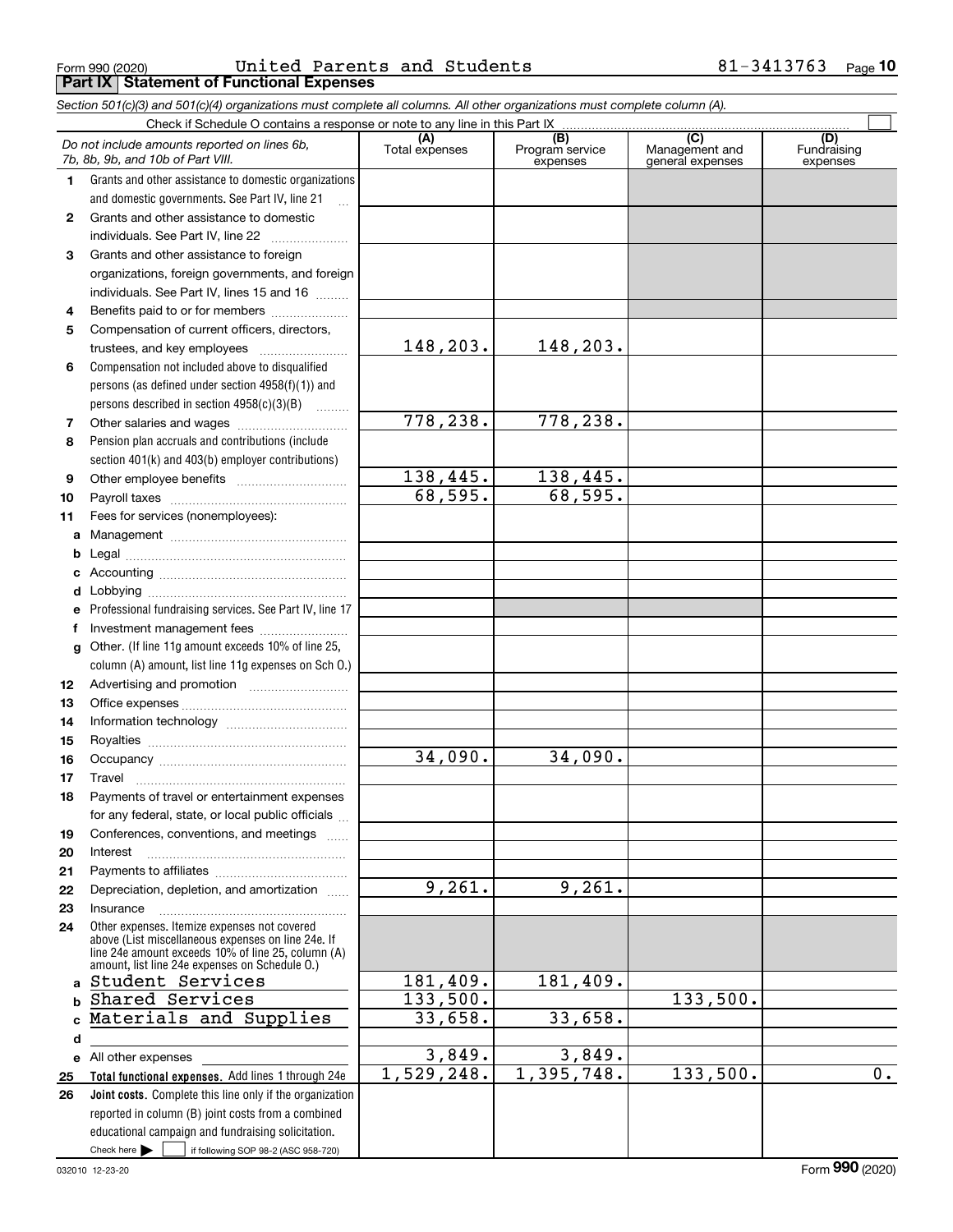| Form 990 (2020) | United |  | <sup>4</sup> Parents and Students | 3413763 | Page |
|-----------------|--------|--|-----------------------------------|---------|------|
|                 |        |  |                                   |         |      |

|                             |              |                                                                                                                                                                                                                                |          |                 | (A)<br>Beginning of year |                          | (B)<br>End of year         |
|-----------------------------|--------------|--------------------------------------------------------------------------------------------------------------------------------------------------------------------------------------------------------------------------------|----------|-----------------|--------------------------|--------------------------|----------------------------|
|                             | 1            |                                                                                                                                                                                                                                |          |                 | 1, 269, 231.             | $\mathbf{1}$             | 1,350,879.                 |
|                             | $\mathbf{2}$ |                                                                                                                                                                                                                                |          | $\mathbf{2}$    |                          |                          |                            |
|                             | 3            |                                                                                                                                                                                                                                |          | 3               |                          |                          |                            |
|                             | 4            |                                                                                                                                                                                                                                |          | 38,400.         | $\overline{\mathbf{4}}$  | 105,733.                 |                            |
|                             | 5            | Loans and other receivables from any current or former officer, director,                                                                                                                                                      |          |                 |                          |                          |                            |
|                             |              | trustee, key employee, creator or founder, substantial contributor, or 35%                                                                                                                                                     |          |                 |                          |                          |                            |
|                             |              | controlled entity or family member of any of these persons                                                                                                                                                                     |          | 5               |                          |                          |                            |
|                             | 6            | Loans and other receivables from other disqualified persons (as defined                                                                                                                                                        |          |                 |                          |                          |                            |
|                             |              | under section 4958(f)(1)), and persons described in section 4958(c)(3)(B)                                                                                                                                                      |          | $\ldots$        |                          | 6                        |                            |
|                             | 7            |                                                                                                                                                                                                                                |          |                 |                          | $\overline{\phantom{a}}$ |                            |
| Assets                      | 8            |                                                                                                                                                                                                                                |          |                 |                          | 8                        |                            |
|                             | 9            |                                                                                                                                                                                                                                |          |                 | 7,529.                   | 9                        | 992.                       |
|                             |              | 10a Land, buildings, and equipment: cost or other                                                                                                                                                                              |          |                 |                          |                          |                            |
|                             |              | basis. Complete Part VI of Schedule D  10a                                                                                                                                                                                     |          | 5 <u>9,424.</u> |                          |                          |                            |
|                             |              | <b>b</b> Less: accumulated depreciation                                                                                                                                                                                        |          | 41.674.         | 27,011.                  | 10 <sub>c</sub>          | 17,750.                    |
|                             | 11           |                                                                                                                                                                                                                                |          |                 | 11                       |                          |                            |
|                             | 12           |                                                                                                                                                                                                                                |          | 12              |                          |                          |                            |
|                             | 13           |                                                                                                                                                                                                                                |          | 13              |                          |                          |                            |
|                             | 14           |                                                                                                                                                                                                                                |          | 14              |                          |                          |                            |
|                             | 15           |                                                                                                                                                                                                                                |          |                 |                          | 15                       |                            |
|                             | 16           |                                                                                                                                                                                                                                |          |                 | 1,342,171.               | 16                       | 1,475,354.                 |
|                             | 17           |                                                                                                                                                                                                                                |          |                 | 139,005.                 | 17                       | 136,869.                   |
|                             | 18           |                                                                                                                                                                                                                                |          | 18              |                          |                          |                            |
|                             | 19           | Deferred revenue manual contracts and contracts are all the manual contracts and contracts are contracted and contracts are contracted and contract are contracted and contract are contracted and contract are contracted and | 431,216. | 19              | 142,619.                 |                          |                            |
|                             | 20           |                                                                                                                                                                                                                                |          |                 |                          | 20                       |                            |
|                             | 21           | Escrow or custodial account liability. Complete Part IV of Schedule D                                                                                                                                                          |          |                 |                          | 21                       |                            |
|                             | 22           | Loans and other payables to any current or former officer, director,                                                                                                                                                           |          |                 |                          |                          |                            |
| Liabilities                 |              | trustee, key employee, creator or founder, substantial contributor, or 35%                                                                                                                                                     |          |                 |                          |                          |                            |
|                             |              | controlled entity or family member of any of these persons                                                                                                                                                                     |          |                 |                          | 22                       |                            |
|                             | 23           |                                                                                                                                                                                                                                |          |                 |                          | 23                       |                            |
|                             | 24           |                                                                                                                                                                                                                                |          |                 |                          | 24                       |                            |
|                             | 25           | Other liabilities (including federal income tax, payables to related third                                                                                                                                                     |          |                 |                          |                          |                            |
|                             |              | parties, and other liabilities not included on lines 17-24). Complete Part X                                                                                                                                                   |          |                 |                          |                          |                            |
|                             |              | of Schedule D <b>www.communications.communications.com</b>                                                                                                                                                                     |          |                 | 140, 189.                | 25                       | 43,195.                    |
|                             | 26           |                                                                                                                                                                                                                                |          |                 | 710, 410.                | 26                       | 322, 683.                  |
|                             |              | Organizations that follow FASB ASC 958, check here $\triangleright \lfloor X \rfloor$                                                                                                                                          |          |                 |                          |                          |                            |
|                             |              | and complete lines 27, 28, 32, and 33.                                                                                                                                                                                         |          |                 |                          |                          |                            |
|                             | 27           |                                                                                                                                                                                                                                |          |                 | 556,761.                 | 27                       | 967,979.                   |
|                             | 28           |                                                                                                                                                                                                                                | 75,000.  | 28              | 184,692.                 |                          |                            |
|                             |              | Organizations that do not follow FASB ASC 958, check here ▶ □                                                                                                                                                                  |          |                 |                          |                          |                            |
|                             |              | and complete lines 29 through 33.                                                                                                                                                                                              |          |                 |                          |                          |                            |
|                             | 29           |                                                                                                                                                                                                                                |          |                 |                          | 29                       |                            |
|                             | 30           | Paid-in or capital surplus, or land, building, or equipment fund                                                                                                                                                               |          |                 |                          | 30                       |                            |
| Net Assets or Fund Balances | 31           | Retained earnings, endowment, accumulated income, or other funds                                                                                                                                                               |          | .               | 631,761.                 | 31                       |                            |
|                             | 32           |                                                                                                                                                                                                                                |          |                 | 1,342,171.               | 32                       | 1, 152, 671.<br>1,475,354. |
|                             | 33           |                                                                                                                                                                                                                                |          |                 |                          | 33                       |                            |

Form (2020) **990**

# **Part X Balance Sheet**

|  | Form 990 (2020) |
|--|-----------------|
|  |                 |

 $\overline{a}$ 

 $\overline{\phantom{a}}$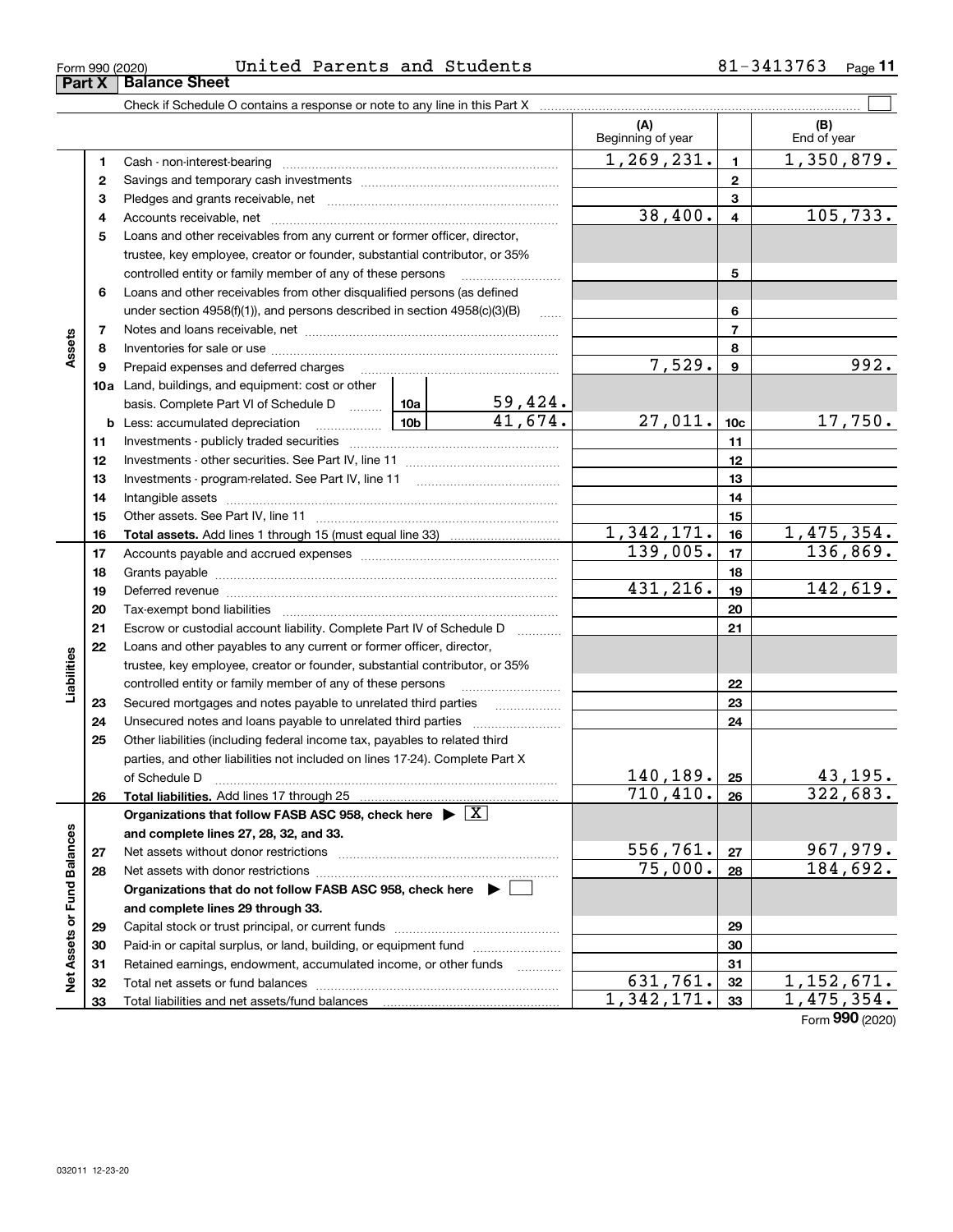|    | United Parents and Students<br>Form 990 (2020)                                                                                  | 81-3413763              |                |            | Page $12$              |
|----|---------------------------------------------------------------------------------------------------------------------------------|-------------------------|----------------|------------|------------------------|
|    | Part XI<br><b>Reconciliation of Net Assets</b>                                                                                  |                         |                |            |                        |
|    |                                                                                                                                 |                         |                |            |                        |
|    |                                                                                                                                 |                         |                |            |                        |
| 1  |                                                                                                                                 | 1                       | 2,050,158.     |            |                        |
| 2  |                                                                                                                                 | $\mathbf{2}$            | 1,529,248.     |            |                        |
| 3  | Revenue less expenses. Subtract line 2 from line 1                                                                              | 3                       | 520, 910.      |            |                        |
| 4  |                                                                                                                                 | $\overline{\mathbf{4}}$ |                |            | $\overline{631,761}$ . |
| 5  |                                                                                                                                 | 5                       |                |            |                        |
| 6  |                                                                                                                                 | 6                       |                |            |                        |
| 7  | Investment expenses www.communication.com/www.communication.com/www.communication.com/www.communication.com                     | $\overline{7}$          |                |            |                        |
| 8  | Prior period adjustments                                                                                                        | 8                       |                |            |                        |
| 9  | Other changes in net assets or fund balances (explain on Schedule O)                                                            | 9                       |                |            | 0.                     |
| 10 | Net assets or fund balances at end of year. Combine lines 3 through 9 (must equal Part X, line 32,                              |                         |                |            |                        |
|    |                                                                                                                                 | 10                      | 1,152,671.     |            |                        |
|    | Part XII Financial Statements and Reporting                                                                                     |                         |                |            |                        |
|    |                                                                                                                                 |                         |                |            |                        |
|    |                                                                                                                                 |                         |                | <b>Yes</b> | <b>No</b>              |
| 1  | $\boxed{\mathbf{X}}$ Accrual<br>Accounting method used to prepare the Form 990: <u>[</u> Cash<br>Other                          |                         |                |            |                        |
|    | If the organization changed its method of accounting from a prior year or checked "Other," explain in Schedule O.               |                         |                |            |                        |
|    | 2a Were the organization's financial statements compiled or reviewed by an independent accountant?                              |                         | 2a             |            | x                      |
|    | If "Yes," check a box below to indicate whether the financial statements for the year were compiled or reviewed on a            |                         |                |            |                        |
|    | separate basis, consolidated basis, or both:                                                                                    |                         |                |            |                        |
|    | Separate basis<br>Consolidated basis<br>Both consolidated and separate basis                                                    |                         |                |            |                        |
|    | <b>b</b> Were the organization's financial statements audited by an independent accountant?                                     |                         | 2 <sub>b</sub> | Х          |                        |
|    | If "Yes," check a box below to indicate whether the financial statements for the year were audited on a separate basis,         |                         |                |            |                        |
|    | consolidated basis, or both:                                                                                                    |                         |                |            |                        |
|    | $X$ Both consolidated and separate basis<br>Separate basis<br>Consolidated basis                                                |                         |                |            |                        |
| c  | If "Yes" to line 2a or 2b, does the organization have a committee that assumes responsibility for oversight of the audit,       |                         |                |            |                        |
|    |                                                                                                                                 |                         | 2c             | х          |                        |
|    | If the organization changed either its oversight process or selection process during the tax year, explain on Schedule O.       |                         |                |            |                        |
|    | 3a As a result of a federal award, was the organization required to undergo an audit or audits as set forth in the Single Audit |                         |                |            |                        |
|    | Act and OMB Circular A-133?                                                                                                     |                         | За             |            | x                      |
|    | b If "Yes," did the organization undergo the required audit or audits? If the organization did not undergo the required audit   |                         |                |            |                        |
|    |                                                                                                                                 |                         | 3 <sub>b</sub> |            |                        |

Form (2020) **990**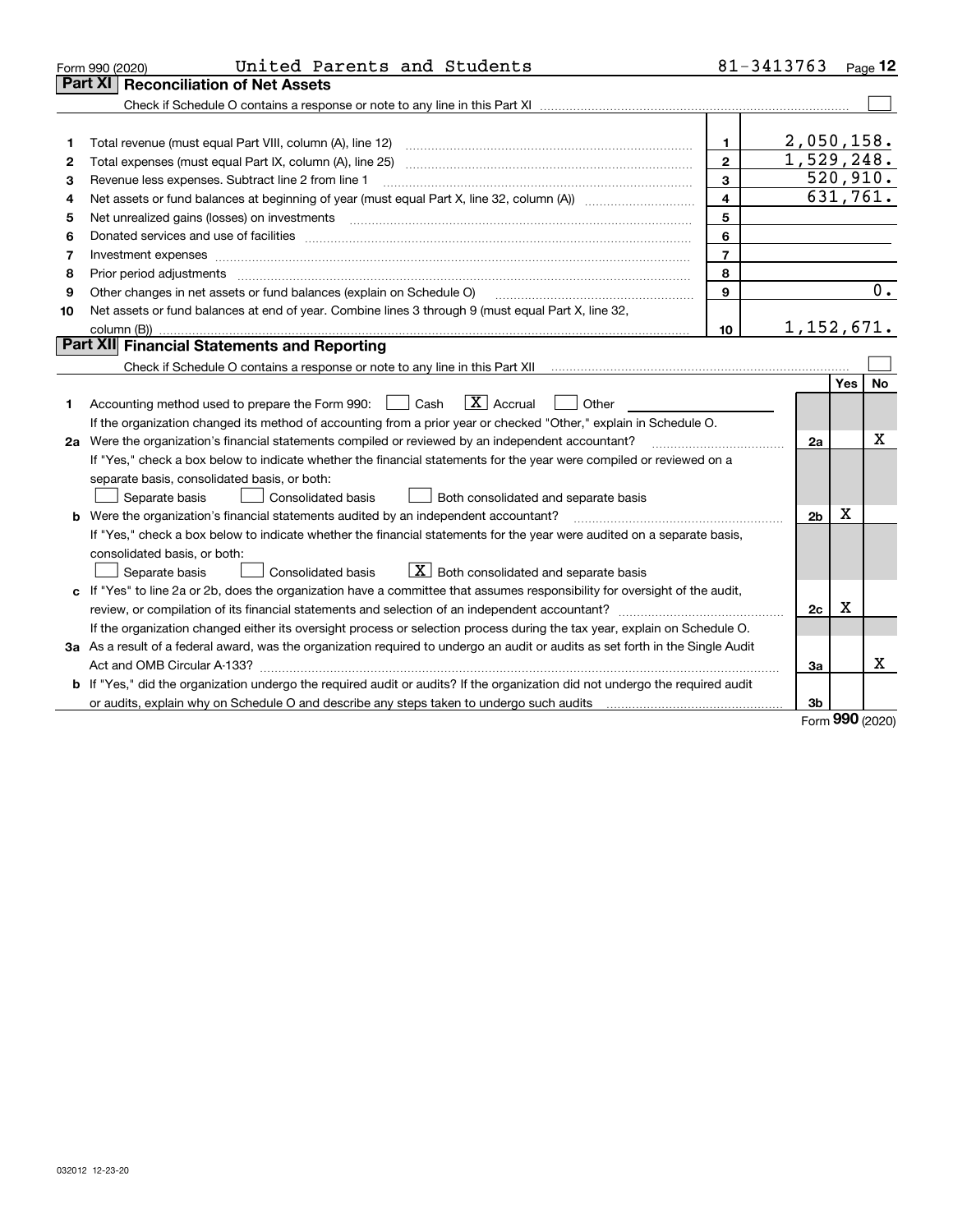|  |  | <b>SCHEDULE A</b> |  |
|--|--|-------------------|--|
|--|--|-------------------|--|

Department of the Treasury Internal Revenue Service

# **Public Charity Status and Public Support**

**Complete if the organization is a section 501(c)(3) organization or a section 4947(a)(1) nonexempt charitable trust.**

| Attach to Form 990 or Form 990-EZ. |  |
|------------------------------------|--|
|------------------------------------|--|

**| Go to www.irs.gov/Form990 for instructions and the latest information.**

| OMB No. 1545-0047                   |
|-------------------------------------|
| 020                                 |
| <b>Open to Public</b><br>Inspection |

ï

# **Name of the organization Employer identification number**

|                       |                                                                                                                                                                                                                                                                                                                                                                                                                                                                                                                                                                                     |                                                                                                                                                                                                                                                                                                                                                                                                                                                                                                                                                                                                                                                                                                                                                                                                                                                |          | United Parents and Students                                                         |                                                                       |    |                                                      |  | 81-3413763                                         |
|-----------------------|-------------------------------------------------------------------------------------------------------------------------------------------------------------------------------------------------------------------------------------------------------------------------------------------------------------------------------------------------------------------------------------------------------------------------------------------------------------------------------------------------------------------------------------------------------------------------------------|------------------------------------------------------------------------------------------------------------------------------------------------------------------------------------------------------------------------------------------------------------------------------------------------------------------------------------------------------------------------------------------------------------------------------------------------------------------------------------------------------------------------------------------------------------------------------------------------------------------------------------------------------------------------------------------------------------------------------------------------------------------------------------------------------------------------------------------------|----------|-------------------------------------------------------------------------------------|-----------------------------------------------------------------------|----|------------------------------------------------------|--|----------------------------------------------------|
|                       | Part I                                                                                                                                                                                                                                                                                                                                                                                                                                                                                                                                                                              | Reason for Public Charity Status. (All organizations must complete this part.) See instructions.                                                                                                                                                                                                                                                                                                                                                                                                                                                                                                                                                                                                                                                                                                                                               |          |                                                                                     |                                                                       |    |                                                      |  |                                                    |
| 1<br>2<br>3<br>4      | The organization is not a private foundation because it is: (For lines 1 through 12, check only one box.)<br>A church, convention of churches, or association of churches described in section 170(b)(1)(A)(i).<br>A school described in section 170(b)(1)(A)(ii). (Attach Schedule E (Form 990 or 990-EZ).)<br>A hospital or a cooperative hospital service organization described in section 170(b)(1)(A)(iii).<br>A medical research organization operated in conjunction with a hospital described in section 170(b)(1)(A)(iii). Enter the hospital's name,<br>city, and state: |                                                                                                                                                                                                                                                                                                                                                                                                                                                                                                                                                                                                                                                                                                                                                                                                                                                |          |                                                                                     |                                                                       |    |                                                      |  |                                                    |
| 5<br>6<br>7<br>8<br>9 |                                                                                                                                                                                                                                                                                                                                                                                                                                                                                                                                                                                     | An organization operated for the benefit of a college or university owned or operated by a governmental unit described in<br>section 170(b)(1)(A)(iv). (Complete Part II.)<br>A federal, state, or local government or governmental unit described in section 170(b)(1)(A)(v).<br>An organization that normally receives a substantial part of its support from a governmental unit or from the general public described in<br>section 170(b)(1)(A)(vi). (Complete Part II.)<br>A community trust described in section 170(b)(1)(A)(vi). (Complete Part II.)<br>An agricultural research organization described in section 170(b)(1)(A)(ix) operated in conjunction with a land-grant college<br>or university or a non-land-grant college of agriculture (see instructions). Enter the name, city, and state of the college or<br>university: |          |                                                                                     |                                                                       |    |                                                      |  |                                                    |
|                       | 10 $X$                                                                                                                                                                                                                                                                                                                                                                                                                                                                                                                                                                              | An organization that normally receives (1) more than 33 1/3% of its support from contributions, membership fees, and gross receipts from<br>activities related to its exempt functions, subject to certain exceptions; and (2) no more than 33 1/3% of its support from gross investment<br>income and unrelated business taxable income (less section 511 tax) from businesses acquired by the organization after June 30, 1975.<br>See section 509(a)(2). (Complete Part III.)                                                                                                                                                                                                                                                                                                                                                               |          |                                                                                     |                                                                       |    |                                                      |  |                                                    |
| 11<br>12<br>a         |                                                                                                                                                                                                                                                                                                                                                                                                                                                                                                                                                                                     | An organization organized and operated exclusively to test for public safety. See section 509(a)(4).<br>An organization organized and operated exclusively for the benefit of, to perform the functions of, or to carry out the purposes of one or<br>more publicly supported organizations described in section 509(a)(1) or section 509(a)(2). See section 509(a)(3). Check the box in<br>lines 12a through 12d that describes the type of supporting organization and complete lines 12e, 12f, and 12g.<br>Type I. A supporting organization operated, supervised, or controlled by its supported organization(s), typically by giving                                                                                                                                                                                                      |          |                                                                                     |                                                                       |    |                                                      |  |                                                    |
| b                     |                                                                                                                                                                                                                                                                                                                                                                                                                                                                                                                                                                                     | the supported organization(s) the power to regularly appoint or elect a majority of the directors or trustees of the supporting<br>organization. You must complete Part IV, Sections A and B.<br>Type II. A supporting organization supervised or controlled in connection with its supported organization(s), by having<br>control or management of the supporting organization vested in the same persons that control or manage the supported<br>organization(s). You must complete Part IV, Sections A and C.                                                                                                                                                                                                                                                                                                                              |          |                                                                                     |                                                                       |    |                                                      |  |                                                    |
| c                     |                                                                                                                                                                                                                                                                                                                                                                                                                                                                                                                                                                                     | Type III functionally integrated. A supporting organization operated in connection with, and functionally integrated with,<br>its supported organization(s) (see instructions). You must complete Part IV, Sections A, D, and E.                                                                                                                                                                                                                                                                                                                                                                                                                                                                                                                                                                                                               |          |                                                                                     |                                                                       |    |                                                      |  |                                                    |
|                       | Type III non-functionally integrated. A supporting organization operated in connection with its supported organization(s)<br>d<br>that is not functionally integrated. The organization generally must satisfy a distribution requirement and an attentiveness<br>requirement (see instructions). You must complete Part IV, Sections A and D, and Part V.<br>Check this box if the organization received a written determination from the IRS that it is a Type I, Type II, Type III<br>е                                                                                          |                                                                                                                                                                                                                                                                                                                                                                                                                                                                                                                                                                                                                                                                                                                                                                                                                                                |          |                                                                                     |                                                                       |    |                                                      |  |                                                    |
| f                     |                                                                                                                                                                                                                                                                                                                                                                                                                                                                                                                                                                                     | functionally integrated, or Type III non-functionally integrated supporting organization.<br>Enter the number of supported organizations                                                                                                                                                                                                                                                                                                                                                                                                                                                                                                                                                                                                                                                                                                       |          |                                                                                     |                                                                       |    |                                                      |  |                                                    |
| a                     |                                                                                                                                                                                                                                                                                                                                                                                                                                                                                                                                                                                     | Provide the following information about the supported organization(s).                                                                                                                                                                                                                                                                                                                                                                                                                                                                                                                                                                                                                                                                                                                                                                         |          |                                                                                     |                                                                       |    |                                                      |  |                                                    |
|                       |                                                                                                                                                                                                                                                                                                                                                                                                                                                                                                                                                                                     | (i) Name of supported<br>organization                                                                                                                                                                                                                                                                                                                                                                                                                                                                                                                                                                                                                                                                                                                                                                                                          | (ii) EIN | (iii) Type of organization<br>(described on lines 1-10<br>above (see instructions)) | (iv) Is the organization listed<br>in your governing document?<br>Yes | No | (v) Amount of monetary<br>support (see instructions) |  | (vi) Amount of other<br>support (see instructions) |
|                       |                                                                                                                                                                                                                                                                                                                                                                                                                                                                                                                                                                                     |                                                                                                                                                                                                                                                                                                                                                                                                                                                                                                                                                                                                                                                                                                                                                                                                                                                |          |                                                                                     |                                                                       |    |                                                      |  |                                                    |
|                       |                                                                                                                                                                                                                                                                                                                                                                                                                                                                                                                                                                                     |                                                                                                                                                                                                                                                                                                                                                                                                                                                                                                                                                                                                                                                                                                                                                                                                                                                |          |                                                                                     |                                                                       |    |                                                      |  |                                                    |
|                       |                                                                                                                                                                                                                                                                                                                                                                                                                                                                                                                                                                                     |                                                                                                                                                                                                                                                                                                                                                                                                                                                                                                                                                                                                                                                                                                                                                                                                                                                |          |                                                                                     |                                                                       |    |                                                      |  |                                                    |
|                       |                                                                                                                                                                                                                                                                                                                                                                                                                                                                                                                                                                                     |                                                                                                                                                                                                                                                                                                                                                                                                                                                                                                                                                                                                                                                                                                                                                                                                                                                |          |                                                                                     |                                                                       |    |                                                      |  |                                                    |
|                       |                                                                                                                                                                                                                                                                                                                                                                                                                                                                                                                                                                                     |                                                                                                                                                                                                                                                                                                                                                                                                                                                                                                                                                                                                                                                                                                                                                                                                                                                |          |                                                                                     |                                                                       |    |                                                      |  |                                                    |
| Total                 |                                                                                                                                                                                                                                                                                                                                                                                                                                                                                                                                                                                     |                                                                                                                                                                                                                                                                                                                                                                                                                                                                                                                                                                                                                                                                                                                                                                                                                                                |          |                                                                                     |                                                                       |    |                                                      |  |                                                    |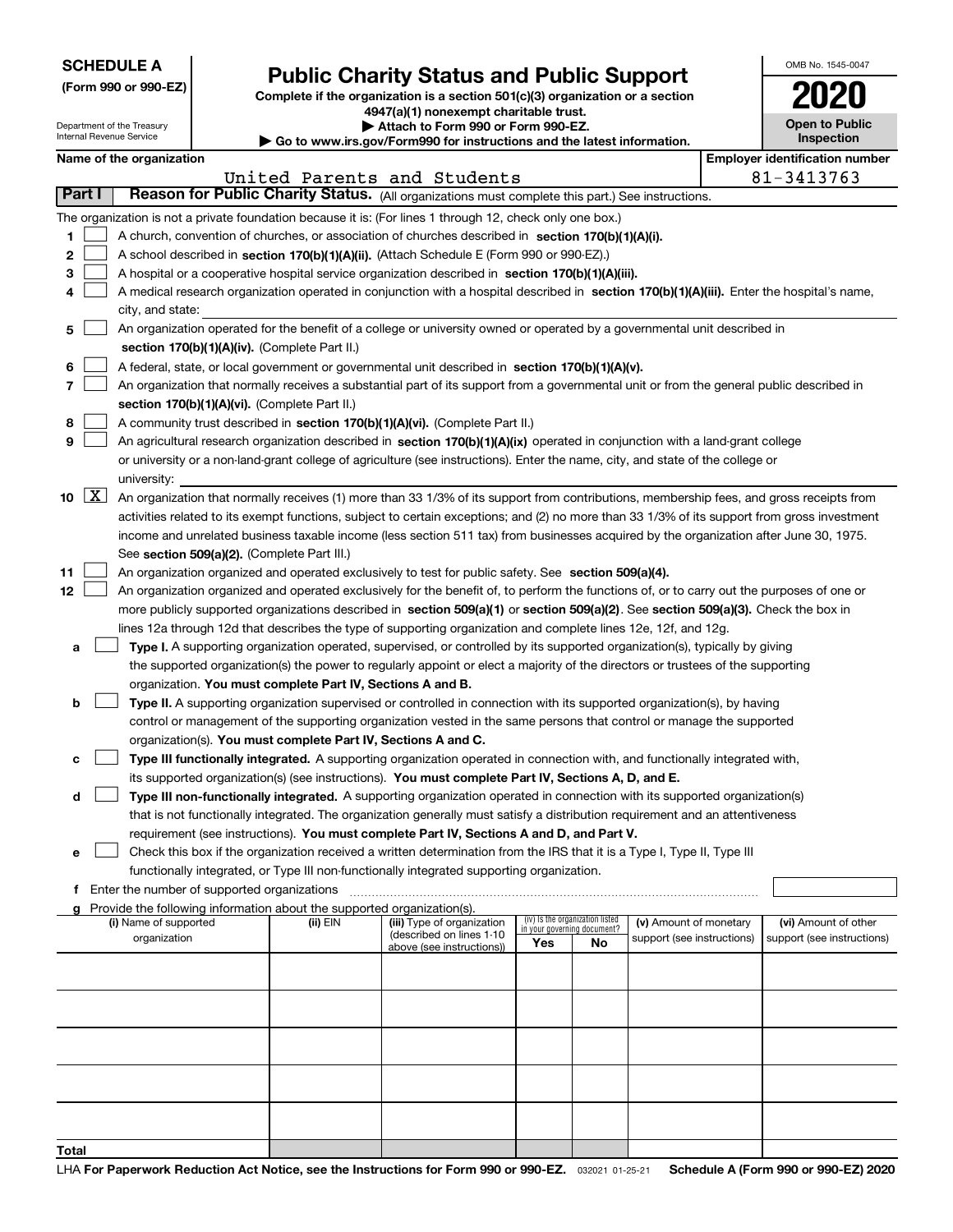## Schedule A (Form 990 or 990-EZ) 2020 Page United Parents and Students 81-3413763

**2**

(Complete only if you checked the box on line 5, 7, or 8 of Part I or if the organization failed to qualify under Part III. If the organization fails to qualify under the tests listed below, please complete Part III.) **Part II Support Schedule for Organizations Described in Sections 170(b)(1)(A)(iv) and 170(b)(1)(A)(vi)**

|    | <b>Section A. Public Support</b>                                                                                                               |          |            |            |            |          |           |
|----|------------------------------------------------------------------------------------------------------------------------------------------------|----------|------------|------------|------------|----------|-----------|
|    | Calendar year (or fiscal year beginning in) $\blacktriangleright$                                                                              | (a) 2016 | $(b)$ 2017 | $(c)$ 2018 | $(d)$ 2019 | (e) 2020 | (f) Total |
|    | <b>1</b> Gifts, grants, contributions, and                                                                                                     |          |            |            |            |          |           |
|    | membership fees received. (Do not                                                                                                              |          |            |            |            |          |           |
|    | include any "unusual grants.")                                                                                                                 |          |            |            |            |          |           |
|    | 2 Tax revenues levied for the organ-                                                                                                           |          |            |            |            |          |           |
|    | ization's benefit and either paid to                                                                                                           |          |            |            |            |          |           |
|    | or expended on its behalf                                                                                                                      |          |            |            |            |          |           |
|    | 3 The value of services or facilities                                                                                                          |          |            |            |            |          |           |
|    | furnished by a governmental unit to                                                                                                            |          |            |            |            |          |           |
|    | the organization without charge                                                                                                                |          |            |            |            |          |           |
|    | 4 Total. Add lines 1 through 3                                                                                                                 |          |            |            |            |          |           |
| 5. | The portion of total contributions                                                                                                             |          |            |            |            |          |           |
|    | by each person (other than a                                                                                                                   |          |            |            |            |          |           |
|    | governmental unit or publicly                                                                                                                  |          |            |            |            |          |           |
|    | supported organization) included                                                                                                               |          |            |            |            |          |           |
|    | on line 1 that exceeds 2% of the                                                                                                               |          |            |            |            |          |           |
|    | amount shown on line 11,                                                                                                                       |          |            |            |            |          |           |
|    | column (f)                                                                                                                                     |          |            |            |            |          |           |
|    | 6 Public support. Subtract line 5 from line 4.                                                                                                 |          |            |            |            |          |           |
|    | <b>Section B. Total Support</b>                                                                                                                |          |            |            |            |          |           |
|    | Calendar year (or fiscal year beginning in) $\blacktriangleright$                                                                              | (a) 2016 | (b) 2017   | $(c)$ 2018 | $(d)$ 2019 | (e) 2020 | (f) Total |
|    | 7 Amounts from line 4                                                                                                                          |          |            |            |            |          |           |
|    | 8 Gross income from interest,                                                                                                                  |          |            |            |            |          |           |
|    | dividends, payments received on                                                                                                                |          |            |            |            |          |           |
|    | securities loans, rents, royalties,                                                                                                            |          |            |            |            |          |           |
|    | and income from similar sources                                                                                                                |          |            |            |            |          |           |
| 9. | Net income from unrelated business                                                                                                             |          |            |            |            |          |           |
|    | activities, whether or not the                                                                                                                 |          |            |            |            |          |           |
|    | business is regularly carried on                                                                                                               |          |            |            |            |          |           |
|    | <b>10</b> Other income. Do not include gain                                                                                                    |          |            |            |            |          |           |
|    | or loss from the sale of capital                                                                                                               |          |            |            |            |          |           |
|    | assets (Explain in Part VI.)                                                                                                                   |          |            |            |            |          |           |
|    | 11 Total support. Add lines 7 through 10                                                                                                       |          |            |            |            |          |           |
|    | <b>12</b> Gross receipts from related activities, etc. (see instructions)                                                                      |          |            |            |            | 12       |           |
|    | 13 First 5 years. If the Form 990 is for the organization's first, second, third, fourth, or fifth tax year as a section 501(c)(3)             |          |            |            |            |          |           |
|    |                                                                                                                                                |          |            |            |            |          |           |
|    | <b>Section C. Computation of Public Support Percentage</b>                                                                                     |          |            |            |            |          |           |
|    | 14 Public support percentage for 2020 (line 6, column (f), divided by line 11, column (f) <i>marrourcommum</i>                                 |          |            |            |            | 14       | %         |
|    |                                                                                                                                                |          |            |            |            | 15       | %         |
|    | 16a 33 1/3% support test - 2020. If the organization did not check the box on line 13, and line 14 is 33 1/3% or more, check this box and      |          |            |            |            |          |           |
|    | stop here. The organization qualifies as a publicly supported organization                                                                     |          |            |            |            |          | ▔▁▏       |
|    | b 33 1/3% support test - 2019. If the organization did not check a box on line 13 or 16a, and line 15 is 33 1/3% or more, check this box       |          |            |            |            |          |           |
|    | and stop here. The organization qualifies as a publicly supported organization                                                                 |          |            |            |            |          |           |
|    | 17a 10% -facts-and-circumstances test - 2020. If the organization did not check a box on line 13, 16a, or 16b, and line 14 is 10% or more,     |          |            |            |            |          |           |
|    | and if the organization meets the facts-and-circumstances test, check this box and stop here. Explain in Part VI how the organization          |          |            |            |            |          |           |
|    | meets the facts-and-circumstances test. The organization qualifies as a publicly supported organization                                        |          |            |            |            |          |           |
|    | <b>b 10% -facts-and-circumstances test - 2019.</b> If the organization did not check a box on line 13, 16a, 16b, or 17a, and line 15 is 10% or |          |            |            |            |          |           |
|    | more, and if the organization meets the facts-and-circumstances test, check this box and stop here. Explain in Part VI how the                 |          |            |            |            |          |           |
|    | organization meets the facts-and-circumstances test. The organization qualifies as a publicly supported organization                           |          |            |            |            |          |           |
|    | 18 Private foundation. If the organization did not check a box on line 13, 16a, 16b, 17a, or 17b, check this box and see instructions          |          |            |            |            |          |           |
|    |                                                                                                                                                |          |            |            |            |          |           |

**Schedule A (Form 990 or 990-EZ) 2020**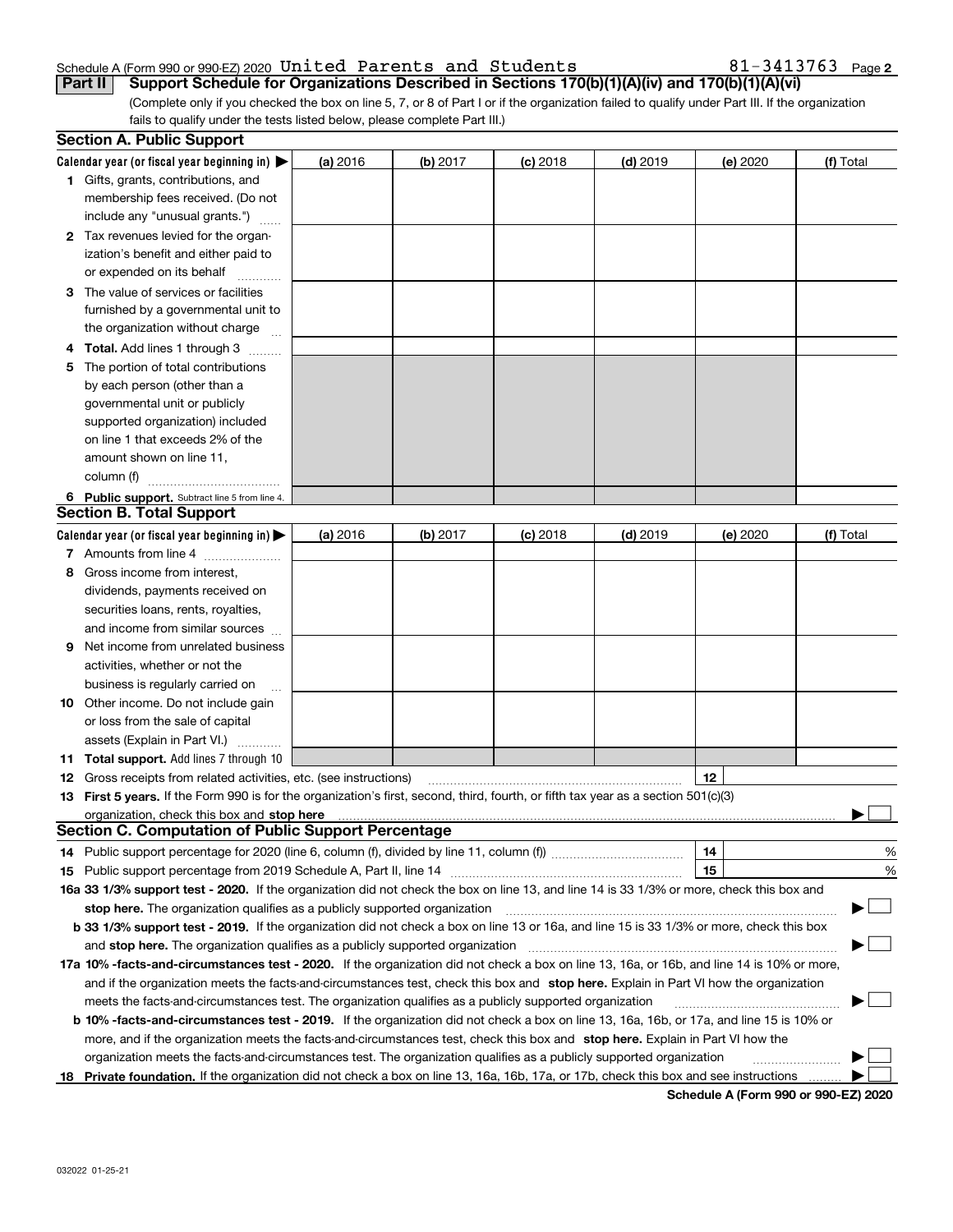## Schedule A (Form 990 or 990-EZ) 2020 Page United Parents and Students 81-3413763 **Part III Support Schedule for Organizations Described in Section 509(a)(2)**

(Complete only if you checked the box on line 10 of Part I or if the organization failed to qualify under Part II. If the organization fails to qualify under the tests listed below, please complete Part II.)

|     | <b>Section A. Public Support</b>                                                                                                                                                                                                                          |          |                   |            |            |          |                                 |
|-----|-----------------------------------------------------------------------------------------------------------------------------------------------------------------------------------------------------------------------------------------------------------|----------|-------------------|------------|------------|----------|---------------------------------|
|     | Calendar year (or fiscal year beginning in)                                                                                                                                                                                                               | (a) 2016 | (b) 2017          | $(c)$ 2018 | $(d)$ 2019 | (e) 2020 | (f) Total                       |
|     | 1 Gifts, grants, contributions, and                                                                                                                                                                                                                       |          |                   |            |            |          |                                 |
|     | membership fees received. (Do not                                                                                                                                                                                                                         |          |                   |            |            |          |                                 |
|     | include any "unusual grants.")                                                                                                                                                                                                                            | 58,653.  | 396,883.          | 404,044.   | 478,846.   | 949,375. | 2287801.                        |
|     | 2 Gross receipts from admissions,<br>merchandise sold or services per-<br>formed, or facilities furnished in<br>any activity that is related to the<br>organization's tax-exempt purpose                                                                  | 700,000. | 1270638.          | 1345522.   | 1008406.   | 1100783. | 5425349.                        |
|     | 3 Gross receipts from activities that                                                                                                                                                                                                                     |          |                   |            |            |          |                                 |
|     | are not an unrelated trade or bus-<br>iness under section 513                                                                                                                                                                                             |          |                   |            |            |          |                                 |
|     | 4 Tax revenues levied for the organ-                                                                                                                                                                                                                      |          |                   |            |            |          |                                 |
|     | ization's benefit and either paid to                                                                                                                                                                                                                      |          |                   |            |            |          |                                 |
|     | or expended on its behalf<br>.                                                                                                                                                                                                                            |          |                   |            |            |          |                                 |
|     | 5 The value of services or facilities<br>furnished by a governmental unit to<br>the organization without charge                                                                                                                                           |          |                   |            |            |          |                                 |
|     | 6 Total. Add lines 1 through 5                                                                                                                                                                                                                            | 758,653. | 1667521.          | 1749566.   | 1487252.   | 2050158. | 7713150.                        |
|     | 7a Amounts included on lines 1, 2, and<br>3 received from disqualified persons                                                                                                                                                                            |          |                   |            |            |          | 0.                              |
|     | <b>b</b> Amounts included on lines 2 and 3 received<br>from other than disqualified persons that<br>exceed the greater of \$5,000 or 1% of the                                                                                                            |          |                   |            |            |          | $0$ .                           |
|     | amount on line 13 for the year<br>c Add lines 7a and 7b                                                                                                                                                                                                   |          |                   |            |            |          | $\overline{0}$ .                |
|     |                                                                                                                                                                                                                                                           |          |                   |            |            |          | 7713150.                        |
|     | 8 Public support. (Subtract line 7c from line 6.)<br><b>Section B. Total Support</b>                                                                                                                                                                      |          |                   |            |            |          |                                 |
|     | Calendar year (or fiscal year beginning in)                                                                                                                                                                                                               | (a) 2016 | (b) 2017          | $(c)$ 2018 | $(d)$ 2019 | (e) 2020 | (f) Total                       |
|     | 9 Amounts from line 6                                                                                                                                                                                                                                     | 758,653. | 1667521.          | 1749566.   | 1487252.   | 2050158. | 7713150.                        |
|     | 10a Gross income from interest,<br>dividends, payments received on<br>securities loans, rents, royalties,<br>and income from similar sources                                                                                                              |          |                   |            |            |          |                                 |
|     | <b>b</b> Unrelated business taxable income                                                                                                                                                                                                                |          |                   |            |            |          |                                 |
|     | (less section 511 taxes) from businesses<br>acquired after June 30, 1975                                                                                                                                                                                  |          |                   |            |            |          |                                 |
|     | c Add lines 10a and 10b                                                                                                                                                                                                                                   |          |                   |            |            |          |                                 |
|     | <b>11</b> Net income from unrelated business<br>activities not included in line 10b,<br>whether or not the business is<br>regularly carried on                                                                                                            |          |                   |            |            |          |                                 |
|     | <b>12</b> Other income. Do not include gain<br>or loss from the sale of capital<br>assets (Explain in Part VI.)                                                                                                                                           |          |                   |            |            |          |                                 |
|     | <b>13</b> Total support. (Add lines 9, 10c, 11, and 12.)                                                                                                                                                                                                  |          | 758,653. 1667521. | 1749566.   | 1487252.   | 2050158. | 7713150.                        |
|     | 14 First 5 years. If the Form 990 is for the organization's first, second, third, fourth, or fifth tax year as a section 501(c)(3) organization,                                                                                                          |          |                   |            |            |          |                                 |
|     | check this box and stop here with the continuum control to the state of the state of the state of the state of                                                                                                                                            |          |                   |            |            |          | $\blacktriangleright$ $\vert$ X |
|     | <b>Section C. Computation of Public Support Percentage</b>                                                                                                                                                                                                |          |                   |            |            |          |                                 |
|     | 15 Public support percentage for 2020 (line 8, column (f), divided by line 13, column (f))                                                                                                                                                                |          |                   |            |            | 15       | %                               |
| 16. | Public support percentage from 2019 Schedule A, Part III, line 15                                                                                                                                                                                         |          |                   |            |            | 16       | %                               |
|     | Section D. Computation of Investment Income Percentage                                                                                                                                                                                                    |          |                   |            |            |          |                                 |
| 17  | Investment income percentage for 2020 (line 10c, column (f), divided by line 13, column (f))                                                                                                                                                              |          |                   |            |            | 17       | %                               |
|     | <b>18</b> Investment income percentage from <b>2019</b> Schedule A, Part III, line 17                                                                                                                                                                     |          |                   |            |            | 18       | %                               |
|     | 19a 33 1/3% support tests - 2020. If the organization did not check the box on line 14, and line 15 is more than 33 1/3%, and line 17 is not                                                                                                              |          |                   |            |            |          |                                 |
|     | more than 33 1/3%, check this box and stop here. The organization qualifies as a publicly supported organization<br>b 33 1/3% support tests - 2019. If the organization did not check a box on line 14 or line 19a, and line 16 is more than 33 1/3%, and |          |                   |            |            |          |                                 |
|     | line 18 is not more than 33 1/3%, check this box and stop here. The organization qualifies as a publicly supported organization                                                                                                                           |          |                   |            |            |          |                                 |
|     |                                                                                                                                                                                                                                                           |          |                   |            |            |          |                                 |

**Schedule A (Form 990 or 990-EZ) 2020**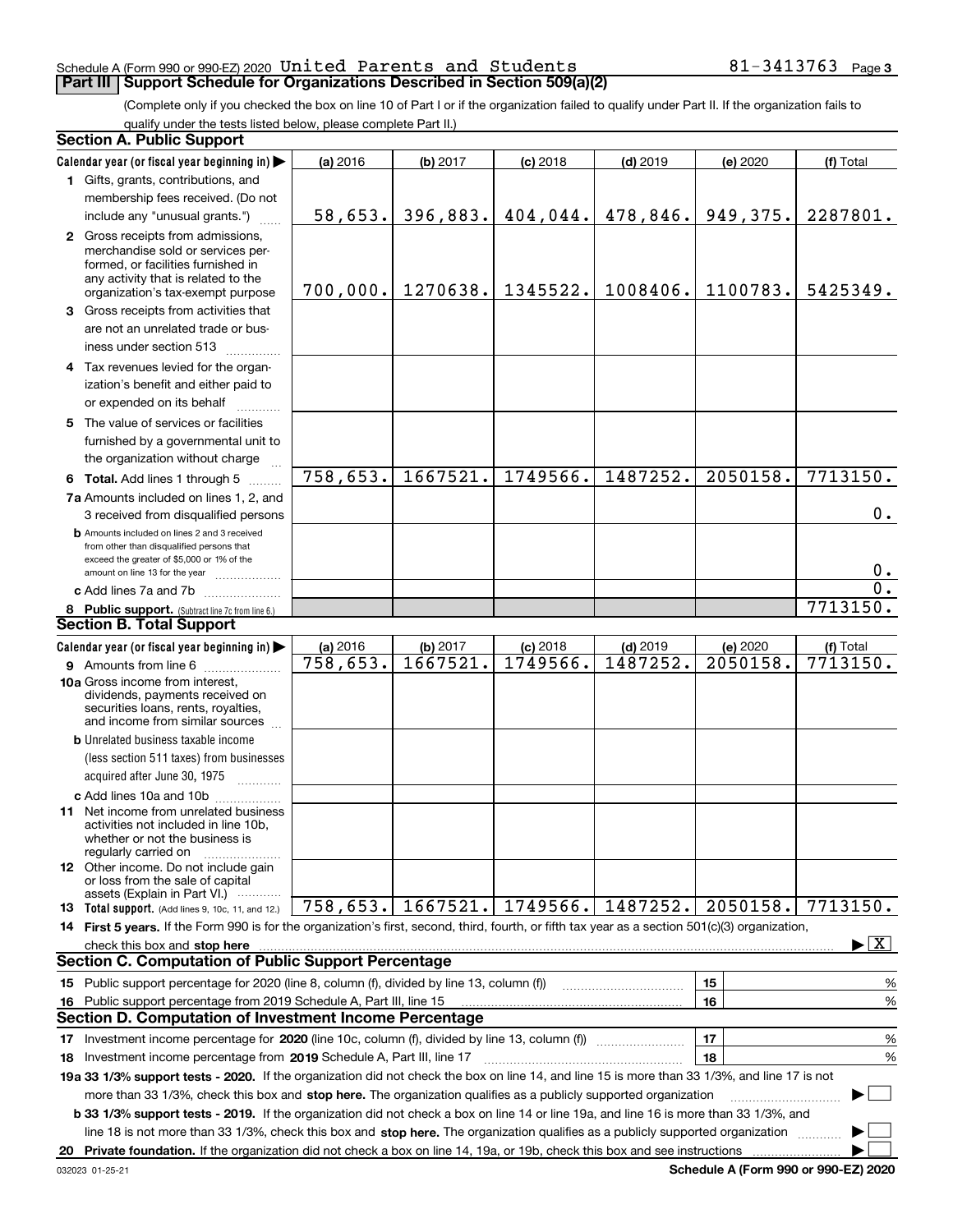# Schedule A (Form 990 or 990-EZ) 2020 Page United Parents and Students 81-3413763

# **Part IV Supporting Organizations**

(Complete only if you checked a box in line 12 on Part I. If you checked box 12a, Part I, complete Sections A and B. If you checked box 12b, Part I, complete Sections A and C. If you checked box 12c, Part I, complete Sections A, D, and E. If you checked box 12d, Part I, complete Sections A and D, and complete Part V.)

# **Section A. All Supporting Organizations**

- **1** Are all of the organization's supported organizations listed by name in the organization's governing documents? If "No," describe in **Part VI** how the supported organizations are designated. If designated by *class or purpose, describe the designation. If historic and continuing relationship, explain.*
- **2** Did the organization have any supported organization that does not have an IRS determination of status under section 509(a)(1) or (2)? If "Yes," explain in Part VI how the organization determined that the supported *organization was described in section 509(a)(1) or (2).*
- **3a** Did the organization have a supported organization described in section 501(c)(4), (5), or (6)? If "Yes," answer *lines 3b and 3c below.*
- **b** Did the organization confirm that each supported organization qualified under section 501(c)(4), (5), or (6) and satisfied the public support tests under section 509(a)(2)? If "Yes," describe in **Part VI** when and how the *organization made the determination.*
- **c**Did the organization ensure that all support to such organizations was used exclusively for section 170(c)(2)(B) purposes? If "Yes," explain in **Part VI** what controls the organization put in place to ensure such use.
- **4a***If* Was any supported organization not organized in the United States ("foreign supported organization")? *"Yes," and if you checked box 12a or 12b in Part I, answer lines 4b and 4c below.*
- **b** Did the organization have ultimate control and discretion in deciding whether to make grants to the foreign supported organization? If "Yes," describe in **Part VI** how the organization had such control and discretion *despite being controlled or supervised by or in connection with its supported organizations.*
- **c** Did the organization support any foreign supported organization that does not have an IRS determination under sections 501(c)(3) and 509(a)(1) or (2)? If "Yes," explain in **Part VI** what controls the organization used *to ensure that all support to the foreign supported organization was used exclusively for section 170(c)(2)(B) purposes.*
- **5a***If "Yes,"* Did the organization add, substitute, or remove any supported organizations during the tax year? answer lines 5b and 5c below (if applicable). Also, provide detail in **Part VI,** including (i) the names and EIN *numbers of the supported organizations added, substituted, or removed; (ii) the reasons for each such action; (iii) the authority under the organization's organizing document authorizing such action; and (iv) how the action was accomplished (such as by amendment to the organizing document).*
- **b** Type I or Type II only. Was any added or substituted supported organization part of a class already designated in the organization's organizing document?
- **cSubstitutions only.**  Was the substitution the result of an event beyond the organization's control?
- **6** Did the organization provide support (whether in the form of grants or the provision of services or facilities) to **Part VI.** *If "Yes," provide detail in* support or benefit one or more of the filing organization's supported organizations? anyone other than (i) its supported organizations, (ii) individuals that are part of the charitable class benefited by one or more of its supported organizations, or (iii) other supporting organizations that also
- **7**Did the organization provide a grant, loan, compensation, or other similar payment to a substantial contributor *If "Yes," complete Part I of Schedule L (Form 990 or 990-EZ).* regard to a substantial contributor? (as defined in section 4958(c)(3)(C)), a family member of a substantial contributor, or a 35% controlled entity with
- **8** Did the organization make a loan to a disqualified person (as defined in section 4958) not described in line 7? *If "Yes," complete Part I of Schedule L (Form 990 or 990-EZ).*
- **9a** Was the organization controlled directly or indirectly at any time during the tax year by one or more in section 509(a)(1) or (2))? If "Yes," *provide detail in* <code>Part VI.</code> disqualified persons, as defined in section 4946 (other than foundation managers and organizations described
- **b** Did one or more disqualified persons (as defined in line 9a) hold a controlling interest in any entity in which the supporting organization had an interest? If "Yes," provide detail in P**art VI**.
- **c**Did a disqualified person (as defined in line 9a) have an ownership interest in, or derive any personal benefit from, assets in which the supporting organization also had an interest? If "Yes," provide detail in P**art VI.**
- **10a** Was the organization subject to the excess business holdings rules of section 4943 because of section supporting organizations)? If "Yes," answer line 10b below. 4943(f) (regarding certain Type II supporting organizations, and all Type III non-functionally integrated
- **b** Did the organization have any excess business holdings in the tax year? (Use Schedule C, Form 4720, to *determine whether the organization had excess business holdings.)*

032024 01-25-21

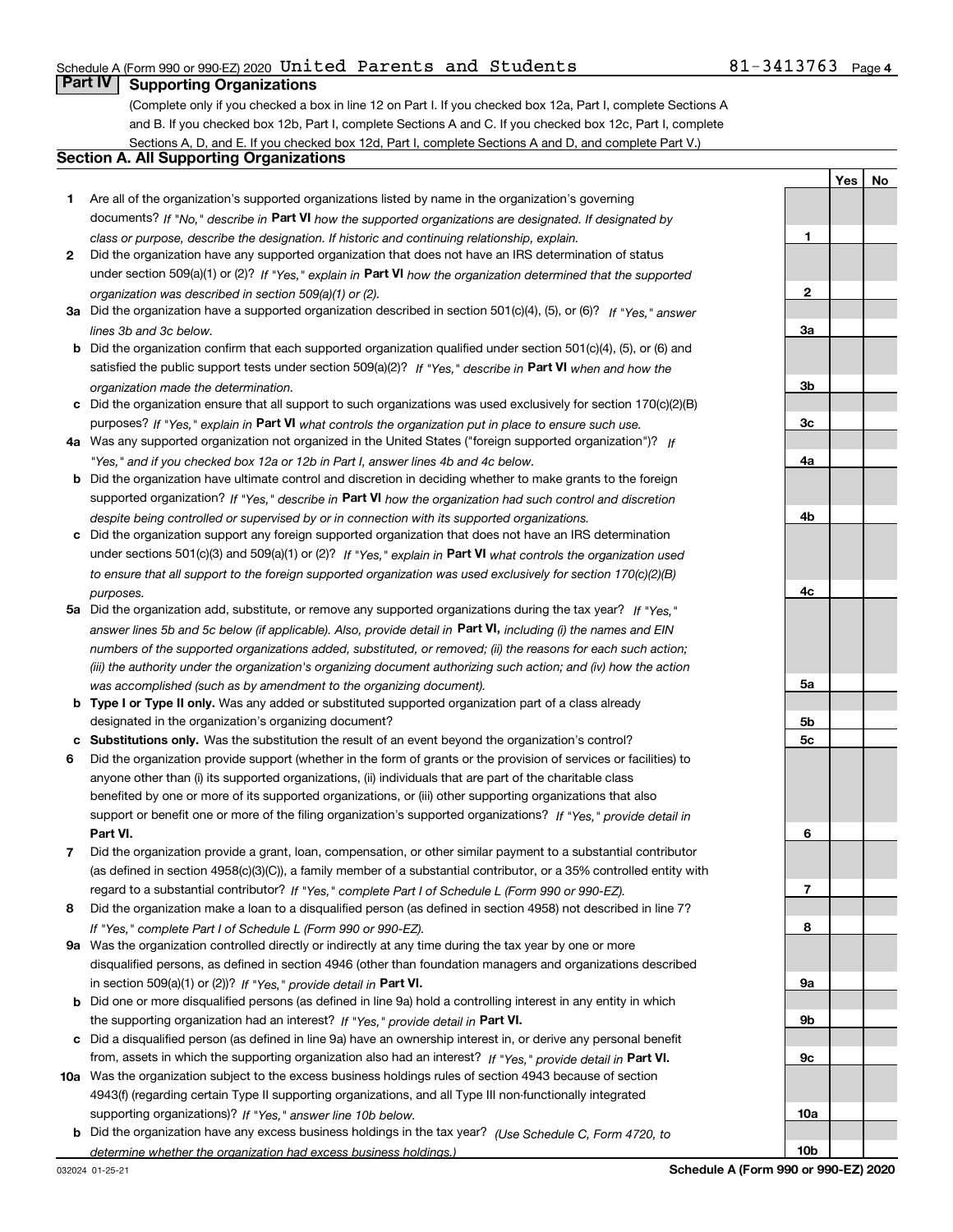# Schedule A (Form 990 or 990-EZ) 2020 Page United Parents and Students 81-3413763

|              | Part IV                        | <b>Supporting Organizations (continued)</b>                                                                                                                                                                                                               |                 |            |    |
|--------------|--------------------------------|-----------------------------------------------------------------------------------------------------------------------------------------------------------------------------------------------------------------------------------------------------------|-----------------|------------|----|
|              |                                |                                                                                                                                                                                                                                                           |                 | Yes        | No |
| 11           |                                | Has the organization accepted a gift or contribution from any of the following persons?                                                                                                                                                                   |                 |            |    |
|              |                                | a A person who directly or indirectly controls, either alone or together with persons described in lines 11b and                                                                                                                                          |                 |            |    |
|              |                                | 11c below, the governing body of a supported organization?                                                                                                                                                                                                | 11a             |            |    |
|              |                                | <b>b</b> A family member of a person described in line 11a above?                                                                                                                                                                                         | 11 <sub>b</sub> |            |    |
|              |                                | c A 35% controlled entity of a person described in line 11a or 11b above? If "Yes" to line 11a, 11b, or 11c, provide                                                                                                                                      |                 |            |    |
|              | detail in Part VI.             |                                                                                                                                                                                                                                                           | 11c             |            |    |
|              |                                | <b>Section B. Type I Supporting Organizations</b>                                                                                                                                                                                                         |                 |            |    |
|              |                                |                                                                                                                                                                                                                                                           |                 | Yes        | No |
| 1.           |                                | Did the governing body, members of the governing body, officers acting in their official capacity, or membership of one or                                                                                                                                |                 |            |    |
|              |                                | more supported organizations have the power to regularly appoint or elect at least a majority of the organization's officers,                                                                                                                             |                 |            |    |
|              |                                | directors, or trustees at all times during the tax year? If "No," describe in Part VI how the supported organization(s)<br>effectively operated, supervised, or controlled the organization's activities. If the organization had more than one supported |                 |            |    |
|              |                                | organization, describe how the powers to appoint and/or remove officers, directors, or trustees were allocated among the                                                                                                                                  |                 |            |    |
|              |                                | supported organizations and what conditions or restrictions, if any, applied to such powers during the tax year.                                                                                                                                          | 1               |            |    |
| $\mathbf{2}$ |                                | Did the organization operate for the benefit of any supported organization other than the supported                                                                                                                                                       |                 |            |    |
|              |                                | organization(s) that operated, supervised, or controlled the supporting organization? If "Yes," explain in                                                                                                                                                |                 |            |    |
|              |                                | Part VI how providing such benefit carried out the purposes of the supported organization(s) that operated,                                                                                                                                               |                 |            |    |
|              |                                | supervised, or controlled the supporting organization.                                                                                                                                                                                                    | $\mathbf{2}$    |            |    |
|              |                                | Section C. Type II Supporting Organizations                                                                                                                                                                                                               |                 |            |    |
|              |                                |                                                                                                                                                                                                                                                           |                 | <b>Yes</b> | No |
| 1.           |                                | Were a majority of the organization's directors or trustees during the tax year also a majority of the directors                                                                                                                                          |                 |            |    |
|              |                                | or trustees of each of the organization's supported organization(s)? If "No," describe in Part VI how control                                                                                                                                             |                 |            |    |
|              |                                | or management of the supporting organization was vested in the same persons that controlled or managed                                                                                                                                                    |                 |            |    |
|              | the supported organization(s). |                                                                                                                                                                                                                                                           | 1               |            |    |
|              |                                | <b>Section D. All Type III Supporting Organizations</b>                                                                                                                                                                                                   |                 |            |    |
|              |                                |                                                                                                                                                                                                                                                           |                 | Yes        | No |
| 1.           |                                | Did the organization provide to each of its supported organizations, by the last day of the fifth month of the                                                                                                                                            |                 |            |    |
|              |                                | organization's tax year, (i) a written notice describing the type and amount of support provided during the prior tax                                                                                                                                     |                 |            |    |
|              |                                | year, (ii) a copy of the Form 990 that was most recently filed as of the date of notification, and (iii) copies of the                                                                                                                                    |                 |            |    |
|              |                                | organization's governing documents in effect on the date of notification, to the extent not previously provided?                                                                                                                                          | 1               |            |    |
| $\mathbf{2}$ |                                | Were any of the organization's officers, directors, or trustees either (i) appointed or elected by the supported                                                                                                                                          |                 |            |    |
|              |                                | organization(s) or (ii) serving on the governing body of a supported organization? If "No," explain in Part VI how                                                                                                                                        |                 |            |    |
|              |                                | the organization maintained a close and continuous working relationship with the supported organization(s).                                                                                                                                               | $\mathbf{2}$    |            |    |
| 3            |                                | By reason of the relationship described in line 2, above, did the organization's supported organizations have a                                                                                                                                           |                 |            |    |
|              |                                | significant voice in the organization's investment policies and in directing the use of the organization's                                                                                                                                                |                 |            |    |
|              |                                | income or assets at all times during the tax year? If "Yes," describe in Part VI the role the organization's                                                                                                                                              |                 |            |    |
|              |                                | supported organizations played in this regard.<br>Section E. Type III Functionally Integrated Supporting Organizations                                                                                                                                    | з               |            |    |
|              |                                |                                                                                                                                                                                                                                                           |                 |            |    |
| 1.           |                                | Check the box next to the method that the organization used to satisfy the Integral Part Test during the year (see instructions).                                                                                                                         |                 |            |    |
| а            |                                | The organization satisfied the Activities Test. Complete line 2 below.                                                                                                                                                                                    |                 |            |    |
| b            |                                | The organization is the parent of each of its supported organizations. Complete line 3 below.                                                                                                                                                             |                 |            |    |
| c            |                                | The organization supported a governmental entity. Describe in Part VI how you supported a governmental entity (see instructions)                                                                                                                          |                 |            |    |
| 2            |                                | Activities Test. Answer lines 2a and 2b below.                                                                                                                                                                                                            |                 | Yes        | No |
| а            |                                | Did substantially all of the organization's activities during the tax year directly further the exempt purposes of                                                                                                                                        |                 |            |    |
|              |                                | the supported organization(s) to which the organization was responsive? If "Yes." then in Part VI identify                                                                                                                                                |                 |            |    |

**those supported organizations and explain**  *how these activities directly furthered their exempt purposes, how the organization was responsive to those supported organizations, and how the organization determined that these activities constituted substantially all of its activities.*

| <b>b</b> Did the activities described in line 2a, above, constitute activities that, but for the organization's involvement, |
|------------------------------------------------------------------------------------------------------------------------------|
| one or more of the organization's supported organization(s) would have been engaged in? If "Yes." explain in                 |
| <b>Part VI</b> the reasons for the organization's position that its supported organization(s) would have engaged in          |
| these activities but for the organization's involvement.                                                                     |

**3** Parent of Supported Organizations. Answer lines 3a and 3b below.

**a** Did the organization have the power to regularly appoint or elect a majority of the officers, directors, or trustees of each of the supported organizations? If "Yes" or "No" provide details in **Part VI.** 

**b** Did the organization exercise a substantial degree of direction over the policies, programs, and activities of each of its supported organizations? If "Yes," describe in Part VI the role played by the organization in this regard.

**2a**

**2b**

**3a**

**3b**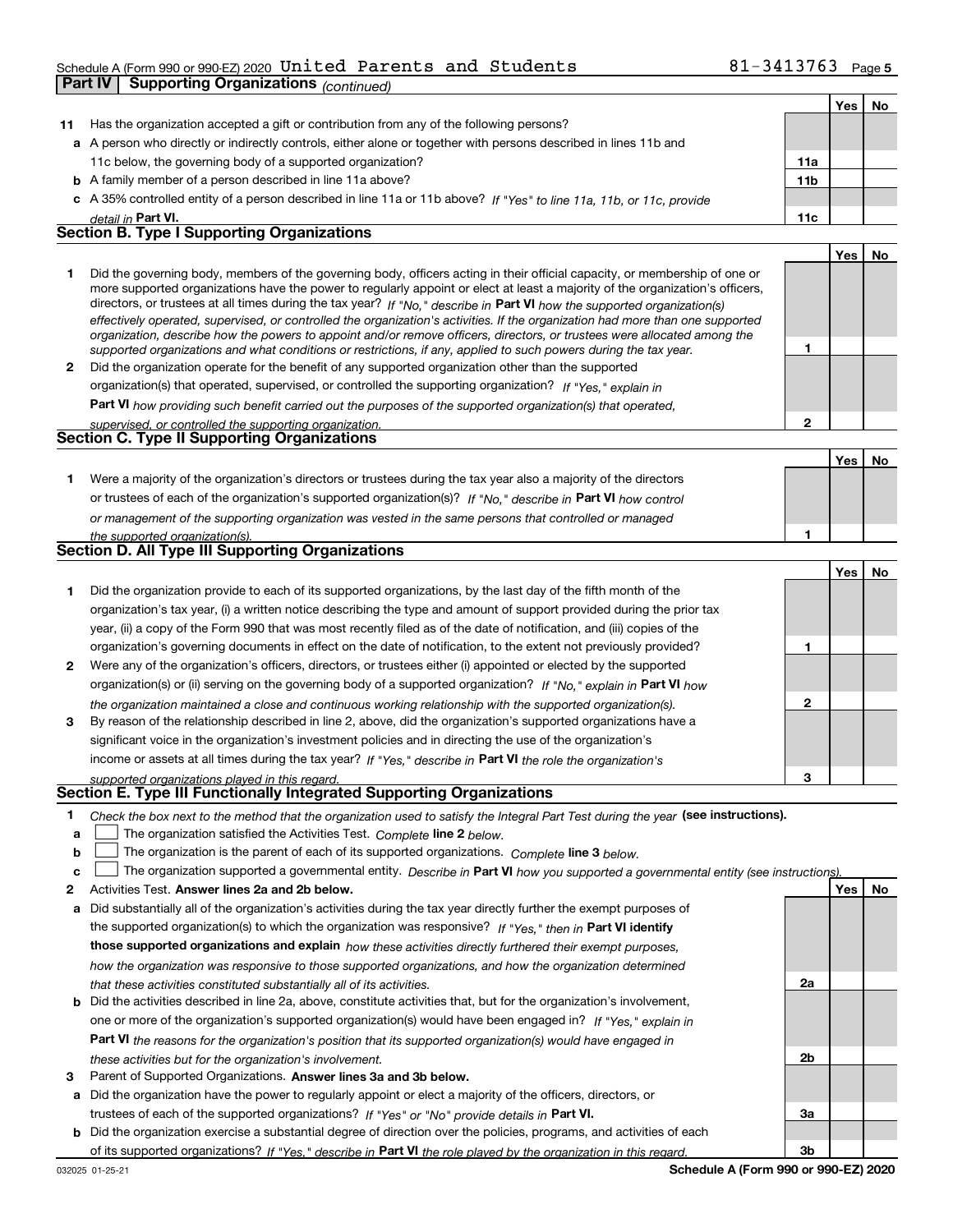**1**

## Schedule A (Form 990 or 990-EZ) 2020 Page United Parents and Students 81-3413763**Part V Type III Non-Functionally Integrated 509(a)(3) Supporting Organizations**

1 Check here if the organization satisfied the Integral Part Test as a qualifying trust on Nov. 20, 1970 (explain in Part VI). See instructions. All other Type III non-functionally integrated supporting organizations must complete Sections A through E.

|              | Section A - Adjusted Net Income                                             | (A) Prior Year | (B) Current Year<br>(optional) |                                |
|--------------|-----------------------------------------------------------------------------|----------------|--------------------------------|--------------------------------|
| 1            | Net short-term capital gain                                                 | 1              |                                |                                |
| 2            | Recoveries of prior-year distributions                                      | $\overline{2}$ |                                |                                |
| 3            | Other gross income (see instructions)                                       | 3              |                                |                                |
| 4            | Add lines 1 through 3.                                                      | 4              |                                |                                |
| 5            | Depreciation and depletion                                                  | 5              |                                |                                |
| 6            | Portion of operating expenses paid or incurred for production or            |                |                                |                                |
|              | collection of gross income or for management, conservation, or              |                |                                |                                |
|              | maintenance of property held for production of income (see instructions)    | 6              |                                |                                |
| 7            | Other expenses (see instructions)                                           | $\overline{7}$ |                                |                                |
| 8            | Adjusted Net Income (subtract lines 5, 6, and 7 from line 4)                | 8              |                                |                                |
|              | <b>Section B - Minimum Asset Amount</b>                                     |                | (A) Prior Year                 | (B) Current Year<br>(optional) |
| 1            | Aggregate fair market value of all non-exempt-use assets (see               |                |                                |                                |
|              | instructions for short tax year or assets held for part of year):           |                |                                |                                |
|              | a Average monthly value of securities                                       | 1a             |                                |                                |
|              | <b>b</b> Average monthly cash balances                                      | 1b             |                                |                                |
|              | c Fair market value of other non-exempt-use assets                          | 1c             |                                |                                |
|              | d Total (add lines 1a, 1b, and 1c)                                          | 1d             |                                |                                |
|              | <b>e</b> Discount claimed for blockage or other factors                     |                |                                |                                |
|              | (explain in detail in <b>Part VI</b> ):                                     |                |                                |                                |
| $\mathbf{2}$ | Acquisition indebtedness applicable to non-exempt-use assets                | $\mathbf{2}$   |                                |                                |
| 3            | Subtract line 2 from line 1d.                                               | 3              |                                |                                |
| 4            | Cash deemed held for exempt use. Enter 0.015 of line 3 (for greater amount, |                |                                |                                |
|              | see instructions).                                                          | 4              |                                |                                |
| 5            | Net value of non-exempt-use assets (subtract line 4 from line 3)            | 5              |                                |                                |
| 6            | Multiply line 5 by 0.035.                                                   | 6              |                                |                                |
| 7            | Recoveries of prior-year distributions                                      | $\overline{7}$ |                                |                                |
| 8            | Minimum Asset Amount (add line 7 to line 6)                                 | 8              |                                |                                |
|              | <b>Section C - Distributable Amount</b>                                     |                |                                | <b>Current Year</b>            |
| $\mathbf{1}$ | Adjusted net income for prior year (from Section A, line 8, column A)       | 1              |                                |                                |
| $\mathbf{2}$ | Enter 0.85 of line 1.                                                       | $\mathbf{2}$   |                                |                                |
| 3            | Minimum asset amount for prior year (from Section B, line 8, column A)      | 3              |                                |                                |
| 4            | Enter greater of line 2 or line 3.                                          | 4              |                                |                                |
| 5            | Income tax imposed in prior year                                            | 5              |                                |                                |
| 6            | <b>Distributable Amount.</b> Subtract line 5 from line 4, unless subject to |                |                                |                                |
|              | emergency temporary reduction (see instructions).                           | 6              |                                |                                |
|              |                                                                             |                |                                |                                |

**7**Check here if the current year is the organization's first as a non-functionally integrated Type III supporting organization (see instructions).

**Schedule A (Form 990 or 990-EZ) 2020**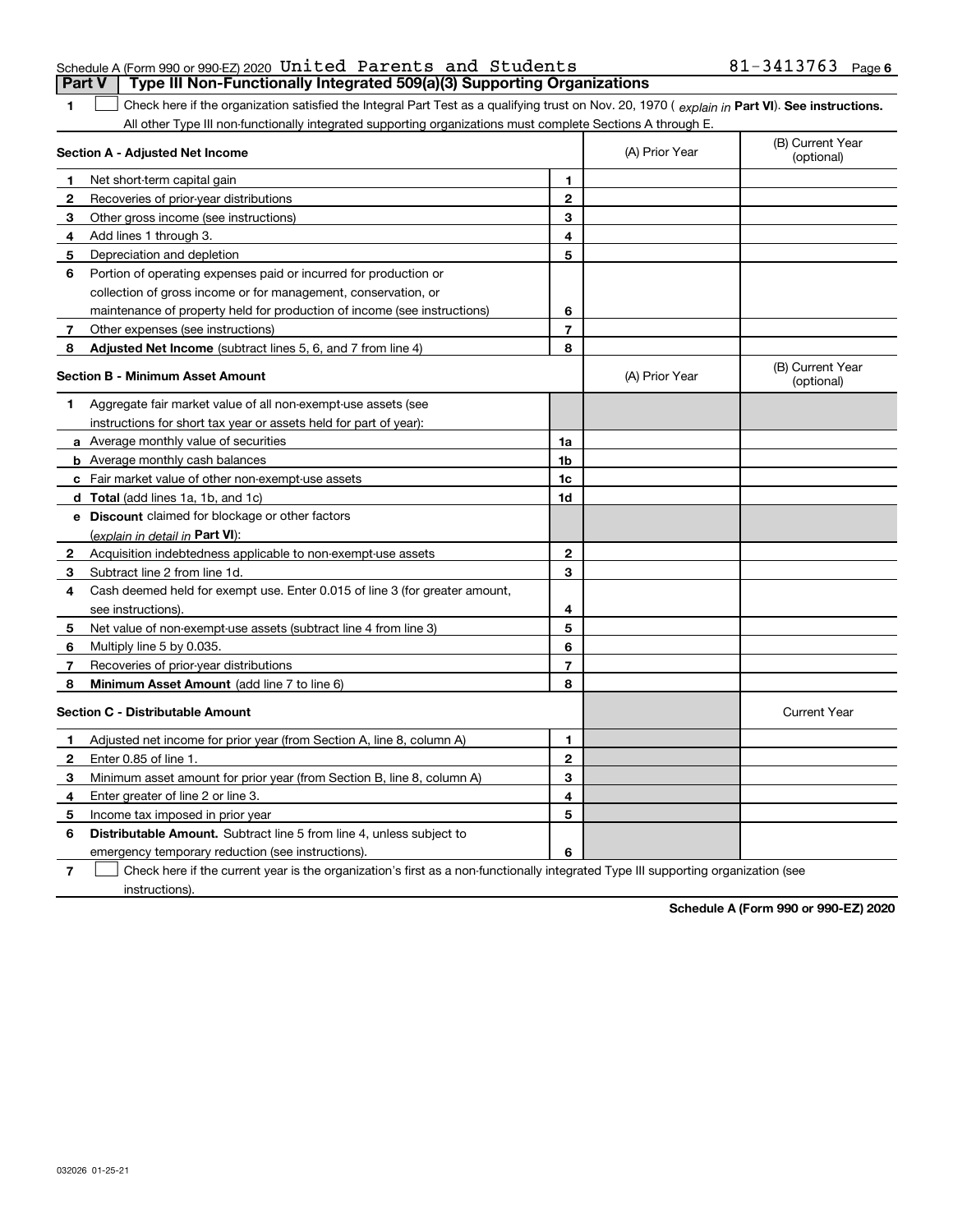# Schedule A (Form 990 or 990-EZ) 2020 Page United Parents and Students 81-3413763

|    | Type III Non-Functionally Integrated 509(a)(3) Supporting Organizations<br><b>Part V</b><br>(continued) |                             |                                       |    |                                         |  |
|----|---------------------------------------------------------------------------------------------------------|-----------------------------|---------------------------------------|----|-----------------------------------------|--|
|    | <b>Section D - Distributions</b>                                                                        |                             |                                       |    | <b>Current Year</b>                     |  |
| 1  | Amounts paid to supported organizations to accomplish exempt purposes                                   | 1                           |                                       |    |                                         |  |
| 2  | Amounts paid to perform activity that directly furthers exempt purposes of supported                    |                             |                                       |    |                                         |  |
|    | organizations, in excess of income from activity                                                        |                             | $\mathbf{2}$                          |    |                                         |  |
| 3  | Administrative expenses paid to accomplish exempt purposes of supported organizations                   |                             |                                       | 3  |                                         |  |
| 4  | Amounts paid to acquire exempt-use assets                                                               |                             |                                       | 4  |                                         |  |
| 5  | Qualified set-aside amounts (prior IRS approval required - provide details in Part VI)                  |                             |                                       | 5  |                                         |  |
| 6  | Other distributions ( <i>describe in</i> Part VI). See instructions.                                    |                             |                                       | 6  |                                         |  |
| 7  | Total annual distributions. Add lines 1 through 6.                                                      |                             |                                       | 7  |                                         |  |
| 8  | Distributions to attentive supported organizations to which the organization is responsive              |                             |                                       |    |                                         |  |
|    | (provide details in Part VI). See instructions.                                                         |                             |                                       | 8  |                                         |  |
| 9  | Distributable amount for 2020 from Section C, line 6                                                    |                             |                                       | 9  |                                         |  |
| 10 | Line 8 amount divided by line 9 amount                                                                  |                             |                                       | 10 |                                         |  |
|    |                                                                                                         | (i)                         | (ii)                                  |    | (iii)                                   |  |
|    | Section E - Distribution Allocations (see instructions)                                                 | <b>Excess Distributions</b> | <b>Underdistributions</b><br>Pre-2020 |    | <b>Distributable</b><br>Amount for 2020 |  |
| 1  | Distributable amount for 2020 from Section C, line 6                                                    |                             |                                       |    |                                         |  |
| 2  | Underdistributions, if any, for years prior to 2020 (reason-                                            |                             |                                       |    |                                         |  |
|    | able cause required - explain in Part VI). See instructions.                                            |                             |                                       |    |                                         |  |
| 3  | Excess distributions carryover, if any, to 2020                                                         |                             |                                       |    |                                         |  |
|    | <b>a</b> From 2015                                                                                      |                             |                                       |    |                                         |  |
|    | <b>b</b> From 2016                                                                                      |                             |                                       |    |                                         |  |
|    | c From 2017                                                                                             |                             |                                       |    |                                         |  |
|    | <b>d</b> From 2018                                                                                      |                             |                                       |    |                                         |  |
|    | e From 2019                                                                                             |                             |                                       |    |                                         |  |
|    | f Total of lines 3a through 3e                                                                          |                             |                                       |    |                                         |  |
|    | g Applied to underdistributions of prior years                                                          |                             |                                       |    |                                         |  |
|    | <b>h</b> Applied to 2020 distributable amount                                                           |                             |                                       |    |                                         |  |
|    | Carryover from 2015 not applied (see instructions)                                                      |                             |                                       |    |                                         |  |
|    | Remainder. Subtract lines 3g, 3h, and 3i from line 3f.                                                  |                             |                                       |    |                                         |  |
| 4  | Distributions for 2020 from Section D,                                                                  |                             |                                       |    |                                         |  |
|    | line $7:$                                                                                               |                             |                                       |    |                                         |  |
|    | a Applied to underdistributions of prior years                                                          |                             |                                       |    |                                         |  |
|    | <b>b</b> Applied to 2020 distributable amount                                                           |                             |                                       |    |                                         |  |
|    | c Remainder. Subtract lines 4a and 4b from line 4.                                                      |                             |                                       |    |                                         |  |
| 5  | Remaining underdistributions for years prior to 2020, if                                                |                             |                                       |    |                                         |  |
|    | any. Subtract lines 3g and 4a from line 2. For result greater                                           |                             |                                       |    |                                         |  |
|    | than zero, explain in Part VI. See instructions.                                                        |                             |                                       |    |                                         |  |
| 6  | Remaining underdistributions for 2020. Subtract lines 3h                                                |                             |                                       |    |                                         |  |
|    | and 4b from line 1. For result greater than zero, explain in                                            |                             |                                       |    |                                         |  |
|    | Part VI. See instructions.                                                                              |                             |                                       |    |                                         |  |
| 7  | Excess distributions carryover to 2021. Add lines 3j                                                    |                             |                                       |    |                                         |  |
|    | and 4c.                                                                                                 |                             |                                       |    |                                         |  |
| 8  | Breakdown of line 7:                                                                                    |                             |                                       |    |                                         |  |
|    | a Excess from 2016                                                                                      |                             |                                       |    |                                         |  |
|    | <b>b</b> Excess from 2017                                                                               |                             |                                       |    |                                         |  |
|    | c Excess from 2018                                                                                      |                             |                                       |    |                                         |  |
|    | d Excess from 2019                                                                                      |                             |                                       |    |                                         |  |
|    | e Excess from 2020                                                                                      |                             |                                       |    |                                         |  |

**Schedule A (Form 990 or 990-EZ) 2020**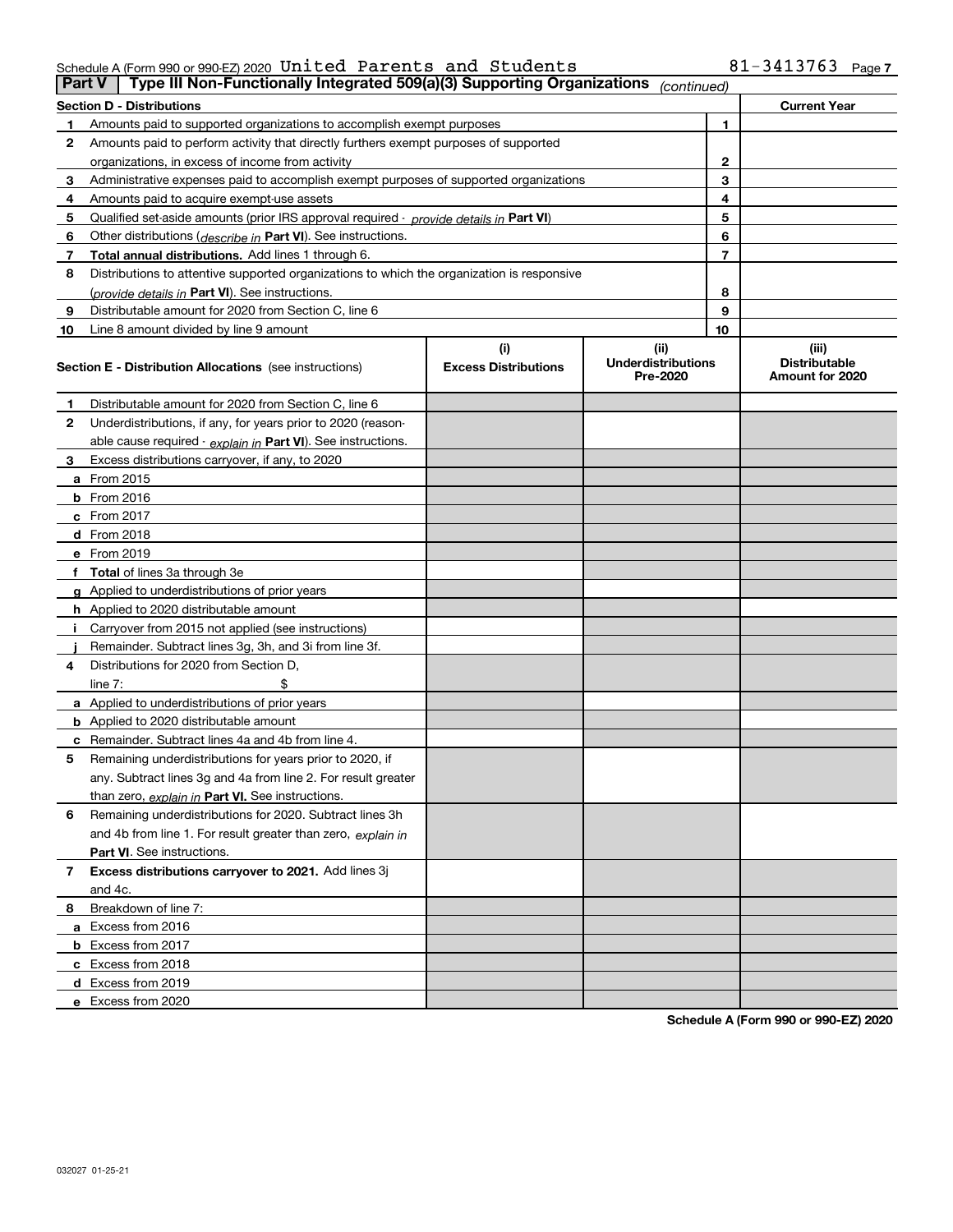|                | Schedule A (Form 990 or 990-EZ) 2020 United Parents and Students                                                                                                                                                                                                                                                                                                                                                                                                                                                                                                                            | $81 - 3413763$ Page 8 |
|----------------|---------------------------------------------------------------------------------------------------------------------------------------------------------------------------------------------------------------------------------------------------------------------------------------------------------------------------------------------------------------------------------------------------------------------------------------------------------------------------------------------------------------------------------------------------------------------------------------------|-----------------------|
| <b>Part VI</b> | Supplemental Information. Provide the explanations required by Part II, line 10; Part II, line 17a or 17b; Part III, line 12;<br>Part IV, Section A, lines 1, 2, 3b, 3c, 4b, 4c, 5a, 6, 9a, 9b, 9c, 11a, 11b, and 11c; Part IV, Section B, lines 1 and 2; Part IV, Section C,<br>line 1; Part IV, Section D, lines 2 and 3; Part IV, Section E, lines 1c, 2a, 2b, 3a, and 3b; Part V, line 1; Part V, Section B, line 1e; Part V,<br>Section D, lines 5, 6, and 8; and Part V, Section E, lines 2, 5, and 6. Also complete this part for any additional information.<br>(See instructions.) |                       |
|                |                                                                                                                                                                                                                                                                                                                                                                                                                                                                                                                                                                                             |                       |
|                |                                                                                                                                                                                                                                                                                                                                                                                                                                                                                                                                                                                             |                       |
|                |                                                                                                                                                                                                                                                                                                                                                                                                                                                                                                                                                                                             |                       |
|                |                                                                                                                                                                                                                                                                                                                                                                                                                                                                                                                                                                                             |                       |
|                |                                                                                                                                                                                                                                                                                                                                                                                                                                                                                                                                                                                             |                       |
|                |                                                                                                                                                                                                                                                                                                                                                                                                                                                                                                                                                                                             |                       |
|                |                                                                                                                                                                                                                                                                                                                                                                                                                                                                                                                                                                                             |                       |
|                |                                                                                                                                                                                                                                                                                                                                                                                                                                                                                                                                                                                             |                       |
|                |                                                                                                                                                                                                                                                                                                                                                                                                                                                                                                                                                                                             |                       |
|                |                                                                                                                                                                                                                                                                                                                                                                                                                                                                                                                                                                                             |                       |
|                |                                                                                                                                                                                                                                                                                                                                                                                                                                                                                                                                                                                             |                       |
|                |                                                                                                                                                                                                                                                                                                                                                                                                                                                                                                                                                                                             |                       |
|                |                                                                                                                                                                                                                                                                                                                                                                                                                                                                                                                                                                                             |                       |
|                |                                                                                                                                                                                                                                                                                                                                                                                                                                                                                                                                                                                             |                       |
|                |                                                                                                                                                                                                                                                                                                                                                                                                                                                                                                                                                                                             |                       |
|                |                                                                                                                                                                                                                                                                                                                                                                                                                                                                                                                                                                                             |                       |
|                |                                                                                                                                                                                                                                                                                                                                                                                                                                                                                                                                                                                             |                       |
|                |                                                                                                                                                                                                                                                                                                                                                                                                                                                                                                                                                                                             |                       |
|                |                                                                                                                                                                                                                                                                                                                                                                                                                                                                                                                                                                                             |                       |
|                |                                                                                                                                                                                                                                                                                                                                                                                                                                                                                                                                                                                             |                       |
|                |                                                                                                                                                                                                                                                                                                                                                                                                                                                                                                                                                                                             |                       |
|                |                                                                                                                                                                                                                                                                                                                                                                                                                                                                                                                                                                                             |                       |
|                |                                                                                                                                                                                                                                                                                                                                                                                                                                                                                                                                                                                             |                       |
|                |                                                                                                                                                                                                                                                                                                                                                                                                                                                                                                                                                                                             |                       |
|                |                                                                                                                                                                                                                                                                                                                                                                                                                                                                                                                                                                                             |                       |
|                |                                                                                                                                                                                                                                                                                                                                                                                                                                                                                                                                                                                             |                       |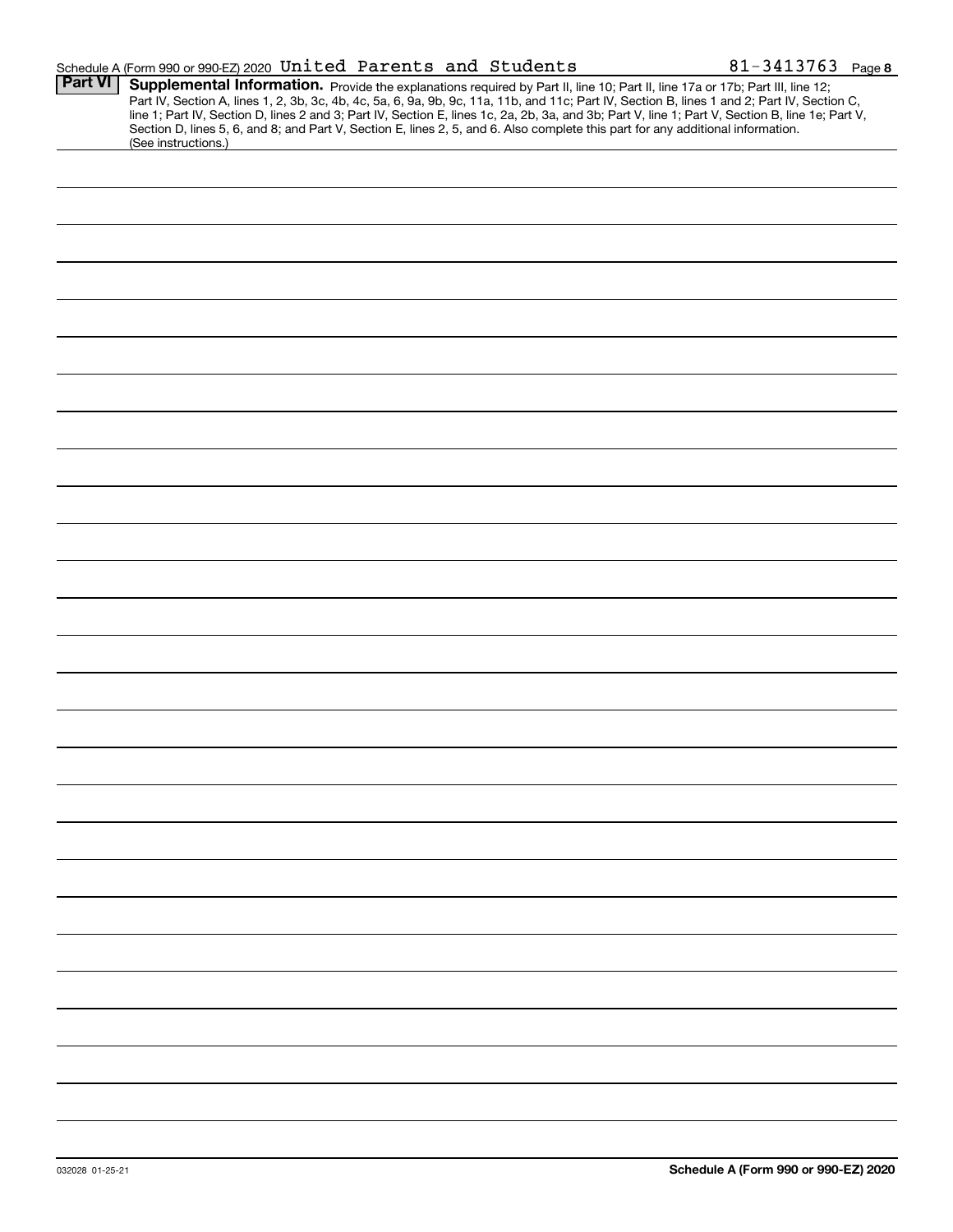Department of the Treasury Internal Revenue Service **(Form 990, 990-EZ, or 990-PF)**

Name of the organization

# \*\* PUBLIC DISCLOSURE COPY \*\*

# **Schedule B Schedule of Contributors**

**| Attach to Form 990, Form 990-EZ, or Form 990-PF. | Go to www.irs.gov/Form990 for the latest information.** OMB No. 1545-0047

**2020**

**Employer identification number**

|                    | United Parents and Students                                                        | 81-3413763 |  |  |  |  |
|--------------------|------------------------------------------------------------------------------------|------------|--|--|--|--|
|                    | <b>Organization type (check one):</b>                                              |            |  |  |  |  |
| Filers of:         | Section:                                                                           |            |  |  |  |  |
| Form 990 or 990-EZ | $X$ 501(c)(<br>$3$ ) (enter number) organization                                   |            |  |  |  |  |
|                    | $4947(a)(1)$ nonexempt charitable trust <b>not</b> treated as a private foundation |            |  |  |  |  |
|                    | 527 political organization                                                         |            |  |  |  |  |
| Form 990-PF        | 501(c)(3) exempt private foundation                                                |            |  |  |  |  |
|                    | 4947(a)(1) nonexempt charitable trust treated as a private foundation              |            |  |  |  |  |

501(c)(3) taxable private foundation  $\mathcal{L}^{\text{max}}$ 

Check if your organization is covered by the **General Rule** or a **Special Rule. Note:**  Only a section 501(c)(7), (8), or (10) organization can check boxes for both the General Rule and a Special Rule. See instructions.

# **General Rule**

 $\boxed{\textbf{X}}$  For an organization filing Form 990, 990-EZ, or 990-PF that received, during the year, contributions totaling \$5,000 or more (in money or property) from any one contributor. Complete Parts I and II. See instructions for determining a contributor's total contributions.

#### **Special Rules**

| For an organization described in section 501(c)(3) filing Form 990 or 990-EZ that met the 33 1/3% support test of the regulations under               |
|-------------------------------------------------------------------------------------------------------------------------------------------------------|
| sections 509(a)(1) and 170(b)(1)(A)(vi), that checked Schedule A (Form 990 or 990-EZ), Part II, line 13, 16a, or 16b, and that received from          |
| any one contributor, during the year, total contributions of the greater of (1) \$5,000; or (2) 2% of the amount on (i) Form 990, Part VIII, line 1h; |
| or (ii) Form 990-EZ, line 1. Complete Parts I and II.                                                                                                 |

For an organization described in section 501(c)(7), (8), or (10) filing Form 990 or 990-EZ that received from any one contributor, during the year, total contributions of more than \$1,000 exclusively for religious, charitable, scientific, literary, or educational purposes, or for the prevention of cruelty to children or animals. Complete Parts I (entering "N/A" in column (b) instead of the contributor name and address), II, and III.  $\mathcal{L}^{\text{max}}$ 

purpose. Don't complete any of the parts unless the **General Rule** applies to this organization because it received *nonexclusively* year, contributions <sub>exclusively</sub> for religious, charitable, etc., purposes, but no such contributions totaled more than \$1,000. If this box is checked, enter here the total contributions that were received during the year for an  $\;$ exclusively religious, charitable, etc., For an organization described in section 501(c)(7), (8), or (10) filing Form 990 or 990-EZ that received from any one contributor, during the religious, charitable, etc., contributions totaling \$5,000 or more during the year  $\Box$ — $\Box$   $\Box$  $\mathcal{L}^{\text{max}}$ 

**Caution:**  An organization that isn't covered by the General Rule and/or the Special Rules doesn't file Schedule B (Form 990, 990-EZ, or 990-PF),  **must** but it answer "No" on Part IV, line 2, of its Form 990; or check the box on line H of its Form 990-EZ or on its Form 990-PF, Part I, line 2, to certify that it doesn't meet the filing requirements of Schedule B (Form 990, 990-EZ, or 990-PF).

**For Paperwork Reduction Act Notice, see the instructions for Form 990, 990-EZ, or 990-PF. Schedule B (Form 990, 990-EZ, or 990-PF) (2020)** LHA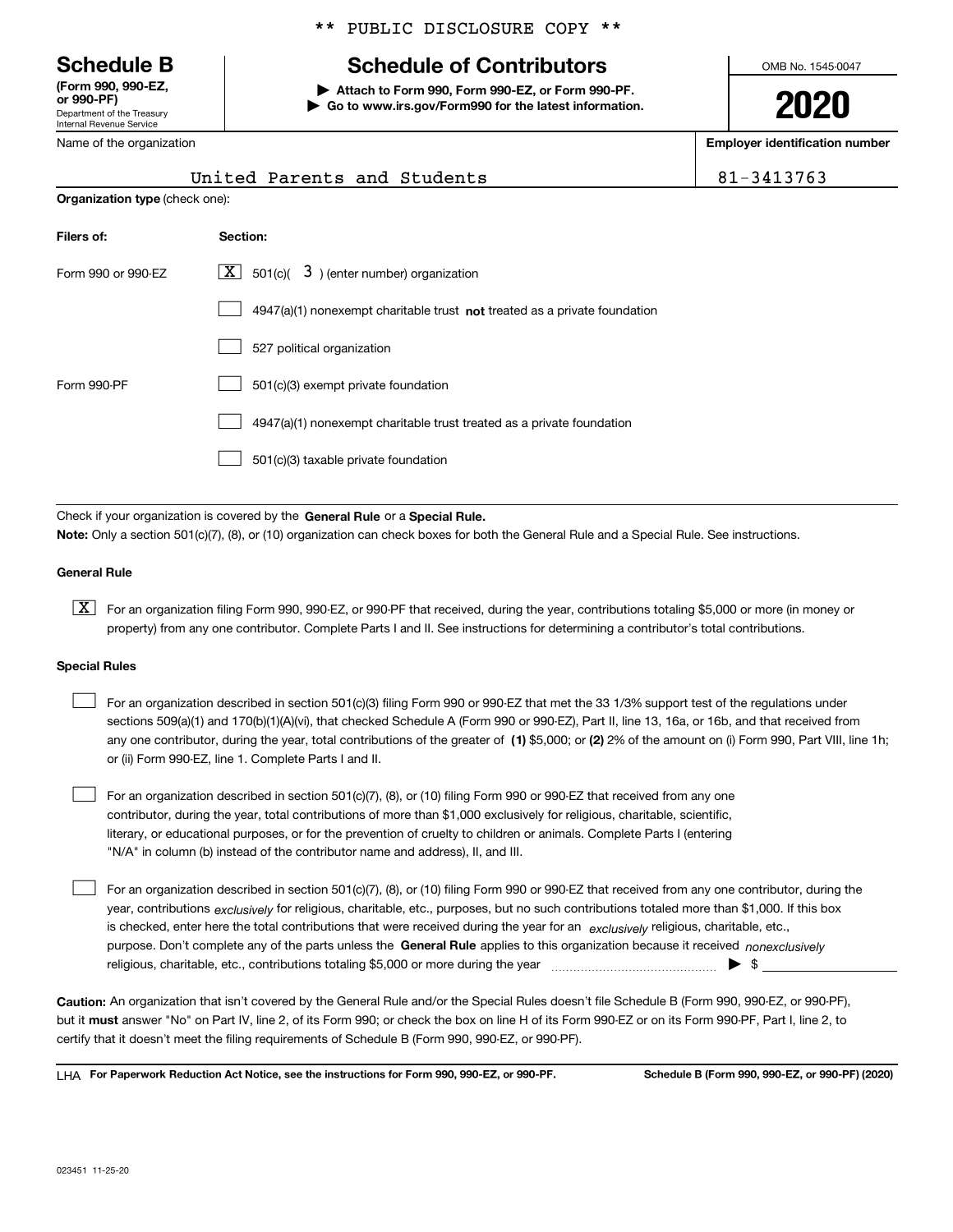# United Parents and Students 81-3413763

|                      | Schedule B (Form 990, 990-EZ, or 990-PF) (2020)                                                       |                                   |        | Page 2                                                                                                      |
|----------------------|-------------------------------------------------------------------------------------------------------|-----------------------------------|--------|-------------------------------------------------------------------------------------------------------------|
| Name of organization |                                                                                                       |                                   |        | <b>Employer identification number</b>                                                                       |
|                      | United Parents and Students                                                                           |                                   |        | 81-3413763                                                                                                  |
| Part I               | <b>Contributors</b> (see instructions). Use duplicate copies of Part I if additional space is needed. |                                   |        |                                                                                                             |
| (a)<br>No.           | (b)<br>Name, address, and ZIP + 4                                                                     | (c)<br><b>Total contributions</b> |        | (d)<br>Type of contribution                                                                                 |
| 1                    |                                                                                                       | 389,978.<br>\$                    |        | $\overline{\mathbf{X}}$<br>Person<br>Payroll<br>Noncash<br>(Complete Part II for<br>noncash contributions.) |
| (a)<br>No.           | (b)<br>Name, address, and ZIP + 4                                                                     | (c)<br><b>Total contributions</b> |        | (d)<br>Type of contribution                                                                                 |
| 2                    |                                                                                                       | \$                                | 5,000. | $\overline{\mathbf{X}}$<br>Person<br>Payroll<br>Noncash<br>(Complete Part II for<br>noncash contributions.) |
| (a)<br>No.           | (b)<br>Name, address, and ZIP + 4                                                                     | (c)<br><b>Total contributions</b> |        | (d)<br>Type of contribution                                                                                 |
| 3                    |                                                                                                       | 125,076.<br>\$                    |        | $\overline{\text{X}}$<br>Person<br>Payroll<br>Noncash<br>(Complete Part II for<br>noncash contributions.)   |
| (a)<br>No.           | (b)<br>Name, address, and ZIP + 4                                                                     | (c)<br><b>Total contributions</b> |        | (d)<br>Type of contribution                                                                                 |
| 4                    |                                                                                                       | 112,500.<br>\$                    |        | $\mathbf{X}$<br>Person<br>Payroll<br>Noncash<br>(Complete Part II for<br>noncash contributions.)            |
| (a)<br>No.           | (b)<br>Name, address, and ZIP + 4                                                                     | (c)<br><b>Total contributions</b> |        | (d)<br>Type of contribution                                                                                 |
| 5                    |                                                                                                       | 25,000.<br>\$                     |        | $\boxed{\text{X}}$<br>Person<br>Payroll<br>Noncash<br>(Complete Part II for<br>noncash contributions.)      |
| (a)<br>No.           | (b)<br>Name, address, and ZIP + 4                                                                     | (c)<br><b>Total contributions</b> |        | (d)<br>Type of contribution                                                                                 |
| 6                    |                                                                                                       | 20,000.<br>\$                     |        | $\boxed{\text{X}}$<br>Person<br>Payroll<br>Noncash<br>(Complete Part II for<br>noncash contributions.)      |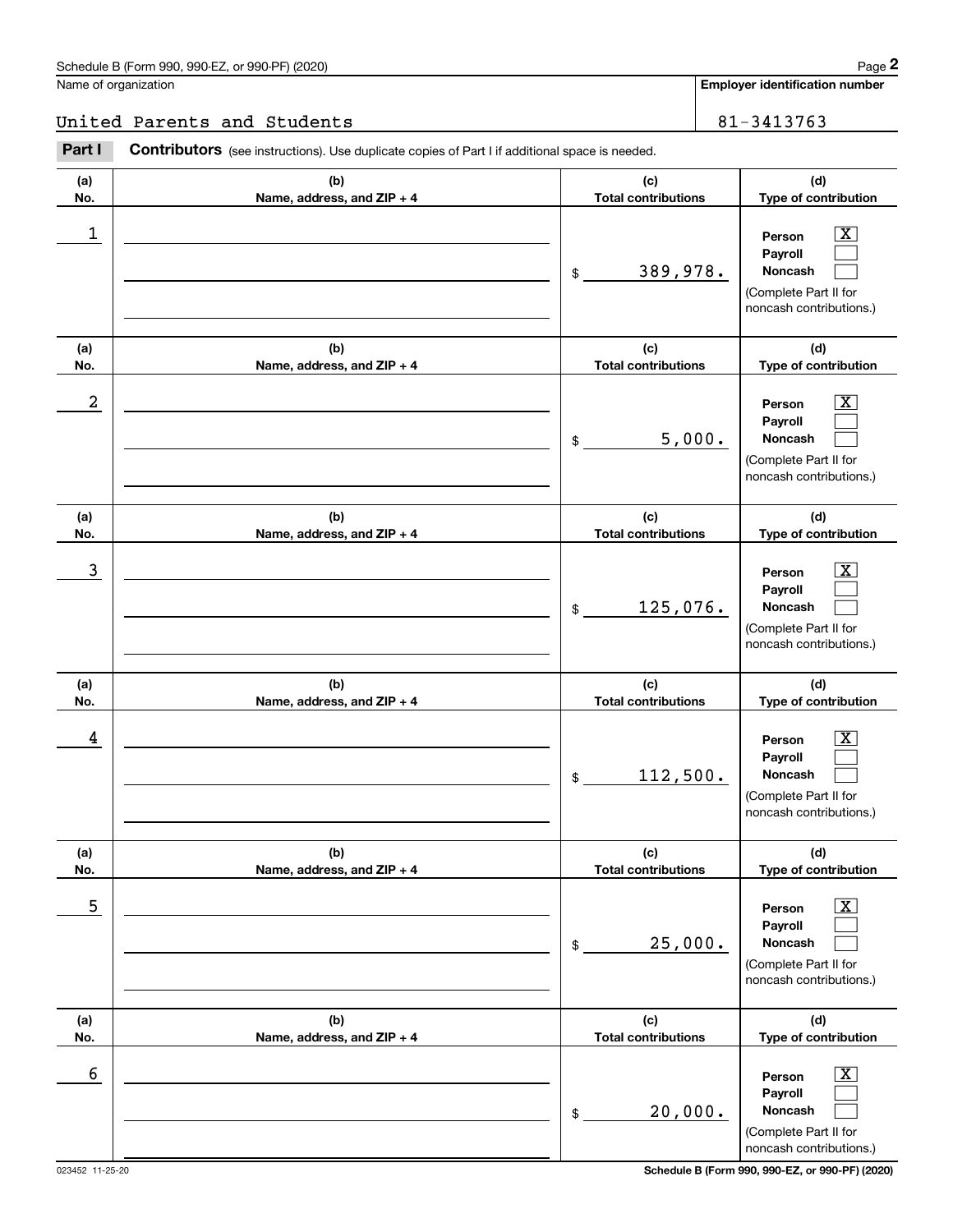# United Parents and Students 81-3413763

|            | Schedule B (Form 990, 990-EZ, or 990-PF) (2020)                                                |                                            | Page 2                                                                                                                              |
|------------|------------------------------------------------------------------------------------------------|--------------------------------------------|-------------------------------------------------------------------------------------------------------------------------------------|
|            | Name of organization                                                                           |                                            | <b>Employer identification number</b>                                                                                               |
|            | United Parents and Students                                                                    |                                            | 81-3413763                                                                                                                          |
| Part I     | Contributors (see instructions). Use duplicate copies of Part I if additional space is needed. |                                            |                                                                                                                                     |
| (a)<br>No. | (b)<br>Name, address, and ZIP + 4                                                              | (c)<br><b>Total contributions</b>          | (d)<br>Type of contribution                                                                                                         |
| 7          |                                                                                                | 217,050.<br>\$                             | $\overline{\mathbf{X}}$<br>Person<br>Payroll<br>Noncash<br>(Complete Part II for<br>noncash contributions.)                         |
| (a)        | (b)                                                                                            | (c)                                        | (d)                                                                                                                                 |
| No.<br>8   | Name, address, and ZIP + 4                                                                     | <b>Total contributions</b><br>5,000.<br>\$ | Type of contribution<br>$\overline{\mathbf{X}}$<br>Person<br>Payroll<br>Noncash<br>(Complete Part II for<br>noncash contributions.) |
| (a)<br>No. | (b)<br>Name, address, and ZIP + 4                                                              | (c)<br><b>Total contributions</b>          | (d)<br>Type of contribution                                                                                                         |
|            |                                                                                                | \$                                         | Person<br>Payroll<br>Noncash<br>(Complete Part II for<br>noncash contributions.)                                                    |
| (a)<br>No. | (b)<br>Name, address, and ZIP + 4                                                              | (c)<br><b>Total contributions</b>          | (d)<br>Type of contribution                                                                                                         |
|            |                                                                                                | \$                                         | Person<br>Payroll<br>Noncash<br>(Complete Part II for<br>noncash contributions.)                                                    |
| (a)<br>No. | (b)<br>Name, address, and ZIP + 4                                                              | (c)<br><b>Total contributions</b>          | (d)<br>Type of contribution                                                                                                         |
|            |                                                                                                | \$                                         | Person<br>Payroll<br>Noncash<br>(Complete Part II for<br>noncash contributions.)                                                    |
| (a)<br>No. | (b)<br>Name, address, and ZIP + 4                                                              | (c)<br><b>Total contributions</b>          | (d)<br>Type of contribution                                                                                                         |
|            |                                                                                                | \$                                         | Person<br>Payroll<br>Noncash<br>(Complete Part II for<br>noncash contributions.)                                                    |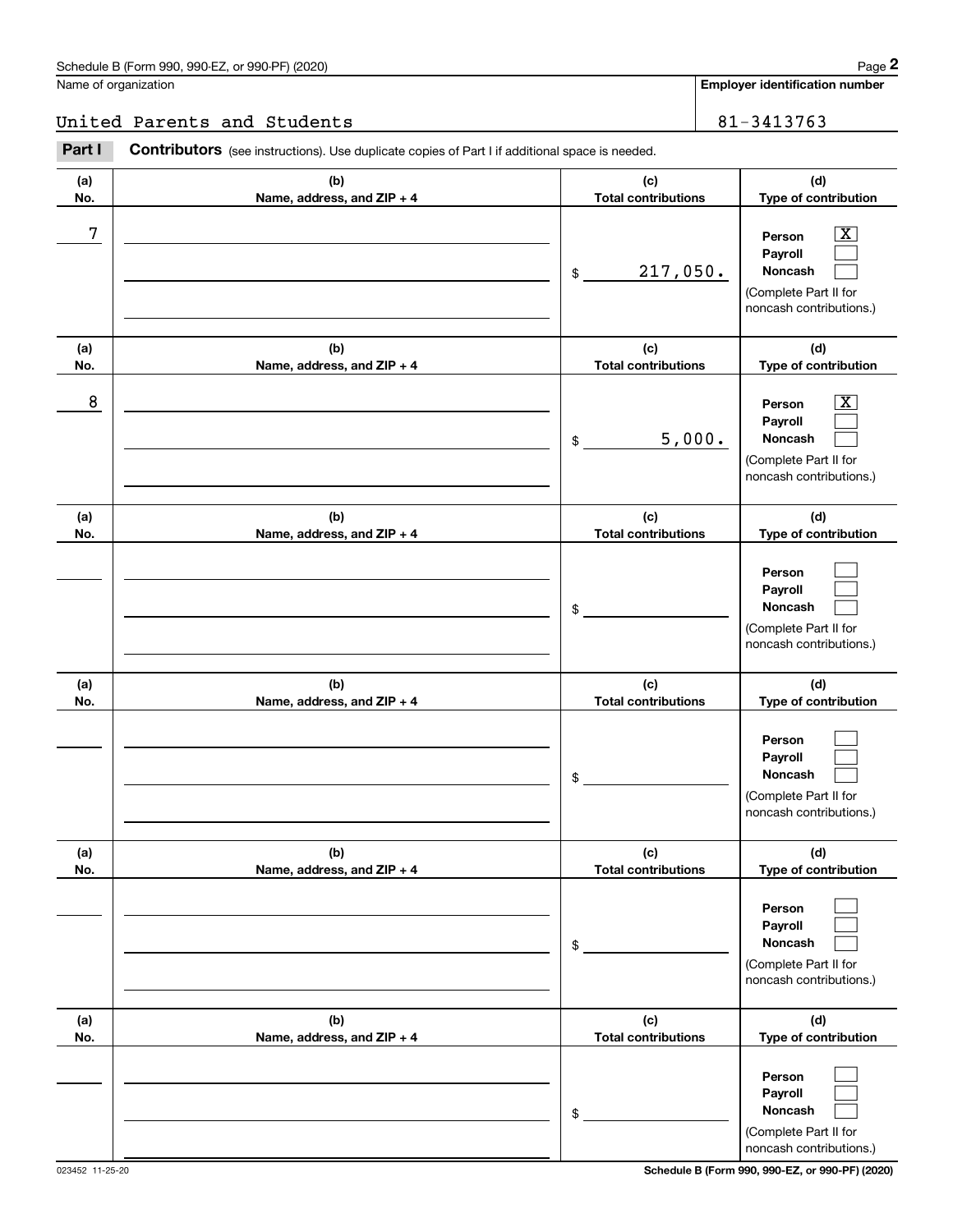Name of organization

**Employer identification number**

United Parents and Students 81-3413763

(see instructions). Use duplicate copies of Part II if additional space is needed.<br> **3Part II if Noncash Property** (see instructions). Use duplicate copies of Part II if additional space is needed.

| (a)<br>No.<br>from<br>Part I | (b)<br>Description of noncash property given | (c)<br>FMV (or estimate)<br>(See instructions.) | (d)<br>Date received |
|------------------------------|----------------------------------------------|-------------------------------------------------|----------------------|
|                              |                                              |                                                 |                      |
|                              |                                              |                                                 |                      |
|                              |                                              | $\frac{1}{2}$                                   |                      |
| (a)<br>No.<br>from<br>Part I | (b)<br>Description of noncash property given | (c)<br>FMV (or estimate)<br>(See instructions.) | (d)<br>Date received |
|                              |                                              |                                                 |                      |
|                              |                                              |                                                 |                      |
|                              |                                              | $\frac{1}{2}$                                   |                      |
| (a)<br>No.<br>from<br>Part I | (b)<br>Description of noncash property given | (c)<br>FMV (or estimate)<br>(See instructions.) | (d)<br>Date received |
|                              |                                              |                                                 |                      |
|                              |                                              |                                                 |                      |
|                              |                                              | $\sim$                                          |                      |
| (a)<br>No.<br>from<br>Part I | (b)<br>Description of noncash property given | (c)<br>FMV (or estimate)<br>(See instructions.) | (d)<br>Date received |
|                              |                                              |                                                 |                      |
|                              |                                              |                                                 |                      |
|                              |                                              | \$                                              |                      |
| (a)<br>No.<br>from<br>Part I | (b)<br>Description of noncash property given | (c)<br>FMV (or estimate)<br>(See instructions.) | (d)<br>Date received |
|                              |                                              |                                                 |                      |
|                              |                                              |                                                 |                      |
|                              |                                              | \$                                              |                      |
| (a)<br>No.<br>from<br>Part I | (b)<br>Description of noncash property given | (c)<br>FMV (or estimate)<br>(See instructions.) | (d)<br>Date received |
|                              |                                              |                                                 |                      |
|                              |                                              |                                                 |                      |
|                              |                                              | \$                                              |                      |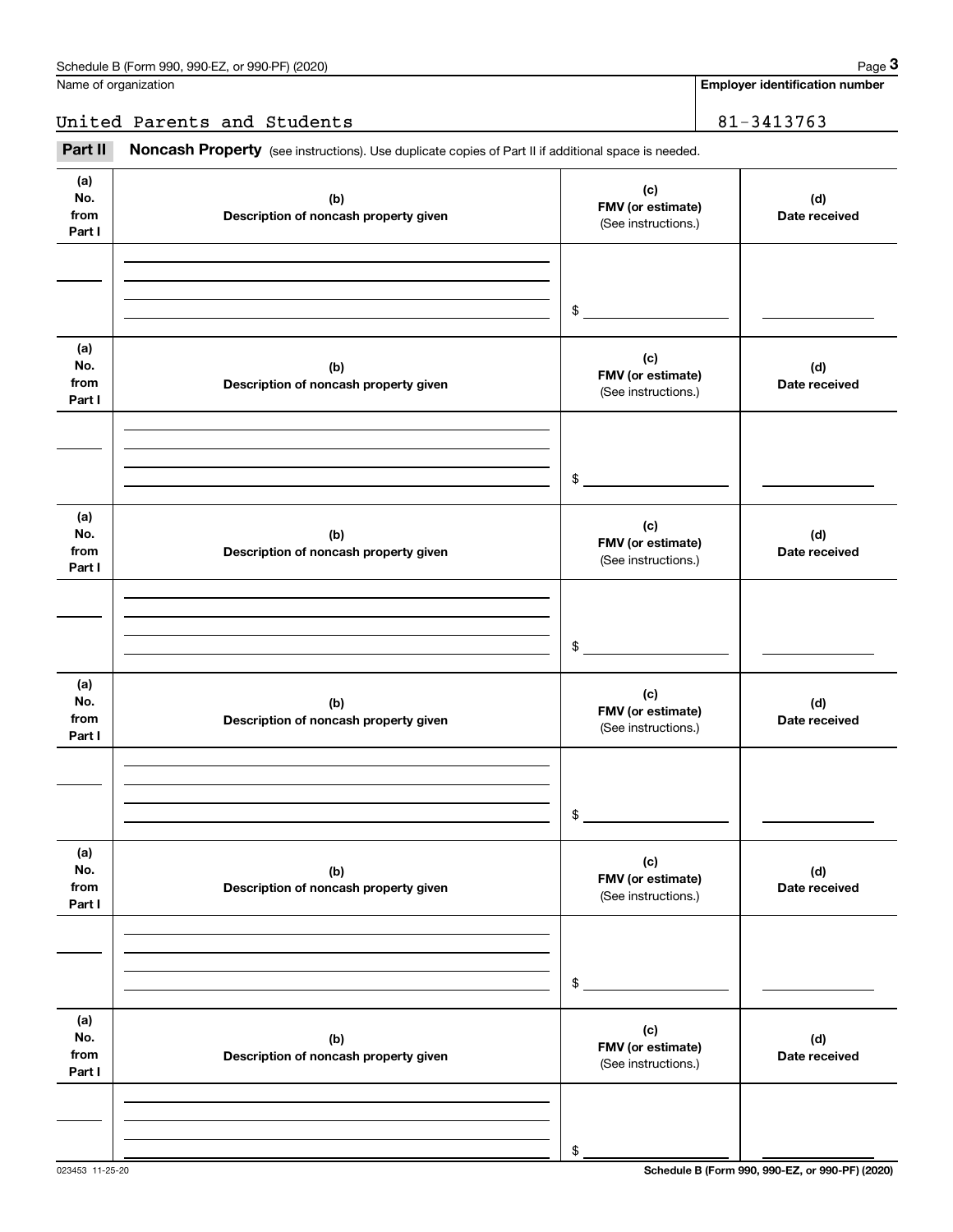|                           | Schedule B (Form 990, 990-EZ, or 990-PF) (2020)                                                                                                                                                                                                      |                      | Page 4                                                                                                                                                         |
|---------------------------|------------------------------------------------------------------------------------------------------------------------------------------------------------------------------------------------------------------------------------------------------|----------------------|----------------------------------------------------------------------------------------------------------------------------------------------------------------|
| Name of organization      |                                                                                                                                                                                                                                                      |                      | <b>Employer identification number</b>                                                                                                                          |
|                           | United Parents and Students                                                                                                                                                                                                                          |                      | 81-3413763                                                                                                                                                     |
| Part III                  | from any one contributor. Complete columns (a) through (e) and the following line entry. For organizations                                                                                                                                           |                      | Exclusively religious, charitable, etc., contributions to organizations described in section 501(c)(7), (8), or (10) that total more than \$1,000 for the year |
|                           | completing Part III, enter the total of exclusively religious, charitable, etc., contributions of \$1,000 or less for the year. (Enter this info. once.) $\blacktriangleright$ \$<br>Use duplicate copies of Part III if additional space is needed. |                      |                                                                                                                                                                |
| (a) No.                   |                                                                                                                                                                                                                                                      |                      |                                                                                                                                                                |
| from<br>Part I            | (b) Purpose of gift                                                                                                                                                                                                                                  | (c) Use of gift      | (d) Description of how gift is held                                                                                                                            |
|                           |                                                                                                                                                                                                                                                      |                      |                                                                                                                                                                |
|                           |                                                                                                                                                                                                                                                      |                      |                                                                                                                                                                |
|                           |                                                                                                                                                                                                                                                      |                      |                                                                                                                                                                |
|                           |                                                                                                                                                                                                                                                      | (e) Transfer of gift |                                                                                                                                                                |
|                           | Transferee's name, address, and ZIP + 4                                                                                                                                                                                                              |                      | Relationship of transferor to transferee                                                                                                                       |
|                           |                                                                                                                                                                                                                                                      |                      |                                                                                                                                                                |
|                           |                                                                                                                                                                                                                                                      |                      |                                                                                                                                                                |
|                           |                                                                                                                                                                                                                                                      |                      |                                                                                                                                                                |
| (a) No.<br>from<br>Part I | (b) Purpose of gift                                                                                                                                                                                                                                  | (c) Use of gift      | (d) Description of how gift is held                                                                                                                            |
|                           |                                                                                                                                                                                                                                                      |                      |                                                                                                                                                                |
|                           |                                                                                                                                                                                                                                                      |                      |                                                                                                                                                                |
|                           |                                                                                                                                                                                                                                                      |                      |                                                                                                                                                                |
|                           |                                                                                                                                                                                                                                                      | (e) Transfer of gift |                                                                                                                                                                |
|                           |                                                                                                                                                                                                                                                      |                      |                                                                                                                                                                |
|                           | Transferee's name, address, and $ZIP + 4$                                                                                                                                                                                                            |                      | Relationship of transferor to transferee                                                                                                                       |
|                           |                                                                                                                                                                                                                                                      |                      |                                                                                                                                                                |
|                           |                                                                                                                                                                                                                                                      |                      |                                                                                                                                                                |
|                           |                                                                                                                                                                                                                                                      |                      |                                                                                                                                                                |
| (a) No.<br>from           |                                                                                                                                                                                                                                                      | (c) Use of gift      |                                                                                                                                                                |
| Part I                    | (b) Purpose of gift                                                                                                                                                                                                                                  |                      | (d) Description of how gift is held                                                                                                                            |
|                           |                                                                                                                                                                                                                                                      |                      |                                                                                                                                                                |
|                           |                                                                                                                                                                                                                                                      |                      |                                                                                                                                                                |
|                           |                                                                                                                                                                                                                                                      |                      |                                                                                                                                                                |
|                           |                                                                                                                                                                                                                                                      | (e) Transfer of gift |                                                                                                                                                                |
|                           |                                                                                                                                                                                                                                                      |                      |                                                                                                                                                                |
|                           | Transferee's name, address, and $ZIP + 4$                                                                                                                                                                                                            |                      | Relationship of transferor to transferee                                                                                                                       |
|                           |                                                                                                                                                                                                                                                      |                      |                                                                                                                                                                |
|                           |                                                                                                                                                                                                                                                      |                      |                                                                                                                                                                |
|                           |                                                                                                                                                                                                                                                      |                      |                                                                                                                                                                |
| (a) No.<br>from           | (b) Purpose of gift                                                                                                                                                                                                                                  | (c) Use of gift      | (d) Description of how gift is held                                                                                                                            |
| Part I                    |                                                                                                                                                                                                                                                      |                      |                                                                                                                                                                |
|                           |                                                                                                                                                                                                                                                      |                      |                                                                                                                                                                |
|                           |                                                                                                                                                                                                                                                      |                      |                                                                                                                                                                |
|                           |                                                                                                                                                                                                                                                      |                      |                                                                                                                                                                |
|                           |                                                                                                                                                                                                                                                      | (e) Transfer of gift |                                                                                                                                                                |
|                           |                                                                                                                                                                                                                                                      |                      |                                                                                                                                                                |
|                           | Transferee's name, address, and $ZIP + 4$                                                                                                                                                                                                            |                      | Relationship of transferor to transferee                                                                                                                       |
|                           |                                                                                                                                                                                                                                                      |                      |                                                                                                                                                                |
|                           |                                                                                                                                                                                                                                                      |                      |                                                                                                                                                                |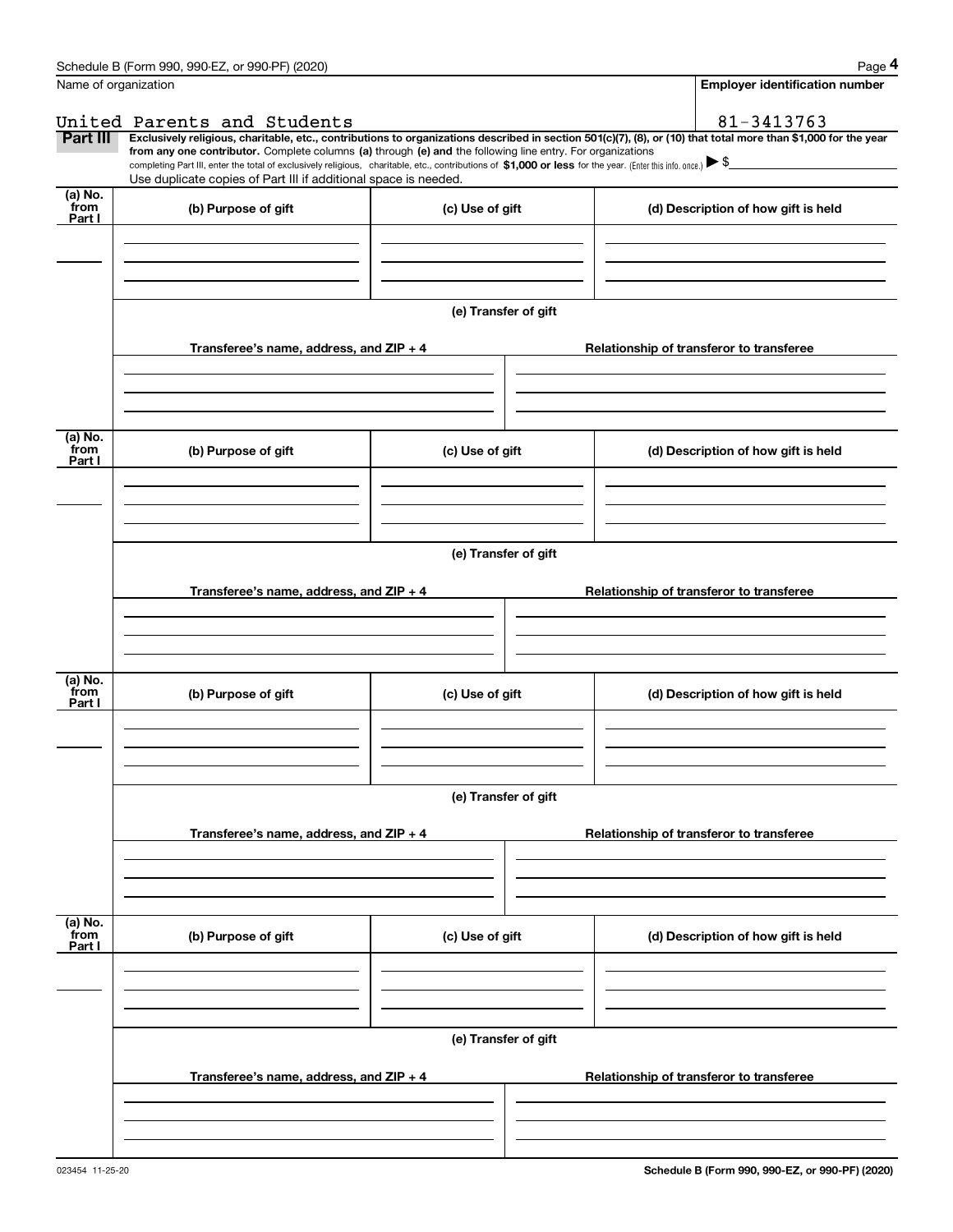| <b>SCHEDULE D</b> |  |
|-------------------|--|
|-------------------|--|

Department of the Treasury

| (Form 990) |  |
|------------|--|
|------------|--|

# **SCHEDULE D Supplemental Financial Statements**

**(Form 990)** (**Form 990,**<br>Part IV, line 6, 7, 8, 9, 10, 11a, 11b, 11c, 11d, 11e, 11f, 12a, or 12b.<br>Department of the Treasury **and Exercise Connect Connect Connect Connect Connect Connect Connect Connect Connect** 

|  | ► Attach to Form 990. |  |  |                                                   |  |
|--|-----------------------|--|--|---------------------------------------------------|--|
|  |                       |  |  |                                                   |  |
|  |                       |  |  |                                                   |  |
|  |                       |  |  | n990 for instructions and the latest information. |  |
|  |                       |  |  |                                                   |  |



|         | Internal Revenue Service       |                                                                                                                                                                                                                                                          | Go to www.irs.gov/Form990 for instructions and the latest information. |                                                      | <b>Inspection</b>                                  |
|---------|--------------------------------|----------------------------------------------------------------------------------------------------------------------------------------------------------------------------------------------------------------------------------------------------------|------------------------------------------------------------------------|------------------------------------------------------|----------------------------------------------------|
|         | Name of the organization       |                                                                                                                                                                                                                                                          |                                                                        |                                                      | <b>Employer identification number</b>              |
| Part I  |                                | United Parents and Students<br>Organizations Maintaining Donor Advised Funds or Other Similar Funds or Accounts. Complete if the                                                                                                                         |                                                                        |                                                      | 81-3413763                                         |
|         |                                |                                                                                                                                                                                                                                                          |                                                                        |                                                      |                                                    |
|         |                                | organization answered "Yes" on Form 990, Part IV, line 6.                                                                                                                                                                                                | (a) Donor advised funds                                                |                                                      | (b) Funds and other accounts                       |
| 1       |                                |                                                                                                                                                                                                                                                          |                                                                        |                                                      |                                                    |
| 2       |                                | Aggregate value of contributions to (during year)                                                                                                                                                                                                        |                                                                        |                                                      |                                                    |
| з       |                                | Aggregate value of grants from (during year)                                                                                                                                                                                                             |                                                                        |                                                      |                                                    |
| 4       |                                |                                                                                                                                                                                                                                                          |                                                                        |                                                      |                                                    |
| 5       |                                | Did the organization inform all donors and donor advisors in writing that the assets held in donor advised funds                                                                                                                                         |                                                                        |                                                      |                                                    |
|         |                                |                                                                                                                                                                                                                                                          |                                                                        |                                                      | Yes<br>No                                          |
| 6       |                                | Did the organization inform all grantees, donors, and donor advisors in writing that grant funds can be used only                                                                                                                                        |                                                                        |                                                      |                                                    |
|         |                                | for charitable purposes and not for the benefit of the donor or donor advisor, or for any other purpose conferring                                                                                                                                       |                                                                        |                                                      |                                                    |
|         | impermissible private benefit? |                                                                                                                                                                                                                                                          |                                                                        |                                                      | Yes<br>No                                          |
| Part II |                                | Conservation Easements. Complete if the organization answered "Yes" on Form 990, Part IV, line 7.                                                                                                                                                        |                                                                        |                                                      |                                                    |
| 1.      |                                | Purpose(s) of conservation easements held by the organization (check all that apply).                                                                                                                                                                    |                                                                        |                                                      |                                                    |
|         |                                | Preservation of land for public use (for example, recreation or education)                                                                                                                                                                               |                                                                        |                                                      | Preservation of a historically important land area |
|         |                                | Protection of natural habitat                                                                                                                                                                                                                            |                                                                        | Preservation of a certified historic structure       |                                                    |
|         |                                | Preservation of open space                                                                                                                                                                                                                               |                                                                        |                                                      |                                                    |
| 2       |                                | Complete lines 2a through 2d if the organization held a qualified conservation contribution in the form of a conservation easement on the last                                                                                                           |                                                                        |                                                      |                                                    |
|         | day of the tax year.           |                                                                                                                                                                                                                                                          |                                                                        | 2a                                                   | Held at the End of the Tax Year                    |
| а<br>b  |                                | Total acreage restricted by conservation easements                                                                                                                                                                                                       |                                                                        | 2b                                                   |                                                    |
| с       |                                |                                                                                                                                                                                                                                                          |                                                                        | 2c                                                   |                                                    |
|         |                                | d Number of conservation easements included in (c) acquired after 7/25/06, and not on a historic structure                                                                                                                                               |                                                                        |                                                      |                                                    |
|         |                                |                                                                                                                                                                                                                                                          |                                                                        | 2d                                                   |                                                    |
| 3       |                                | Number of conservation easements modified, transferred, released, extinguished, or terminated by the organization during the tax                                                                                                                         |                                                                        |                                                      |                                                    |
|         | year                           |                                                                                                                                                                                                                                                          |                                                                        |                                                      |                                                    |
| 4       |                                | Number of states where property subject to conservation easement is located >                                                                                                                                                                            |                                                                        |                                                      |                                                    |
| 5       |                                | Does the organization have a written policy regarding the periodic monitoring, inspection, handling of                                                                                                                                                   |                                                                        |                                                      |                                                    |
|         |                                | violations, and enforcement of the conservation easements it holds?                                                                                                                                                                                      |                                                                        |                                                      | Yes<br>No                                          |
| 6       |                                | Staff and volunteer hours devoted to monitoring, inspecting, handling of violations, and enforcing conservation easements during the year                                                                                                                |                                                                        |                                                      |                                                    |
|         |                                |                                                                                                                                                                                                                                                          |                                                                        |                                                      |                                                    |
| 7       |                                | Amount of expenses incurred in monitoring, inspecting, handling of violations, and enforcing conservation easements during the year                                                                                                                      |                                                                        |                                                      |                                                    |
|         | ▶ \$                           |                                                                                                                                                                                                                                                          |                                                                        |                                                      |                                                    |
| 8       |                                | Does each conservation easement reported on line 2(d) above satisfy the requirements of section 170(h)(4)(B)(i)                                                                                                                                          |                                                                        |                                                      |                                                    |
|         |                                |                                                                                                                                                                                                                                                          |                                                                        |                                                      | Yes                                                |
| 9       |                                | In Part XIII, describe how the organization reports conservation easements in its revenue and expense statement and<br>balance sheet, and include, if applicable, the text of the footnote to the organization's financial statements that describes the |                                                                        |                                                      |                                                    |
|         |                                | organization's accounting for conservation easements.                                                                                                                                                                                                    |                                                                        |                                                      |                                                    |
|         | Part III                       | Organizations Maintaining Collections of Art, Historical Treasures, or Other Similar Assets.                                                                                                                                                             |                                                                        |                                                      |                                                    |
|         |                                | Complete if the organization answered "Yes" on Form 990, Part IV, line 8.                                                                                                                                                                                |                                                                        |                                                      |                                                    |
|         |                                | 1a If the organization elected, as permitted under FASB ASC 958, not to report in its revenue statement and balance sheet works                                                                                                                          |                                                                        |                                                      |                                                    |
|         |                                | of art, historical treasures, or other similar assets held for public exhibition, education, or research in furtherance of public                                                                                                                        |                                                                        |                                                      |                                                    |
|         |                                | service, provide in Part XIII the text of the footnote to its financial statements that describes these items.                                                                                                                                           |                                                                        |                                                      |                                                    |
|         |                                | <b>b</b> If the organization elected, as permitted under FASB ASC 958, to report in its revenue statement and balance sheet works of                                                                                                                     |                                                                        |                                                      |                                                    |
|         |                                | art, historical treasures, or other similar assets held for public exhibition, education, or research in furtherance of public service,                                                                                                                  |                                                                        |                                                      |                                                    |
|         |                                | provide the following amounts relating to these items:                                                                                                                                                                                                   |                                                                        |                                                      |                                                    |
|         | $\left( 1\right)$              |                                                                                                                                                                                                                                                          |                                                                        | $\blacktriangleright$ \$                             |                                                    |
|         |                                | (ii) Assets included in Form 990, Part X                                                                                                                                                                                                                 |                                                                        | $\blacktriangleright$ \$                             |                                                    |
| 2       |                                | If the organization received or held works of art, historical treasures, or other similar assets for financial gain, provide                                                                                                                             |                                                                        |                                                      |                                                    |
|         |                                | the following amounts required to be reported under FASB ASC 958 relating to these items:                                                                                                                                                                |                                                                        |                                                      |                                                    |
| а       |                                |                                                                                                                                                                                                                                                          |                                                                        | $\blacktriangleright$ \$<br>$\blacktriangleright$ \$ |                                                    |
|         |                                | <b>b</b> Assets included in Form 990, Part X <b>much and the contract of the contract of Assets</b> included in Form 990, Part X                                                                                                                         |                                                                        |                                                      |                                                    |

**b** Assets included in Form 990, Part X **For Paperwork Reduction Act Notice, see the Instructions for Form 990. Schedule D (Form 990) 2020** LHA 

032051 12-01-20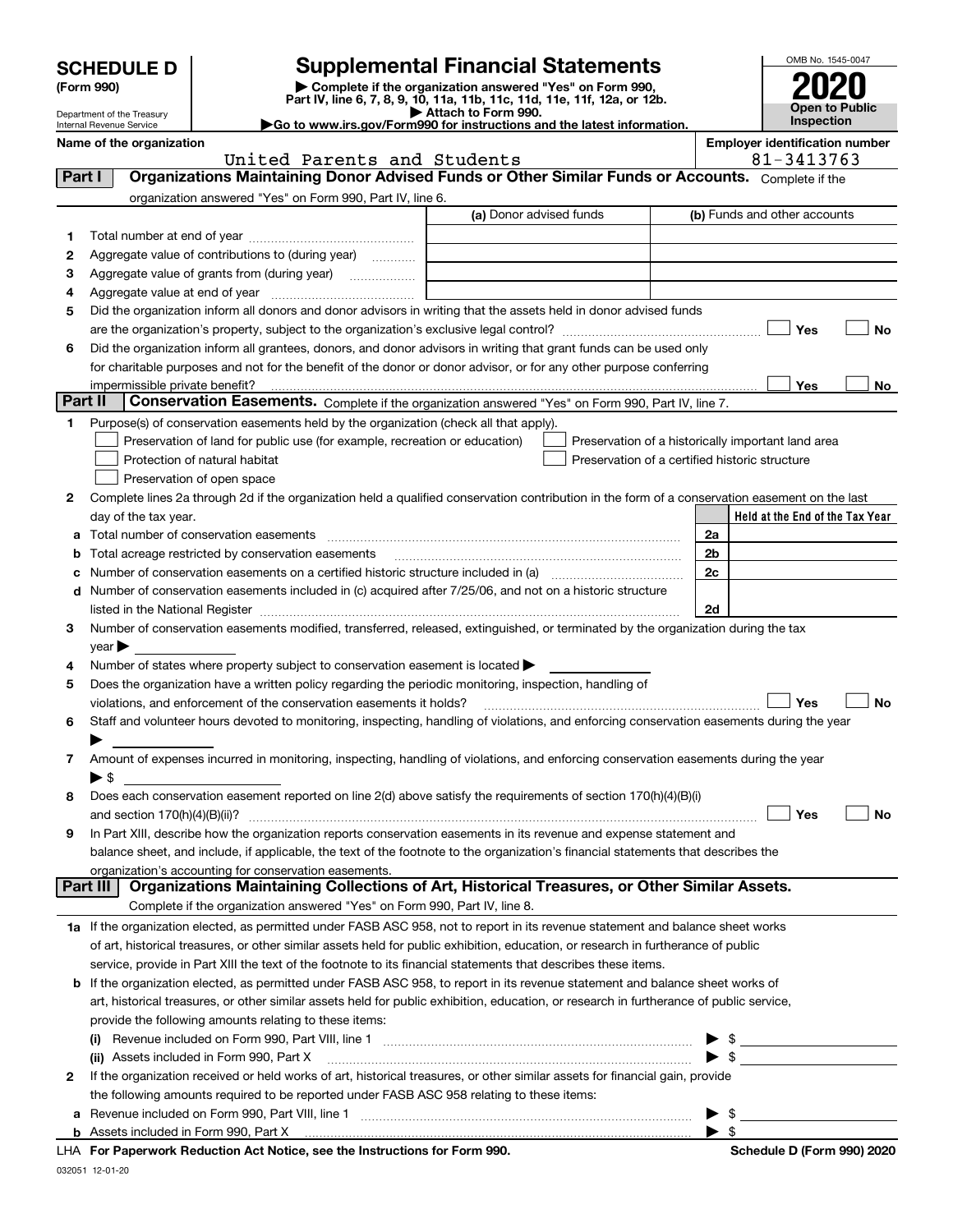|               | Schedule D (Form 990) 2020                                                                                                                                                                                                     | United Parents and Students |   |                          |                                                                             |                 | 81-3413763 $Page 2$ |                |         |     |
|---------------|--------------------------------------------------------------------------------------------------------------------------------------------------------------------------------------------------------------------------------|-----------------------------|---|--------------------------|-----------------------------------------------------------------------------|-----------------|---------------------|----------------|---------|-----|
|               | Part III<br>Organizations Maintaining Collections of Art, Historical Treasures, or Other Similar Assets (continued)                                                                                                            |                             |   |                          |                                                                             |                 |                     |                |         |     |
| 3             | Using the organization's acquisition, accession, and other records, check any of the following that make significant use of its                                                                                                |                             |   |                          |                                                                             |                 |                     |                |         |     |
|               | collection items (check all that apply):                                                                                                                                                                                       |                             |   |                          |                                                                             |                 |                     |                |         |     |
| a             | Public exhibition                                                                                                                                                                                                              |                             |   | Loan or exchange program |                                                                             |                 |                     |                |         |     |
| b             | Scholarly research                                                                                                                                                                                                             |                             |   |                          |                                                                             |                 |                     |                |         |     |
| с             | Preservation for future generations                                                                                                                                                                                            |                             |   |                          |                                                                             |                 |                     |                |         |     |
| 4             | Provide a description of the organization's collections and explain how they further the organization's exempt purpose in Part XIII.                                                                                           |                             |   |                          |                                                                             |                 |                     |                |         |     |
| 5             | During the year, did the organization solicit or receive donations of art, historical treasures, or other similar assets                                                                                                       |                             |   |                          |                                                                             |                 |                     |                |         |     |
|               |                                                                                                                                                                                                                                |                             |   |                          |                                                                             |                 |                     | Yes            |         | No  |
|               | <b>Part IV</b><br>Escrow and Custodial Arrangements. Complete if the organization answered "Yes" on Form 990, Part IV, line 9, or                                                                                              |                             |   |                          |                                                                             |                 |                     |                |         |     |
|               | reported an amount on Form 990, Part X, line 21.                                                                                                                                                                               |                             |   |                          |                                                                             |                 |                     |                |         |     |
|               | 1a Is the organization an agent, trustee, custodian or other intermediary for contributions or other assets not included                                                                                                       |                             |   |                          |                                                                             |                 |                     |                |         |     |
|               | on Form 990, Part X? [11] matter and the contract of the contract of the contract of the contract of the contract of the contract of the contract of the contract of the contract of the contract of the contract of the contr |                             |   |                          |                                                                             |                 |                     | Yes            |         | No  |
|               | b If "Yes," explain the arrangement in Part XIII and complete the following table:                                                                                                                                             |                             |   |                          |                                                                             |                 |                     |                |         |     |
|               |                                                                                                                                                                                                                                |                             |   |                          |                                                                             |                 |                     | Amount         |         |     |
|               |                                                                                                                                                                                                                                |                             |   |                          |                                                                             | 1c              |                     |                |         |     |
|               | d Additions during the year manufactured and an intervention of the state of Additions during the year manufactured and a state of the state of Additions during the year manufactured and a state of the state of the state o |                             |   |                          |                                                                             | 1d              |                     |                |         |     |
|               | e Distributions during the year manufactured and contain an account of the state of the state of the state of the state of the state of the state of the state of the state of the state of the state of the state of the stat |                             |   |                          |                                                                             | 1e              |                     |                |         |     |
| t.            |                                                                                                                                                                                                                                |                             |   |                          |                                                                             | 1f              |                     |                |         |     |
|               | 2a Did the organization include an amount on Form 990, Part X, line 21, for escrow or custodial account liability?                                                                                                             |                             |   |                          |                                                                             |                 |                     | Yes            |         | No  |
| <b>Part V</b> | <b>b</b> If "Yes," explain the arrangement in Part XIII. Check here if the explanation has been provided on Part XIII                                                                                                          |                             |   |                          |                                                                             |                 |                     |                |         |     |
|               | Endowment Funds. Complete if the organization answered "Yes" on Form 990, Part IV, line 10.                                                                                                                                    |                             |   |                          |                                                                             |                 |                     |                |         |     |
|               |                                                                                                                                                                                                                                | (a) Current year            |   | (b) Prior year           | (c) Two years back $\vert$ (d) Three years back $\vert$ (e) Four years back |                 |                     |                |         |     |
|               | 1a Beginning of year balance                                                                                                                                                                                                   |                             |   |                          |                                                                             |                 |                     |                |         |     |
|               |                                                                                                                                                                                                                                |                             |   |                          |                                                                             |                 |                     |                |         |     |
|               | Net investment earnings, gains, and losses                                                                                                                                                                                     |                             |   |                          |                                                                             |                 |                     |                |         |     |
|               |                                                                                                                                                                                                                                |                             |   |                          |                                                                             |                 |                     |                |         |     |
|               | e Other expenditures for facilities                                                                                                                                                                                            |                             |   |                          |                                                                             |                 |                     |                |         |     |
|               | and programs                                                                                                                                                                                                                   |                             |   |                          |                                                                             |                 |                     |                |         |     |
|               |                                                                                                                                                                                                                                |                             |   |                          |                                                                             |                 |                     |                |         |     |
| g             |                                                                                                                                                                                                                                |                             |   |                          |                                                                             |                 |                     |                |         |     |
| 2             | Provide the estimated percentage of the current year end balance (line 1g, column (a)) held as:                                                                                                                                |                             |   |                          |                                                                             |                 |                     |                |         |     |
|               | Board designated or quasi-endowment                                                                                                                                                                                            |                             | % |                          |                                                                             |                 |                     |                |         |     |
|               | Permanent endowment > 1<br><b>c</b> Term endowment $\blacktriangleright$                                                                                                                                                       | %<br>%                      |   |                          |                                                                             |                 |                     |                |         |     |
|               | The percentages on lines 2a, 2b, and 2c should equal 100%.                                                                                                                                                                     |                             |   |                          |                                                                             |                 |                     |                |         |     |
|               |                                                                                                                                                                                                                                |                             |   |                          |                                                                             |                 |                     |                |         |     |
|               | 3a Are there endowment funds not in the possession of the organization that are held and administered for the organization                                                                                                     |                             |   |                          |                                                                             |                 |                     |                | Yes     | No. |
|               | by:<br>(i)                                                                                                                                                                                                                     |                             |   |                          |                                                                             |                 |                     | 3a(i)          |         |     |
|               |                                                                                                                                                                                                                                |                             |   |                          |                                                                             |                 |                     | 3a(ii)         |         |     |
|               |                                                                                                                                                                                                                                |                             |   |                          |                                                                             |                 |                     | 3b             |         |     |
| 4             | Describe in Part XIII the intended uses of the organization's endowment funds.                                                                                                                                                 |                             |   |                          |                                                                             |                 |                     |                |         |     |
|               | Land, Buildings, and Equipment.<br><b>Part VI</b>                                                                                                                                                                              |                             |   |                          |                                                                             |                 |                     |                |         |     |
|               | Complete if the organization answered "Yes" on Form 990, Part IV, line 11a. See Form 990, Part X, line 10.                                                                                                                     |                             |   |                          |                                                                             |                 |                     |                |         |     |
|               | Description of property                                                                                                                                                                                                        | (a) Cost or other           |   | (b) Cost or other        |                                                                             | (c) Accumulated |                     | (d) Book value |         |     |
|               |                                                                                                                                                                                                                                | basis (investment)          |   | basis (other)            |                                                                             | depreciation    |                     |                |         |     |
|               |                                                                                                                                                                                                                                |                             |   |                          |                                                                             |                 |                     |                |         |     |
|               |                                                                                                                                                                                                                                |                             |   |                          |                                                                             |                 |                     |                |         |     |
|               |                                                                                                                                                                                                                                |                             |   |                          |                                                                             |                 |                     |                |         |     |
|               |                                                                                                                                                                                                                                |                             |   |                          | 59,424.                                                                     | 41,674.         |                     |                | 17,750. |     |
|               | e Other.                                                                                                                                                                                                                       |                             |   |                          |                                                                             |                 |                     |                |         |     |
|               |                                                                                                                                                                                                                                |                             |   |                          |                                                                             |                 |                     |                | 17,750. |     |
|               |                                                                                                                                                                                                                                |                             |   |                          |                                                                             |                 |                     |                |         |     |

**Schedule D (Form 990) 2020**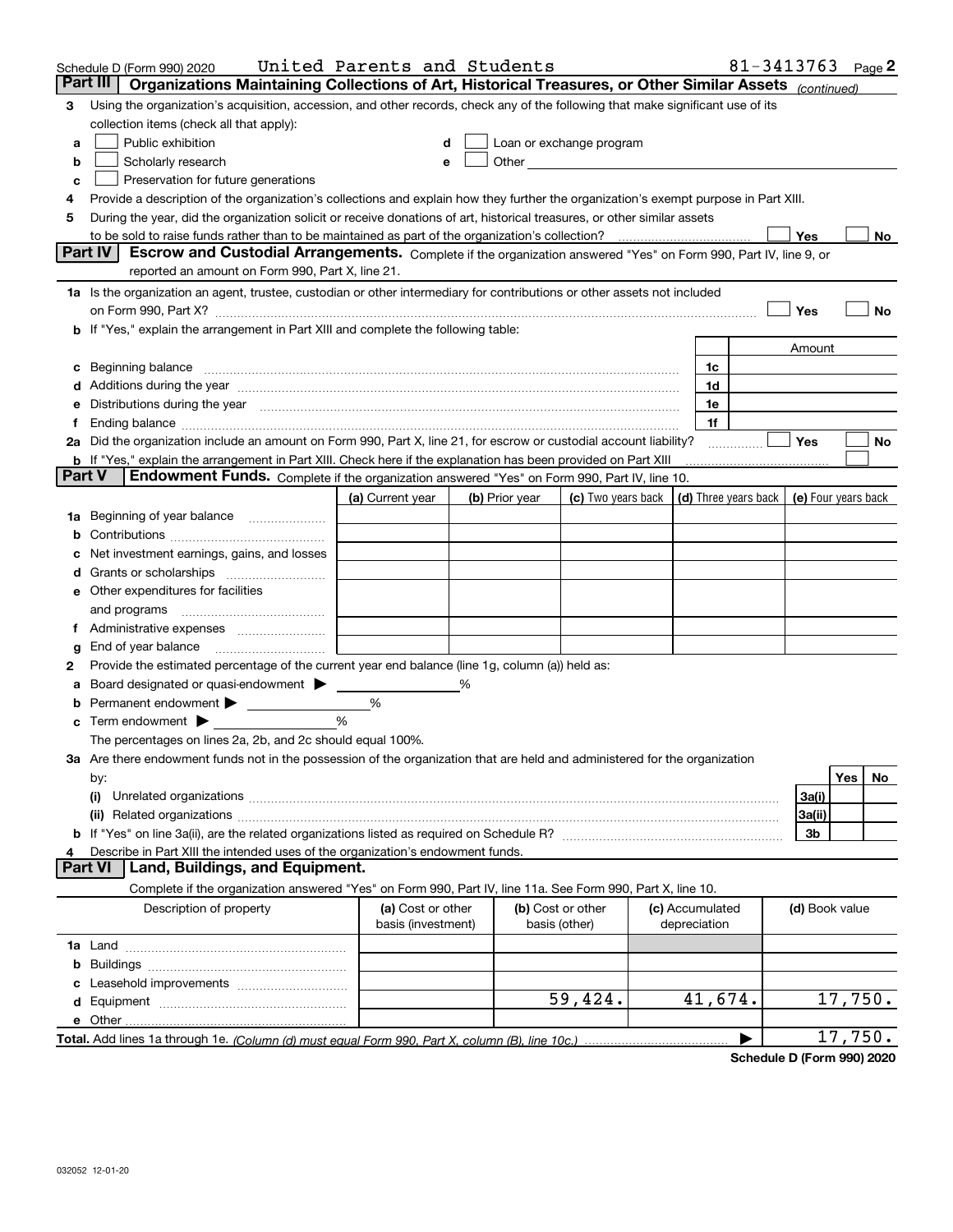| Schedule D (Form 990) 2020                      | United Parents and Students | 81-3413763 | <del>3</del> Page |
|-------------------------------------------------|-----------------------------|------------|-------------------|
| <b>Part VII</b> Investments - Other Securities. |                             |            |                   |

### Complete if the organization answered "Yes" on Form 990, Part IV, line 11b. See Form 990, Part X, line 12.

| (a) Description of security or category (including name of security)                          | (b) Book value | (c) Method of valuation: Cost or end-of-year market value |
|-----------------------------------------------------------------------------------------------|----------------|-----------------------------------------------------------|
| (1) Financial derivatives                                                                     |                |                                                           |
| (2) Closely held equity interests                                                             |                |                                                           |
| $(3)$ Other                                                                                   |                |                                                           |
| (A)                                                                                           |                |                                                           |
| (B)                                                                                           |                |                                                           |
| (C)                                                                                           |                |                                                           |
| (D)                                                                                           |                |                                                           |
| (E)                                                                                           |                |                                                           |
| (F)                                                                                           |                |                                                           |
| (G)                                                                                           |                |                                                           |
| (H)                                                                                           |                |                                                           |
| <b>Total.</b> (Col. (b) must equal Form 990, Part X, col. (B) line 12.) $\blacktriangleright$ |                |                                                           |

# **Part VIII Investments - Program Related.**

Complete if the organization answered "Yes" on Form 990, Part IV, line 11c. See Form 990, Part X, line 13.

| (a) Description of investment                                                                 | (b) Book value | (c) Method of valuation: Cost or end-of-year market value |
|-----------------------------------------------------------------------------------------------|----------------|-----------------------------------------------------------|
| (1)                                                                                           |                |                                                           |
| (2)                                                                                           |                |                                                           |
| $\frac{1}{2}$                                                                                 |                |                                                           |
| (4)                                                                                           |                |                                                           |
| $\left(5\right)$                                                                              |                |                                                           |
| (6)                                                                                           |                |                                                           |
| (7)                                                                                           |                |                                                           |
| (8)                                                                                           |                |                                                           |
| (9)                                                                                           |                |                                                           |
| <b>Total.</b> (Col. (b) must equal Form 990, Part X, col. (B) line 13.) $\blacktriangleright$ |                |                                                           |

# **Part IX Other Assets.**

Complete if the organization answered "Yes" on Form 990, Part IV, line 11d. See Form 990, Part X, line 15.

|               | (a) Description                                                                                                   | (b) Book value |
|---------------|-------------------------------------------------------------------------------------------------------------------|----------------|
| (1)           |                                                                                                                   |                |
| (2)           |                                                                                                                   |                |
| (3)           |                                                                                                                   |                |
| (4)           |                                                                                                                   |                |
| (5)           |                                                                                                                   |                |
| (6)           |                                                                                                                   |                |
| (7)           |                                                                                                                   |                |
| (8)           |                                                                                                                   |                |
| (9)           |                                                                                                                   |                |
|               |                                                                                                                   |                |
| <b>Part X</b> | Other Liabilities.                                                                                                |                |
|               | Complete if the organization answered "Yes" on Form 990, Part IV, line 11e or 11f. See Form 990, Part X, line 25. |                |
| 1.            | (a) Description of liability                                                                                      | (b) Book value |
| (1)           | Federal income taxes                                                                                              |                |
| (2)           | Accounts Payable-Related Org                                                                                      | 43,195.        |
| $\sqrt{2}$    |                                                                                                                   |                |

| (3) |  |
|-----|--|
| (4) |  |
| (5) |  |
| (6) |  |
| (7) |  |
| (8) |  |
| (9) |  |
|     |  |

**Total.**  *(Column (b) must equal Form 990, Part X, col. (B) line 25.)*

**2.** Liability for uncertain tax positions. In Part XIII, provide the text of the footnote to the organization's financial statements that reports the organization's liability for uncertain tax positions under FASB ASC 740. Check here if the text of the footnote has been provided in Part XIII  $\vert$  X  $\vert$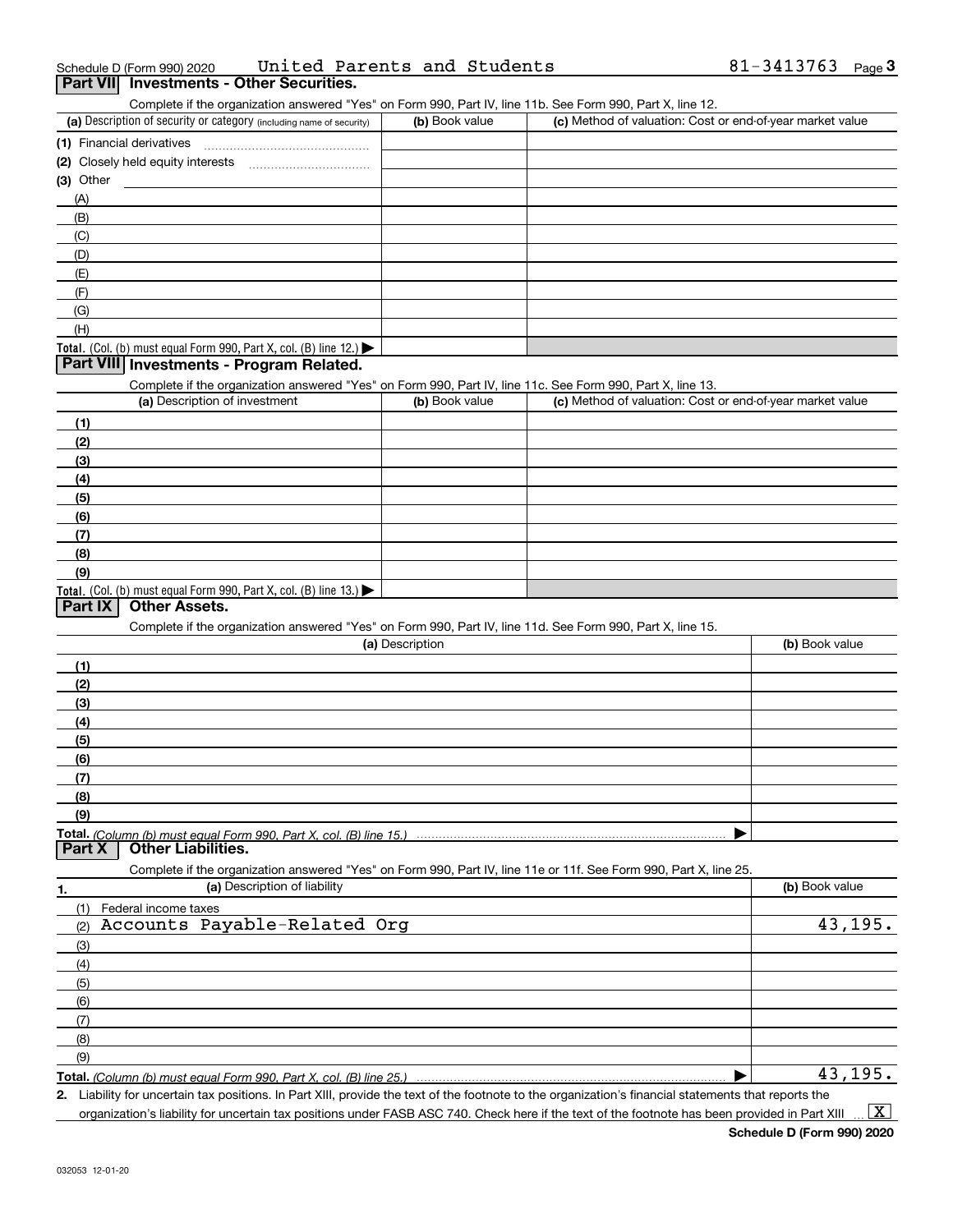|    | United Parents and Students<br>Schedule D (Form 990) 2020                                                                                                                                                                           |                |                | 81-3413763<br>Page 4    |
|----|-------------------------------------------------------------------------------------------------------------------------------------------------------------------------------------------------------------------------------------|----------------|----------------|-------------------------|
|    | Reconciliation of Revenue per Audited Financial Statements With Revenue per Return.<br>Part XI                                                                                                                                      |                |                |                         |
|    | Complete if the organization answered "Yes" on Form 990, Part IV, line 12a.                                                                                                                                                         |                |                |                         |
| 1  | Total revenue, gains, and other support per audited financial statements                                                                                                                                                            |                | $\blacksquare$ | $\overline{2,050},158.$ |
| 2  | Amounts included on line 1 but not on Form 990, Part VIII, line 12:                                                                                                                                                                 |                |                |                         |
| a  | Net unrealized gains (losses) on investments [11] matter contracts and the unrealized gains (losses) on investments                                                                                                                 | 2a             |                |                         |
|    |                                                                                                                                                                                                                                     | 2 <sub>b</sub> |                |                         |
|    |                                                                                                                                                                                                                                     | 2c             |                |                         |
|    |                                                                                                                                                                                                                                     | 2d             |                |                         |
| е  | Add lines 2a through 2d                                                                                                                                                                                                             |                | 2e             | 0.                      |
| 3  |                                                                                                                                                                                                                                     |                | 3              | 2,050,158.              |
| 4  | Amounts included on Form 990. Part VIII. line 12, but not on line 1:                                                                                                                                                                |                |                |                         |
|    |                                                                                                                                                                                                                                     | 4a             |                |                         |
| b  | Other (Describe in Part XIII.) <b>Construction Contract Construction</b> Chemistry Chemistry Chemistry Chemistry Chemistry                                                                                                          | 4 <sub>b</sub> |                |                         |
| c. | Add lines 4a and 4b                                                                                                                                                                                                                 |                | 4с             | 0.                      |
| 5. |                                                                                                                                                                                                                                     |                | 5              | 2,050,158.              |
|    |                                                                                                                                                                                                                                     |                |                |                         |
|    | Part XII   Reconciliation of Expenses per Audited Financial Statements With Expenses per Return.                                                                                                                                    |                |                |                         |
|    | Complete if the organization answered "Yes" on Form 990, Part IV, line 12a.                                                                                                                                                         |                |                |                         |
| 1. | Total expenses and losses per audited financial statements [11] [12] manuscription and contract the statements [13] manuscription and the statements [13] manuscription and the statements and the statements and the statemen      |                | $\blacksquare$ | 1,529,248.              |
| 2  | Amounts included on line 1 but not on Form 990, Part IX, line 25:                                                                                                                                                                   |                |                |                         |
| a  |                                                                                                                                                                                                                                     | 2a             |                |                         |
|    |                                                                                                                                                                                                                                     | 2 <sub>b</sub> |                |                         |
| c  |                                                                                                                                                                                                                                     | 2c             |                |                         |
|    |                                                                                                                                                                                                                                     | 2d             |                |                         |
|    |                                                                                                                                                                                                                                     |                | 2e             | 0.                      |
| 3  | e Add lines 2a through 2d <b>contract and a contract and a contract a</b> contract a contract and a contract a contract a contract a contract a contract a contract a contract a contract a contract a contract a contract a contra |                | 3              | 1,529,248.              |
| 4  | Amounts included on Form 990, Part IX, line 25, but not on line 1:                                                                                                                                                                  |                |                |                         |
| a  | Investment expenses not included on Form 990, Part VIII, line 7b [11, 111, 111, 111]                                                                                                                                                | 4a             |                |                         |
|    |                                                                                                                                                                                                                                     | 4b             |                |                         |
|    | Add lines 4a and 4b                                                                                                                                                                                                                 |                | 4с             | 0.                      |
|    | Part XIII Supplemental Information.                                                                                                                                                                                                 |                | 5              | 1,529,248.              |

Provide the descriptions required for Part II, lines 3, 5, and 9; Part III, lines 1a and 4; Part IV, lines 1b and 2b; Part V, line 4; Part X, line 2; Part XI, lines 2d and 4b; and Part XII, lines 2d and 4b. Also complete this part to provide any additional information.

# Part X, Line 2:

| Management believes that United Parents and Students ("UP&S") has       |
|-------------------------------------------------------------------------|
| appropriate support for any tax positions taken affecting its annual    |
| filing requirements, and as such, does not have any uncertain tax       |
| positions that are material to the financial statements. UP&S would     |
| recognize future accrued interest and penalties related to unrecognized |
| tax benefits and liabilities in income tax expense if such interest and |
| penalties are incurred.                                                 |
|                                                                         |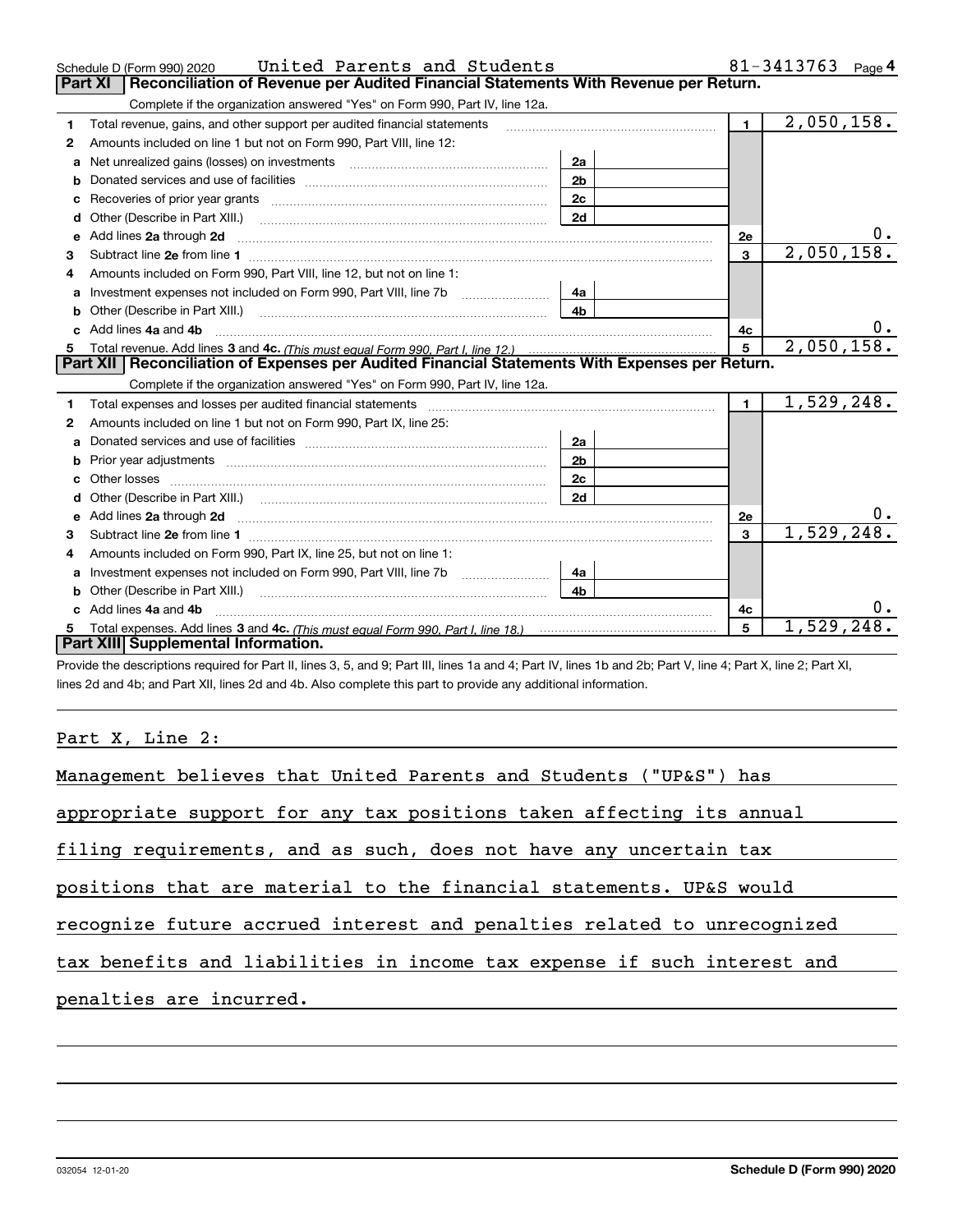|    | <b>SCHEDULE J</b>                                                                                                               | <b>Compensation Information</b>                                                                                             |                                       | OMB No. 1545-0047   |     |                         |  |  |  |
|----|---------------------------------------------------------------------------------------------------------------------------------|-----------------------------------------------------------------------------------------------------------------------------|---------------------------------------|---------------------|-----|-------------------------|--|--|--|
|    | (Form 990)                                                                                                                      | For certain Officers, Directors, Trustees, Key Employees, and Highest                                                       |                                       |                     |     |                         |  |  |  |
|    |                                                                                                                                 | <b>Compensated Employees</b>                                                                                                |                                       |                     |     |                         |  |  |  |
|    | Complete if the organization answered "Yes" on Form 990, Part IV, line 23.<br>Attach to Form 990.<br>Department of the Treasury |                                                                                                                             |                                       |                     |     |                         |  |  |  |
|    | Go to www.irs.gov/Form990 for instructions and the latest information.<br>Internal Revenue Service                              |                                                                                                                             |                                       |                     |     |                         |  |  |  |
|    | Name of the organization                                                                                                        |                                                                                                                             | <b>Employer identification number</b> |                     |     |                         |  |  |  |
|    |                                                                                                                                 | United Parents and Students                                                                                                 |                                       | 81-3413763          |     |                         |  |  |  |
|    | Part I                                                                                                                          | <b>Questions Regarding Compensation</b>                                                                                     |                                       |                     |     |                         |  |  |  |
|    |                                                                                                                                 |                                                                                                                             |                                       |                     | Yes | No                      |  |  |  |
|    |                                                                                                                                 | 1a Check the appropriate box(es) if the organization provided any of the following to or for a person listed on Form 990,   |                                       |                     |     |                         |  |  |  |
|    |                                                                                                                                 | Part VII, Section A, line 1a. Complete Part III to provide any relevant information regarding these items.                  |                                       |                     |     |                         |  |  |  |
|    | First-class or charter travel                                                                                                   | Housing allowance or residence for personal use                                                                             |                                       |                     |     |                         |  |  |  |
|    | Travel for companions                                                                                                           | Payments for business use of personal residence                                                                             |                                       |                     |     |                         |  |  |  |
|    |                                                                                                                                 | Health or social club dues or initiation fees<br>Tax indemnification and gross-up payments                                  |                                       |                     |     |                         |  |  |  |
|    |                                                                                                                                 | Discretionary spending account<br>Personal services (such as maid, chauffeur, chef)                                         |                                       |                     |     |                         |  |  |  |
|    |                                                                                                                                 |                                                                                                                             |                                       |                     |     |                         |  |  |  |
|    |                                                                                                                                 | <b>b</b> If any of the boxes on line 1a are checked, did the organization follow a written policy regarding payment or      |                                       |                     |     |                         |  |  |  |
|    |                                                                                                                                 | reimbursement or provision of all of the expenses described above? If "No," complete Part III to explain                    |                                       | 1b                  |     |                         |  |  |  |
| 2  |                                                                                                                                 | Did the organization require substantiation prior to reimbursing or allowing expenses incurred by all directors,            |                                       |                     |     |                         |  |  |  |
|    |                                                                                                                                 |                                                                                                                             |                                       | $\mathbf{2}$        |     |                         |  |  |  |
| з  |                                                                                                                                 | Indicate which, if any, of the following the organization used to establish the compensation of the organization's          |                                       |                     |     |                         |  |  |  |
|    |                                                                                                                                 | CEO/Executive Director. Check all that apply. Do not check any boxes for methods used by a related organization to          |                                       |                     |     |                         |  |  |  |
|    |                                                                                                                                 | establish compensation of the CEO/Executive Director, but explain in Part III.                                              |                                       |                     |     |                         |  |  |  |
|    | Compensation committee                                                                                                          | Written employment contract                                                                                                 |                                       |                     |     |                         |  |  |  |
|    |                                                                                                                                 | Compensation survey or study<br>Independent compensation consultant                                                         |                                       |                     |     |                         |  |  |  |
|    |                                                                                                                                 | Approval by the board or compensation committee<br>Form 990 of other organizations                                          |                                       |                     |     |                         |  |  |  |
|    |                                                                                                                                 |                                                                                                                             |                                       |                     |     |                         |  |  |  |
|    |                                                                                                                                 | During the year, did any person listed on Form 990, Part VII, Section A, line 1a, with respect to the filing                |                                       |                     |     |                         |  |  |  |
|    | organization or a related organization:                                                                                         |                                                                                                                             |                                       |                     |     |                         |  |  |  |
|    |                                                                                                                                 | Receive a severance payment or change-of-control payment?                                                                   |                                       | 4a                  |     | x                       |  |  |  |
|    |                                                                                                                                 | Participate in or receive payment from a supplemental nonqualified retirement plan?                                         |                                       | 4b                  |     | $\overline{\mathbf{x}}$ |  |  |  |
| с  |                                                                                                                                 | Participate in or receive payment from an equity-based compensation arrangement?                                            |                                       | 4c                  |     | $\overline{\mathbf{x}}$ |  |  |  |
|    |                                                                                                                                 | If "Yes" to any of lines 4a-c, list the persons and provide the applicable amounts for each item in Part III.               |                                       |                     |     |                         |  |  |  |
|    |                                                                                                                                 |                                                                                                                             |                                       |                     |     |                         |  |  |  |
|    |                                                                                                                                 | Only section 501(c)(3), 501(c)(4), and 501(c)(29) organizations must complete lines 5-9.                                    |                                       |                     |     |                         |  |  |  |
| 5  |                                                                                                                                 | For persons listed on Form 990, Part VII, Section A, line 1a, did the organization pay or accrue any compensation           |                                       |                     |     |                         |  |  |  |
|    | contingent on the revenues of:                                                                                                  |                                                                                                                             |                                       |                     |     |                         |  |  |  |
|    |                                                                                                                                 | a The organization? <b>Manual Community Community</b> Community Community Community Community Community Community Community |                                       | 5a                  |     | <u>x</u>                |  |  |  |
|    |                                                                                                                                 |                                                                                                                             |                                       | 5b                  |     | $\overline{\mathbf{x}}$ |  |  |  |
|    |                                                                                                                                 | If "Yes" on line 5a or 5b, describe in Part III.                                                                            |                                       |                     |     |                         |  |  |  |
| 6. |                                                                                                                                 | For persons listed on Form 990, Part VII, Section A, line 1a, did the organization pay or accrue any compensation           |                                       |                     |     |                         |  |  |  |
|    | contingent on the net earnings of:                                                                                              |                                                                                                                             |                                       |                     |     |                         |  |  |  |
|    |                                                                                                                                 |                                                                                                                             |                                       | 6a                  |     | <u>x</u>                |  |  |  |
|    |                                                                                                                                 |                                                                                                                             |                                       | 6b                  |     | $\overline{\mathbf{x}}$ |  |  |  |
|    |                                                                                                                                 | If "Yes" on line 6a or 6b, describe in Part III.                                                                            |                                       |                     |     |                         |  |  |  |
| 7  |                                                                                                                                 | For persons listed on Form 990, Part VII, Section A, line 1a, did the organization provide any nonfixed payments            |                                       |                     |     |                         |  |  |  |
|    |                                                                                                                                 |                                                                                                                             |                                       | $\overline{7}$      |     | х                       |  |  |  |
| 8  |                                                                                                                                 | Were any amounts reported on Form 990, Part VII, paid or accrued pursuant to a contract that was subject to the             |                                       |                     |     |                         |  |  |  |
|    |                                                                                                                                 | initial contract exception described in Regulations section 53.4958-4(a)(3)? If "Yes," describe in Part III                 |                                       | 8                   |     | х                       |  |  |  |
| 9  |                                                                                                                                 | If "Yes" on line 8, did the organization also follow the rebuttable presumption procedure described in                      |                                       |                     |     |                         |  |  |  |
|    |                                                                                                                                 | uli Dedication Ant Nation, and the Instructions for Form 000.                                                               |                                       | 9<br>Calcadola LIPa |     |                         |  |  |  |

LHA For Paperwork Reduction Act Notice, see the Instructions for Form 990. Schedule J (Form 990) 2020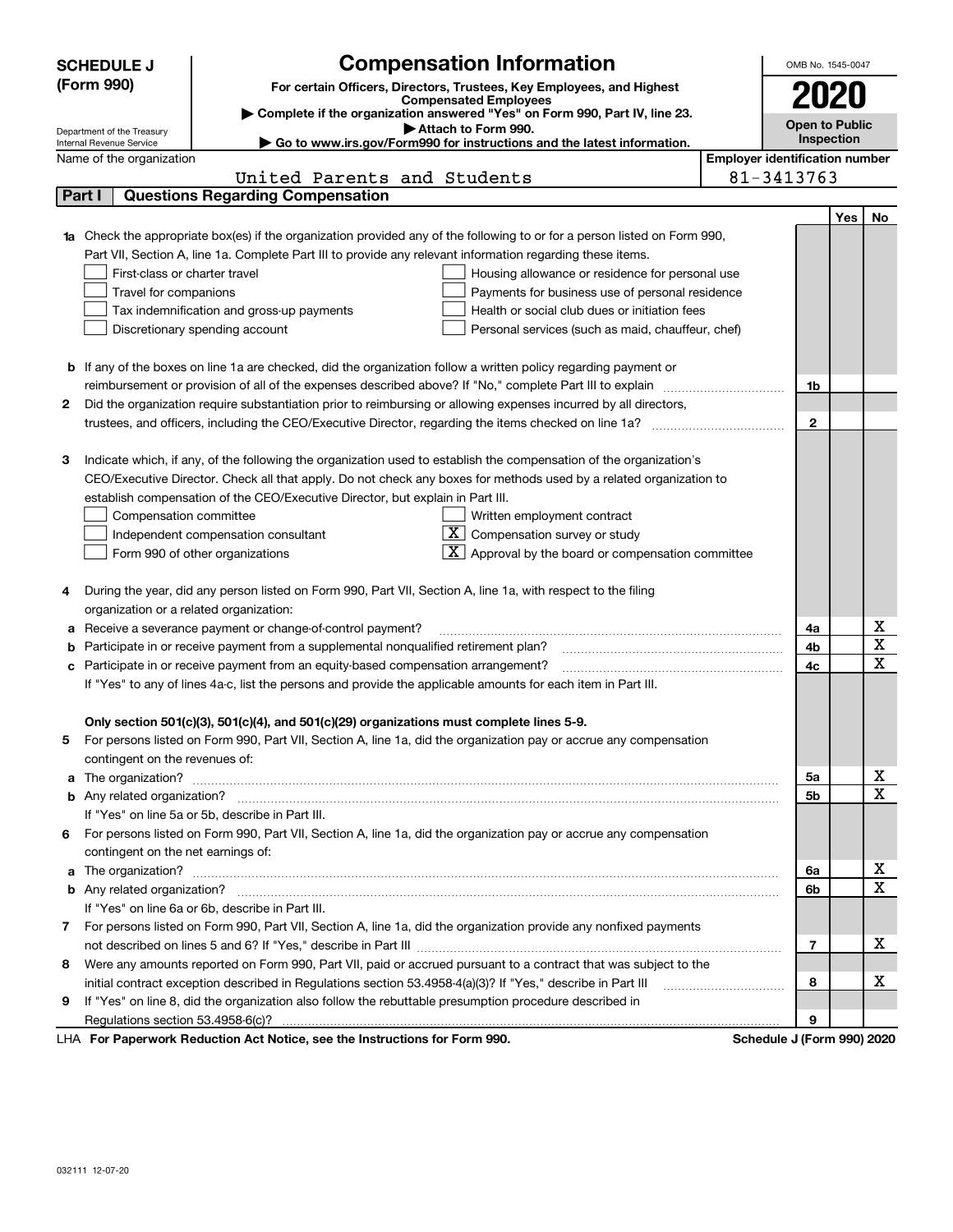81-3413763

**2**

# **Part II Officers, Directors, Trustees, Key Employees, and Highest Compensated Employees.**  Schedule J (Form 990) 2020 Page Use duplicate copies if additional space is needed.

For each individual whose compensation must be reported on Schedule J, report compensation from the organization on row (i) and from related organizations, described in the instructions, on row (ii). Do not list any individuals that aren't listed on Form 990, Part VII.

**Note:**  The sum of columns (B)(i)-(iii) for each listed individual must equal the total amount of Form 990, Part VII, Section A, line 1a, applicable column (D) and (E) amounts for that individual.

|                        |                |                          | (B) Breakdown of W-2 and/or 1099-MISC compensation |                                           | (C) Retirement and<br>other deferred | (D) Nontaxable<br>benefits | (E) Total of columns<br>(F) Compensation<br>$(B)(i)-(D)$<br>in column (B) |                                           |  |  |  |
|------------------------|----------------|--------------------------|----------------------------------------------------|-------------------------------------------|--------------------------------------|----------------------------|---------------------------------------------------------------------------|-------------------------------------------|--|--|--|
| (A) Name and Title     |                | (i) Base<br>compensation | (ii) Bonus &<br>incentive<br>compensation          | (iii) Other<br>reportable<br>compensation | compensation                         |                            |                                                                           | reported as deferred<br>on prior Form 990 |  |  |  |
| (1) Lawrence Fondation | (i)            | 148,203.                 | $\overline{0}$ .                                   | $\overline{0}$ .                          | $\overline{0}$ .                     | 13,029.                    | 161, 232.                                                                 | 0.                                        |  |  |  |
| Executive Director     | (ii)           | $\overline{0}$ .         | $\overline{0}$ .                                   | $\overline{0}$ .                          | $\overline{0}$ .                     | $\overline{0}$ .           | $\overline{0}$ .                                                          | $\overline{0}$ .                          |  |  |  |
|                        | (i)            |                          |                                                    |                                           |                                      |                            |                                                                           |                                           |  |  |  |
|                        | (ii)           |                          |                                                    |                                           |                                      |                            |                                                                           |                                           |  |  |  |
|                        | (i)            |                          |                                                    |                                           |                                      |                            |                                                                           |                                           |  |  |  |
|                        | <u>(ii)</u>    |                          |                                                    |                                           |                                      |                            |                                                                           |                                           |  |  |  |
|                        | (i)            |                          |                                                    |                                           |                                      |                            |                                                                           |                                           |  |  |  |
|                        | <u>(ii)</u>    |                          |                                                    |                                           |                                      |                            |                                                                           |                                           |  |  |  |
|                        | (i)            |                          |                                                    |                                           |                                      |                            |                                                                           |                                           |  |  |  |
|                        | <u>(ii)</u>    |                          |                                                    |                                           |                                      |                            |                                                                           |                                           |  |  |  |
|                        | (i)            |                          |                                                    |                                           |                                      |                            |                                                                           |                                           |  |  |  |
|                        | <u>(ii)</u>    |                          |                                                    |                                           |                                      |                            |                                                                           |                                           |  |  |  |
|                        | (i)            |                          |                                                    |                                           |                                      |                            |                                                                           |                                           |  |  |  |
|                        | (ii)<br>(i)    |                          |                                                    |                                           |                                      |                            |                                                                           |                                           |  |  |  |
|                        | (ii)           |                          |                                                    |                                           |                                      |                            |                                                                           |                                           |  |  |  |
|                        | (i)            |                          |                                                    |                                           |                                      |                            |                                                                           |                                           |  |  |  |
|                        | (ii)           |                          |                                                    |                                           |                                      |                            |                                                                           |                                           |  |  |  |
|                        | (i)            |                          |                                                    |                                           |                                      |                            |                                                                           |                                           |  |  |  |
|                        | (ii)           |                          |                                                    |                                           |                                      |                            |                                                                           |                                           |  |  |  |
|                        | (i)            |                          |                                                    |                                           |                                      |                            |                                                                           |                                           |  |  |  |
|                        | (ii)           |                          |                                                    |                                           |                                      |                            |                                                                           |                                           |  |  |  |
|                        | (i)            |                          |                                                    |                                           |                                      |                            |                                                                           |                                           |  |  |  |
|                        | <u>(ii)</u>    |                          |                                                    |                                           |                                      |                            |                                                                           |                                           |  |  |  |
|                        | (i)            |                          |                                                    |                                           |                                      |                            |                                                                           |                                           |  |  |  |
|                        | (ii)           |                          |                                                    |                                           |                                      |                            |                                                                           |                                           |  |  |  |
|                        | (i)            |                          |                                                    |                                           |                                      |                            |                                                                           |                                           |  |  |  |
|                        | (ii)           |                          |                                                    |                                           |                                      |                            |                                                                           |                                           |  |  |  |
|                        | (i)            |                          |                                                    |                                           |                                      |                            |                                                                           |                                           |  |  |  |
|                        | <u>(ii)</u>    |                          |                                                    |                                           |                                      |                            |                                                                           |                                           |  |  |  |
|                        | (i)            |                          |                                                    |                                           |                                      |                            |                                                                           |                                           |  |  |  |
|                        | $\overline{}}$ |                          |                                                    |                                           |                                      |                            |                                                                           |                                           |  |  |  |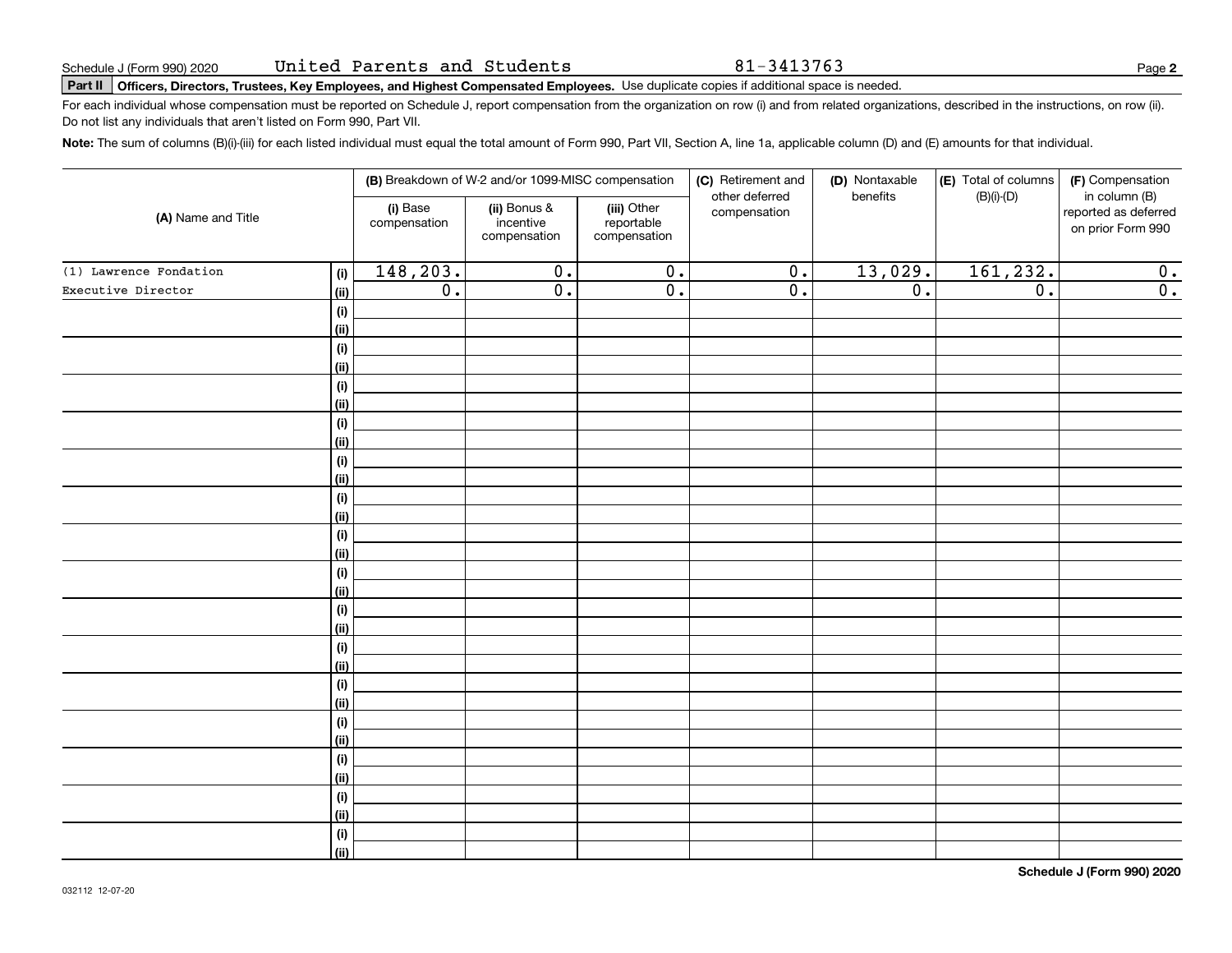# **Part III Supplemental Information**

Schedule J (Form 990) 2020 United Parents and Students<br>
Part III Supplemental Information<br>
Provide the information, explanation, or descriptions required for Part I, lines 1a, 1b, 3, 4a, 4b, 4c, 5a, 5b, 6a, 6b, 7, and 8, a

**Schedule J (Form 990) 2020**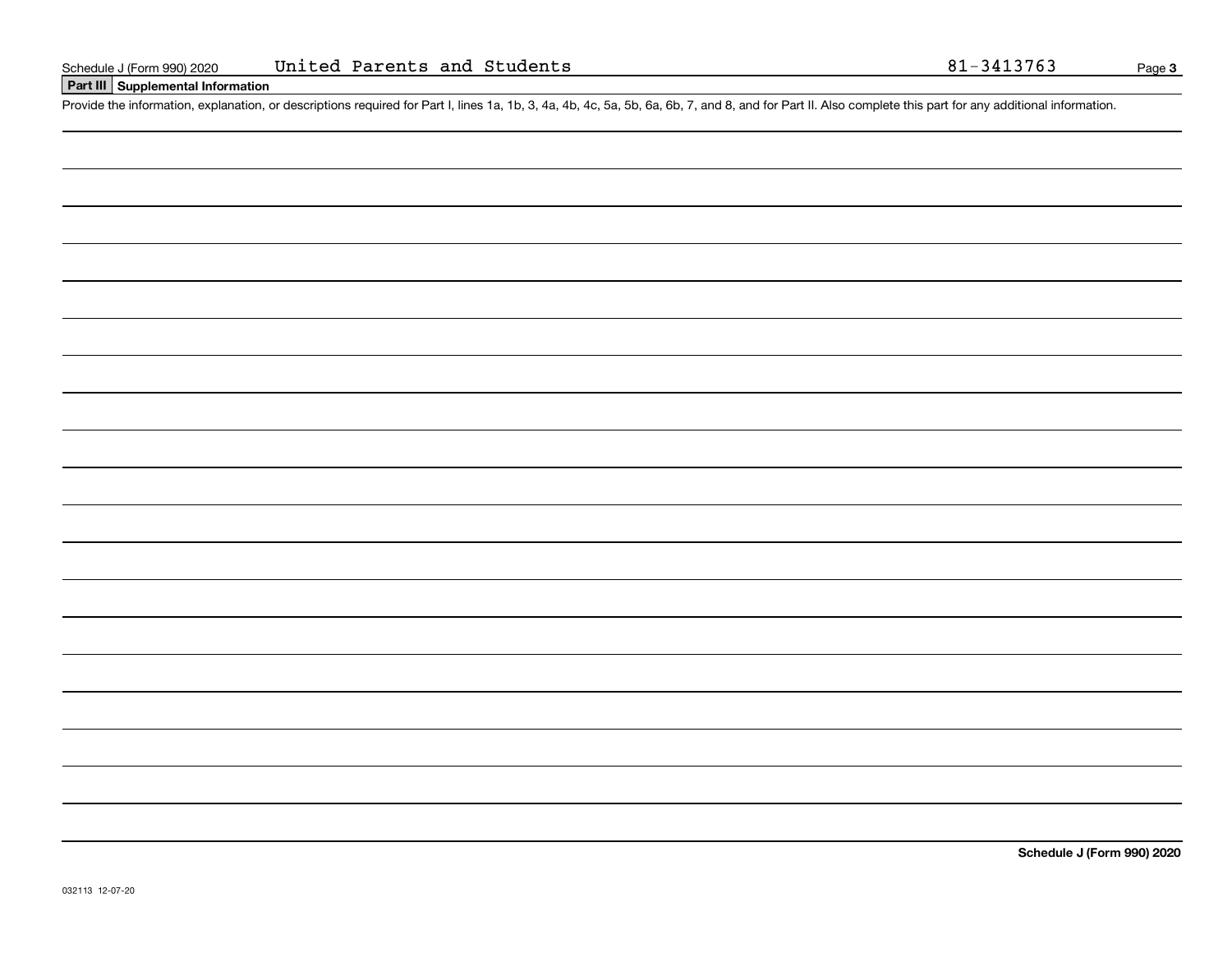**(Form 990 or 990-EZ)**

Department of the Treasury Internal Revenue Service Name of the organization

# **Complete to provide information for responses to specific questions on SCHEDULE O Supplemental Information to Form 990 or 990-EZ**

**Form 990 or 990-EZ or to provide any additional information. | Attach to Form 990 or 990-EZ. | Go to www.irs.gov/Form990 for the latest information.**

**Open to Public InspectionEmployer identification number 2020**

OMB No. 1545-0047

United Parents and Students 81-3413763

Form 990, Part VI, Section A, line 6:

The organization has one class of members. This class consists of one

member, Green Dot Public Schools National.

Form 990, Part VI, Section A, line 7a:

The Membership may vote on the election of new members.

Form 990, Part VI, Section A, line 7b:

The Membership has the following voting rights: 1. Adoption, amendment or

repeal Bylaws and Articles; 2. election of new members; 3. election of

directors; 4. disposition of all or substantially all of the assets of the

corporation; and 5. adoption or ratification of the capital budget,

operating budget, mission statement, or strategic plan.

Form 990, Part VI, Section A, line 8b:

There are no Committees with broad authority to act on behalf of the

governing body.

Form 990, Part VI, Section B, line 11b:

The Audit Committee reviews and approves the Form 990. A copy of the Form

990 is provided to the Board of Directors for review and approval prior to

filing.

Form 990, Part VI, Section B, Line 12c:

Board members and officers must self-report to the corporation that they

032211 11-20-20 LHA For Paperwork Reduction Act Notice, see the Instructions for Form 990 or 990-EZ. Schedule O (Form 990 or 990-EZ) 2020 have a disqualifying interest. Any such conflicts of interest must be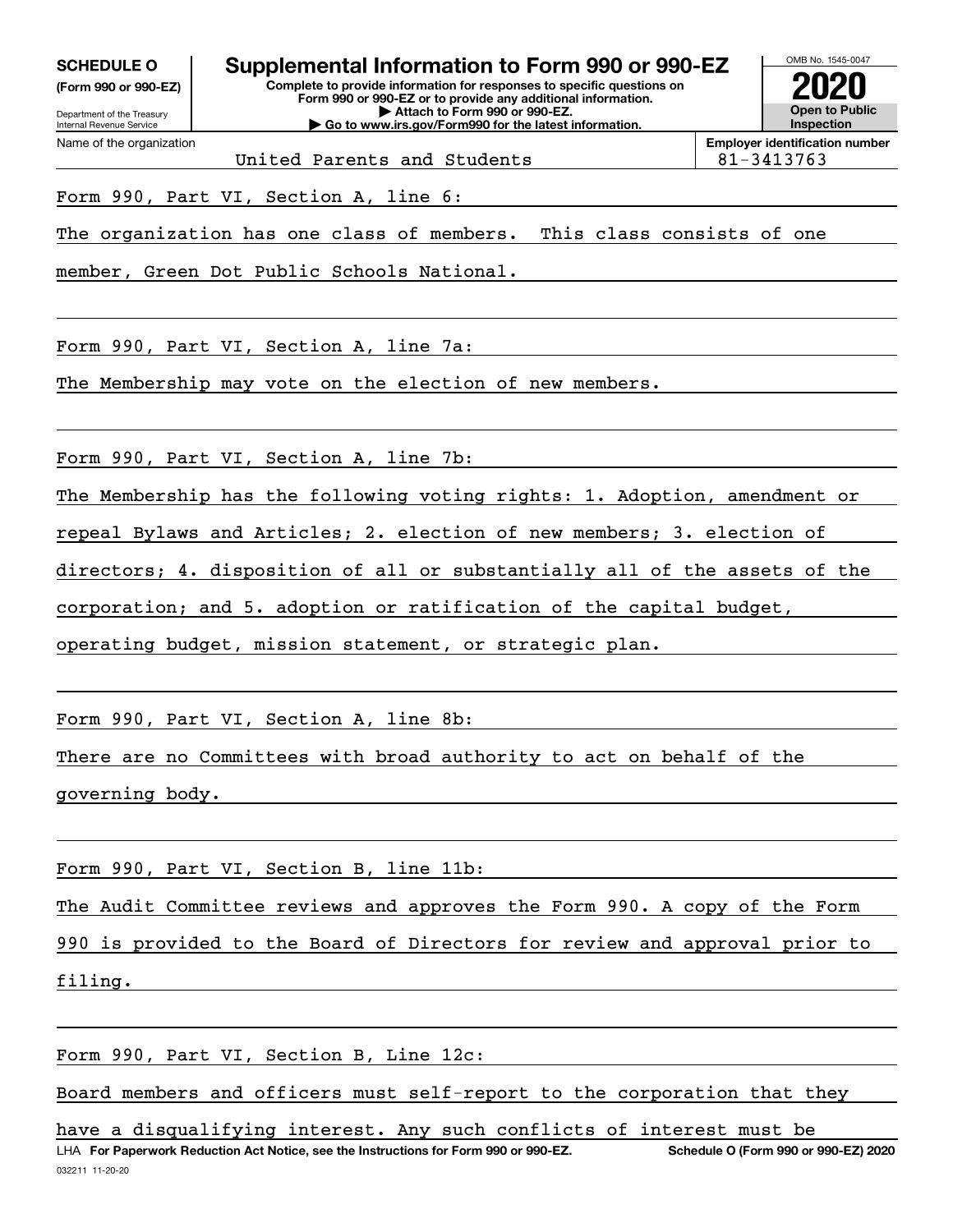| Schedule O (Form 990 or 990-EZ) 2020                                        | Page 2                                              |
|-----------------------------------------------------------------------------|-----------------------------------------------------|
| Name of the organization<br>United Parents and Students                     | <b>Employer identification number</b><br>81-3413763 |
| disclosed at the meeting where consideration of the proposed transaction    |                                                     |
| takes place. After the disclosure, the disclosing official must leave the   |                                                     |
| meeting while the remaining Board members discuss the potential conflict of |                                                     |
| interest and determine whether alternatives to the proposed transaction or  |                                                     |
| arrangement that are more advantageous to the corporation and that do not   |                                                     |
| pose a conflict are available. The disinterested Board members decide       |                                                     |
| whether to accept the proposed transaction or an alternative transaction.   |                                                     |
| This disclosure is included in the Board's meeting minutes. Furthermore,    |                                                     |
| if the Board has reason to believe that a fellow Board member or an officer |                                                     |
| has failed to disclose a conflict of interest, the individual is informed   |                                                     |
| of the belief and provided an opportunity to respond, followed by further   |                                                     |
| investigation, if warranted. Thereafter, the Board makes a determination    |                                                     |
| and disciplinary and/or corrective actions are taken. Each year, such       |                                                     |
| officials are required to sign a statement that affirms they: a) have       |                                                     |
| received a copy of the corporation's Conflict of Interest Policy (the       |                                                     |
| "Policy"); b) have read and understand the Policy; c) have agreed to comply |                                                     |
| with the Policy; and d) understand the corporation is charitable and, to    |                                                     |
| maintain its federal tax exemption, the corporation must engage primarily   |                                                     |
| in activities that accomplish one or more of its tax-exempt purposes.       |                                                     |

Form 990, Part VI, Section B, Line 15a:

The Board of Directors reviews and sets the compensation for the Executive Director on an annual basis using industry data.

Form 990, Part VI, Section C, Line 19:

Required documents are available on the Organization's website and at the business address during normal business hours upon request.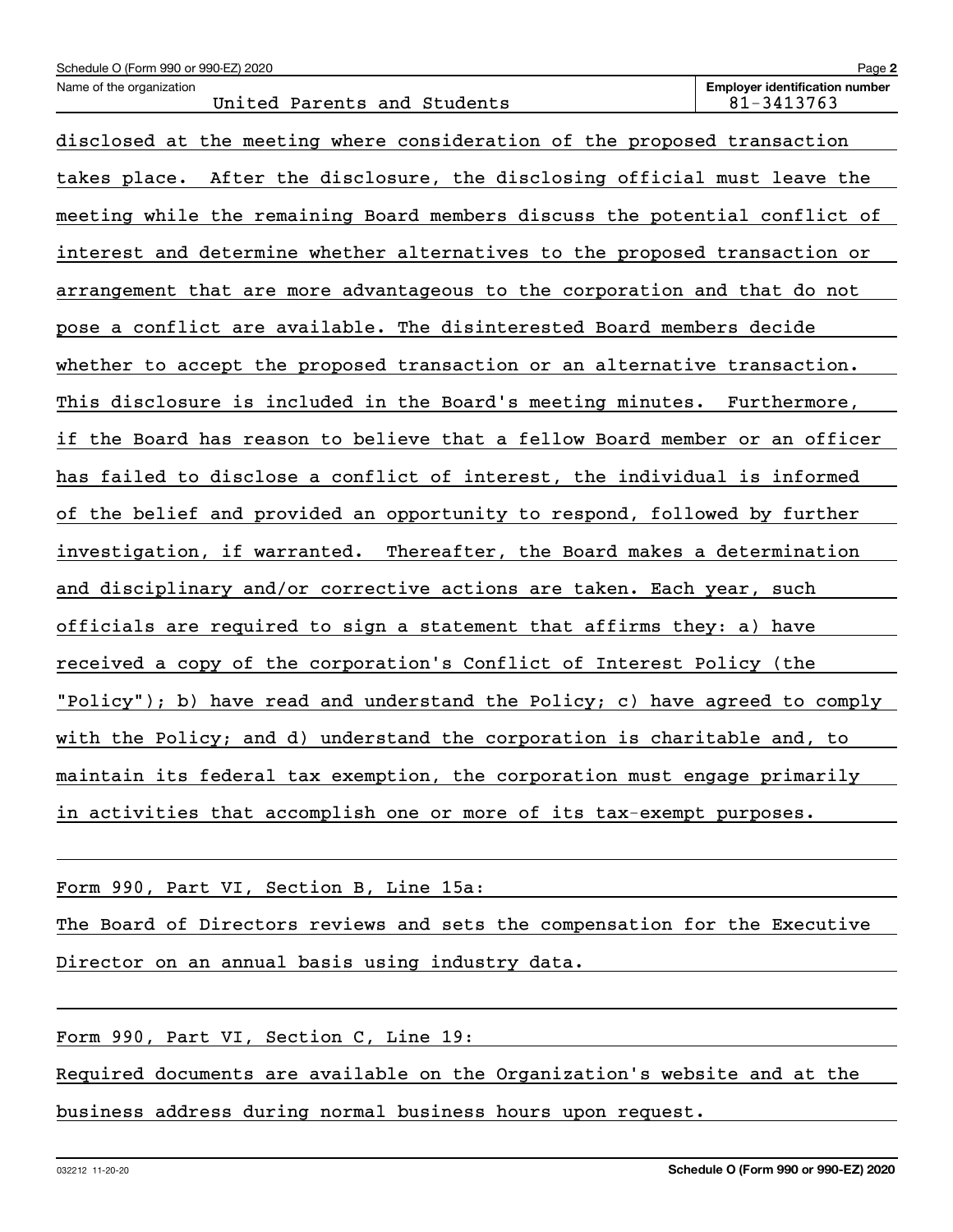| <b>SCHEDULE R</b> |
|-------------------|
| ----              |

## **(Form 990)**

# **Related Organizations and Unrelated Partnerships**

**Complete if the organization answered "Yes" on Form 990, Part IV, line 33, 34, 35b, 36, or 37.** |

**Attach to Form 990.**  |

OMB No. 1545-0047

**Open to Public | Go to www.irs.gov/Form990 for instructions and the latest information. Inspection 2020**

**Employer identification number**

81-3413763

Department of the Treasury Internal Revenue Service Name of the organization

United Parents and Students

**Part I Identification of Disregarded Entities.**  Complete if the organization answered "Yes" on Form 990, Part IV, line 33.

| (a)<br>Name, address, and EIN (if applicable)<br>of disregarded entity | (b)<br>Primary activity | (c)<br>Legal domicile (state or<br>foreign country) | (d)<br>Total income | (e)<br>End-of-year assets | (f)<br>Direct controlling<br>entity |
|------------------------------------------------------------------------|-------------------------|-----------------------------------------------------|---------------------|---------------------------|-------------------------------------|
|                                                                        |                         |                                                     |                     |                           |                                     |
|                                                                        |                         |                                                     |                     |                           |                                     |
|                                                                        |                         |                                                     |                     |                           |                                     |
|                                                                        |                         |                                                     |                     |                           |                                     |

#### **Identification of Related Tax-Exempt Organizations.** Complete if the organization answered "Yes" on Form 990, Part IV, line 34, because it had one or more related tax-exempt **Part II** organizations during the tax year.

| (a)<br>Name, address, and EIN<br>of related organization | (b)<br>Primary activity | (c)<br>Legal domicile (state or<br>foreign country) | (d)<br>Exempt Code<br>section | (e)<br>Public charity<br>status (if section | (f)<br>Direct controlling<br>entity |            | $(g)$<br>Section 512(b)(13)<br>controlled<br>entity? |
|----------------------------------------------------------|-------------------------|-----------------------------------------------------|-------------------------------|---------------------------------------------|-------------------------------------|------------|------------------------------------------------------|
|                                                          |                         |                                                     |                               | 501(c)(3)                                   |                                     | <b>Yes</b> | <b>No</b>                                            |
| Green Dot Public Schools California -                    |                         |                                                     |                               |                                             |                                     |            |                                                      |
| 95-4679811, 1149 S Hill St Suite 600, Los                |                         |                                                     |                               |                                             | Green Dot Public                    |            |                                                      |
| Angeles, CA 90015                                        | Educational Services    | California                                          | 501(c)(3)                     | Line 2                                      | Schools National                    |            | х                                                    |
| Green Dot Public Schools National -                      |                         |                                                     |                               |                                             |                                     |            |                                                      |
| 46-5740783, 1149 S Hill St Suite 600, Los                |                         |                                                     |                               |                                             |                                     |            |                                                      |
| Angeles, CA 90015                                        | Educational Services    | California                                          | 501(c)(3)                     | Line 10                                     | N/A                                 |            | х                                                    |
| Green Dot Public Schools Tennessee -                     |                         |                                                     |                               |                                             |                                     |            |                                                      |
| 47-0970499, 4950 Fairley Rd, Memphis, TN                 |                         |                                                     |                               |                                             | Green Dot Public                    |            |                                                      |
| 38109                                                    | Educational Services    | Tennessee                                           | 501(c)(3)                     | Line 2                                      | Schools National                    |            | х                                                    |
| Delta Properties Inc. - 82-0212806                       |                         |                                                     |                               |                                             | Green Dot Public                    |            |                                                      |
| 1149 S Hill St Suite 600                                 |                         |                                                     |                               |                                             | Schools                             |            |                                                      |
| Los Angeles, CA 90015                                    | Educational Facilities  | California                                          | 501(c)(3)                     | Line 12a. I                                 | California                          |            | x                                                    |

**For Paperwork Reduction Act Notice, see the Instructions for Form 990. Schedule R (Form 990) 2020**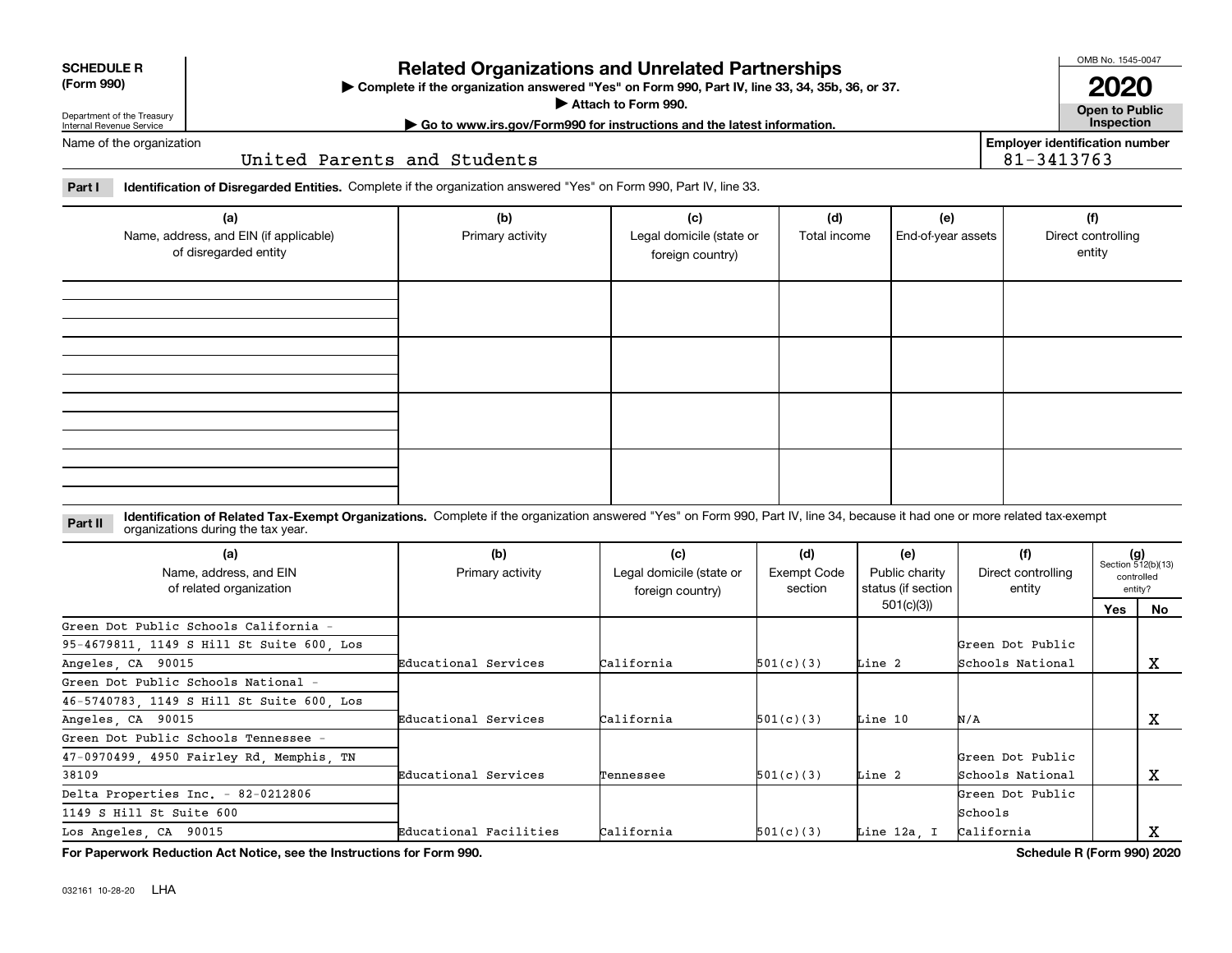**Part II Continuation of Identification of Related Tax-Exempt Organizations**

| (a)<br>Name, address, and EIN<br>of related organization | (b)<br>(d)<br>(c)<br>Primary activity<br>Legal domicile (state or<br>Exempt Code<br>section<br>foreign country) |       | (e)<br>Public charity<br>status (if section | (f)<br>Direct controlling<br>entity | controlled<br>organization? | $(g)$<br>Section 512(b)(13) |             |
|----------------------------------------------------------|-----------------------------------------------------------------------------------------------------------------|-------|---------------------------------------------|-------------------------------------|-----------------------------|-----------------------------|-------------|
|                                                          |                                                                                                                 |       |                                             | 501(c)(3)                           |                             | Yes                         | No          |
| Green Dot Public Schools Southeast Texas -               |                                                                                                                 |       |                                             |                                     |                             |                             |             |
| 85-3396360, 1149 S Hill St Suite 600, Los                |                                                                                                                 |       |                                             |                                     | Green Dot Public            |                             |             |
| Angeles, CA 90015                                        | Educational Services                                                                                            | Texas | 501(c)(3)                                   | Line 2                              | Schools National            |                             | $\mathbf x$ |
|                                                          |                                                                                                                 |       |                                             |                                     |                             |                             |             |
|                                                          |                                                                                                                 |       |                                             |                                     |                             |                             |             |
|                                                          |                                                                                                                 |       |                                             |                                     |                             |                             |             |
|                                                          |                                                                                                                 |       |                                             |                                     |                             |                             |             |
|                                                          |                                                                                                                 |       |                                             |                                     |                             |                             |             |
|                                                          |                                                                                                                 |       |                                             |                                     |                             |                             |             |
|                                                          |                                                                                                                 |       |                                             |                                     |                             |                             |             |
|                                                          |                                                                                                                 |       |                                             |                                     |                             |                             |             |
|                                                          |                                                                                                                 |       |                                             |                                     |                             |                             |             |
|                                                          |                                                                                                                 |       |                                             |                                     |                             |                             |             |
|                                                          |                                                                                                                 |       |                                             |                                     |                             |                             |             |
|                                                          |                                                                                                                 |       |                                             |                                     |                             |                             |             |
|                                                          |                                                                                                                 |       |                                             |                                     |                             |                             |             |
|                                                          |                                                                                                                 |       |                                             |                                     |                             |                             |             |
|                                                          |                                                                                                                 |       |                                             |                                     |                             |                             |             |
|                                                          |                                                                                                                 |       |                                             |                                     |                             |                             |             |
|                                                          |                                                                                                                 |       |                                             |                                     |                             |                             |             |
|                                                          |                                                                                                                 |       |                                             |                                     |                             |                             |             |
|                                                          |                                                                                                                 |       |                                             |                                     |                             |                             |             |
|                                                          |                                                                                                                 |       |                                             |                                     |                             |                             |             |
|                                                          |                                                                                                                 |       |                                             |                                     |                             |                             |             |
|                                                          |                                                                                                                 |       |                                             |                                     |                             |                             |             |
|                                                          |                                                                                                                 |       |                                             |                                     |                             |                             |             |
|                                                          |                                                                                                                 |       |                                             |                                     |                             |                             |             |
|                                                          |                                                                                                                 |       |                                             |                                     |                             |                             |             |
|                                                          |                                                                                                                 |       |                                             |                                     |                             |                             |             |
|                                                          |                                                                                                                 |       |                                             |                                     |                             |                             |             |
|                                                          |                                                                                                                 |       |                                             |                                     |                             |                             |             |
|                                                          |                                                                                                                 |       |                                             |                                     |                             |                             |             |
|                                                          |                                                                                                                 |       |                                             |                                     |                             |                             |             |
|                                                          |                                                                                                                 |       |                                             |                                     |                             |                             |             |
|                                                          |                                                                                                                 |       |                                             |                                     |                             |                             |             |
|                                                          |                                                                                                                 |       |                                             |                                     |                             |                             |             |
|                                                          |                                                                                                                 |       |                                             |                                     |                             |                             |             |
|                                                          |                                                                                                                 |       |                                             |                                     |                             |                             |             |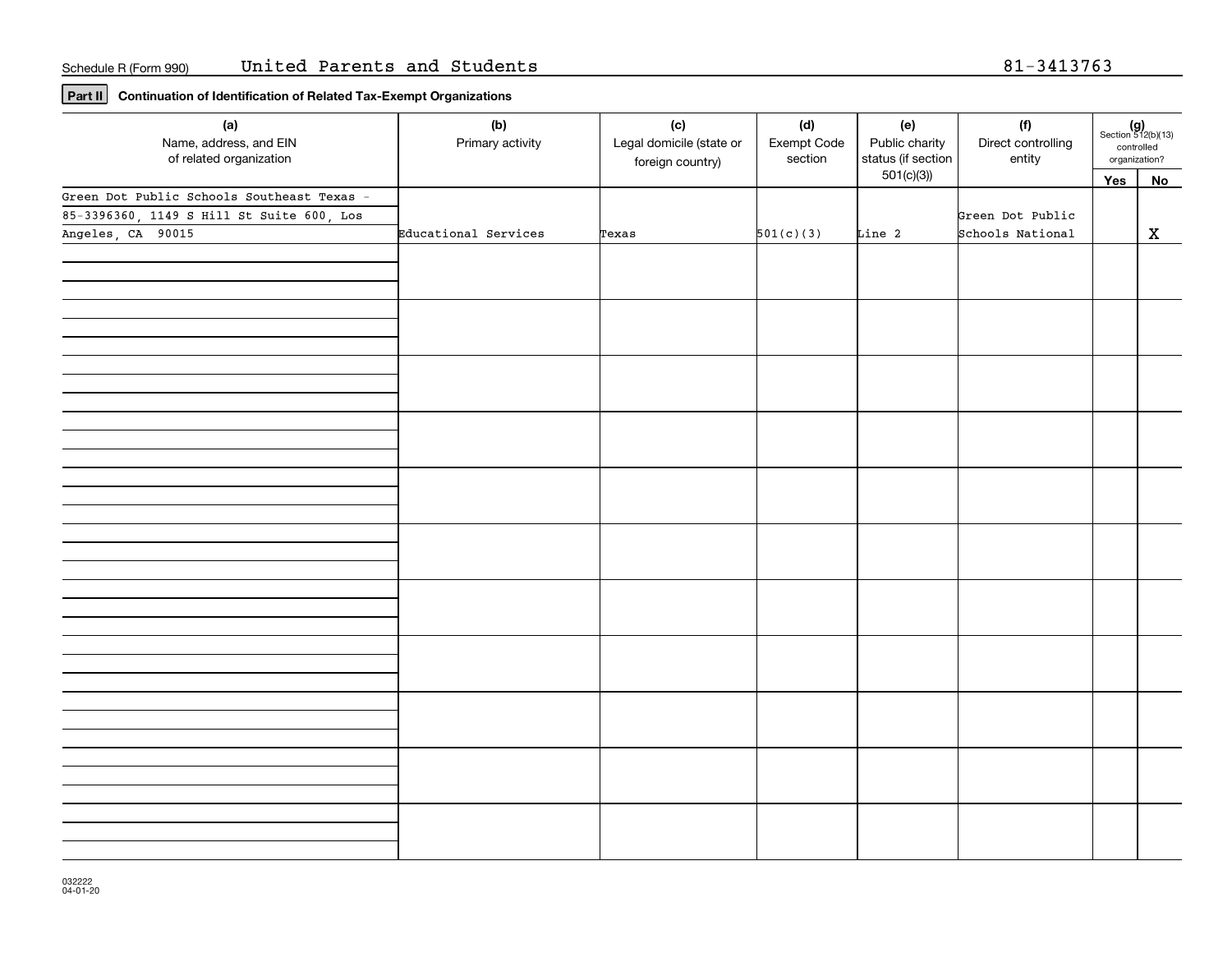**Identification of Related Organizations Taxable as a Partnership.** Complete if the organization answered "Yes" on Form 990, Part IV, line 34, because it had one or more related **Part III** organizations treated as a partnership during the tax year.

| (a)<br>Name, address, and EIN<br>of related organization | (b)<br>Primary activity | (c)<br>Legal<br>domicile<br>(state or<br>foreign<br>country) | (d)<br>Direct controlling<br>entity | (e)<br>Predominant income<br>(related, unrelated,<br>excluded from tax under<br>sections 512-514) | (f)<br>Share of total<br>income | (g)<br>Share of<br>end-of-year<br>assets | (h)<br>$Yes \mid$ | Disproportionate<br>allocations?<br>No | (i)<br>Code V-UBI<br>amount in box<br>20 of Schedule<br>K-1 (Form 1065) Yes No | (i) | (k)<br>General or Percentage<br>managing<br>partner?<br>partner? |
|----------------------------------------------------------|-------------------------|--------------------------------------------------------------|-------------------------------------|---------------------------------------------------------------------------------------------------|---------------------------------|------------------------------------------|-------------------|----------------------------------------|--------------------------------------------------------------------------------|-----|------------------------------------------------------------------|
|                                                          |                         |                                                              |                                     |                                                                                                   |                                 |                                          |                   |                                        |                                                                                |     |                                                                  |
|                                                          |                         |                                                              |                                     |                                                                                                   |                                 |                                          |                   |                                        |                                                                                |     |                                                                  |
|                                                          |                         |                                                              |                                     |                                                                                                   |                                 |                                          |                   |                                        |                                                                                |     |                                                                  |
|                                                          |                         |                                                              |                                     |                                                                                                   |                                 |                                          |                   |                                        |                                                                                |     |                                                                  |

**Identification of Related Organizations Taxable as a Corporation or Trust.** Complete if the organization answered "Yes" on Form 990, Part IV, line 34, because it had one or more related **Part IV** organizations treated as a corporation or trust during the tax year.

| (a)<br>Name, address, and EIN<br>of related organization | (b)<br>Primary activity | (c)<br>Legal domicile<br>(state or<br>foreign | (d)<br>Direct controlling<br>entity | (e)<br>Type of entity<br>(C corp, S corp,<br>or trust) | (f)<br>Share of total<br>income | (g)<br>Share of<br>end-of-year<br>assets | (h)<br>Percentage<br>ownership |  | $(i)$ Section<br>512(b)(13)<br>controlled<br>entity? |  |  |
|----------------------------------------------------------|-------------------------|-----------------------------------------------|-------------------------------------|--------------------------------------------------------|---------------------------------|------------------------------------------|--------------------------------|--|------------------------------------------------------|--|--|
|                                                          |                         | country)                                      |                                     |                                                        |                                 |                                          |                                |  | Yes   No                                             |  |  |
|                                                          |                         |                                               |                                     |                                                        |                                 |                                          |                                |  |                                                      |  |  |
|                                                          |                         |                                               |                                     |                                                        |                                 |                                          |                                |  |                                                      |  |  |
|                                                          |                         |                                               |                                     |                                                        |                                 |                                          |                                |  |                                                      |  |  |
|                                                          |                         |                                               |                                     |                                                        |                                 |                                          |                                |  |                                                      |  |  |
|                                                          |                         |                                               |                                     |                                                        |                                 |                                          |                                |  |                                                      |  |  |
|                                                          |                         |                                               |                                     |                                                        |                                 |                                          |                                |  |                                                      |  |  |
|                                                          |                         |                                               |                                     |                                                        |                                 |                                          |                                |  |                                                      |  |  |
|                                                          |                         |                                               |                                     |                                                        |                                 |                                          |                                |  |                                                      |  |  |
|                                                          |                         |                                               |                                     |                                                        |                                 |                                          |                                |  |                                                      |  |  |
|                                                          |                         |                                               |                                     |                                                        |                                 |                                          |                                |  |                                                      |  |  |
|                                                          |                         |                                               |                                     |                                                        |                                 |                                          |                                |  |                                                      |  |  |
|                                                          |                         |                                               |                                     |                                                        |                                 |                                          |                                |  |                                                      |  |  |
|                                                          |                         |                                               |                                     |                                                        |                                 |                                          |                                |  |                                                      |  |  |
|                                                          |                         |                                               |                                     |                                                        |                                 |                                          |                                |  |                                                      |  |  |
|                                                          |                         |                                               |                                     |                                                        |                                 |                                          |                                |  |                                                      |  |  |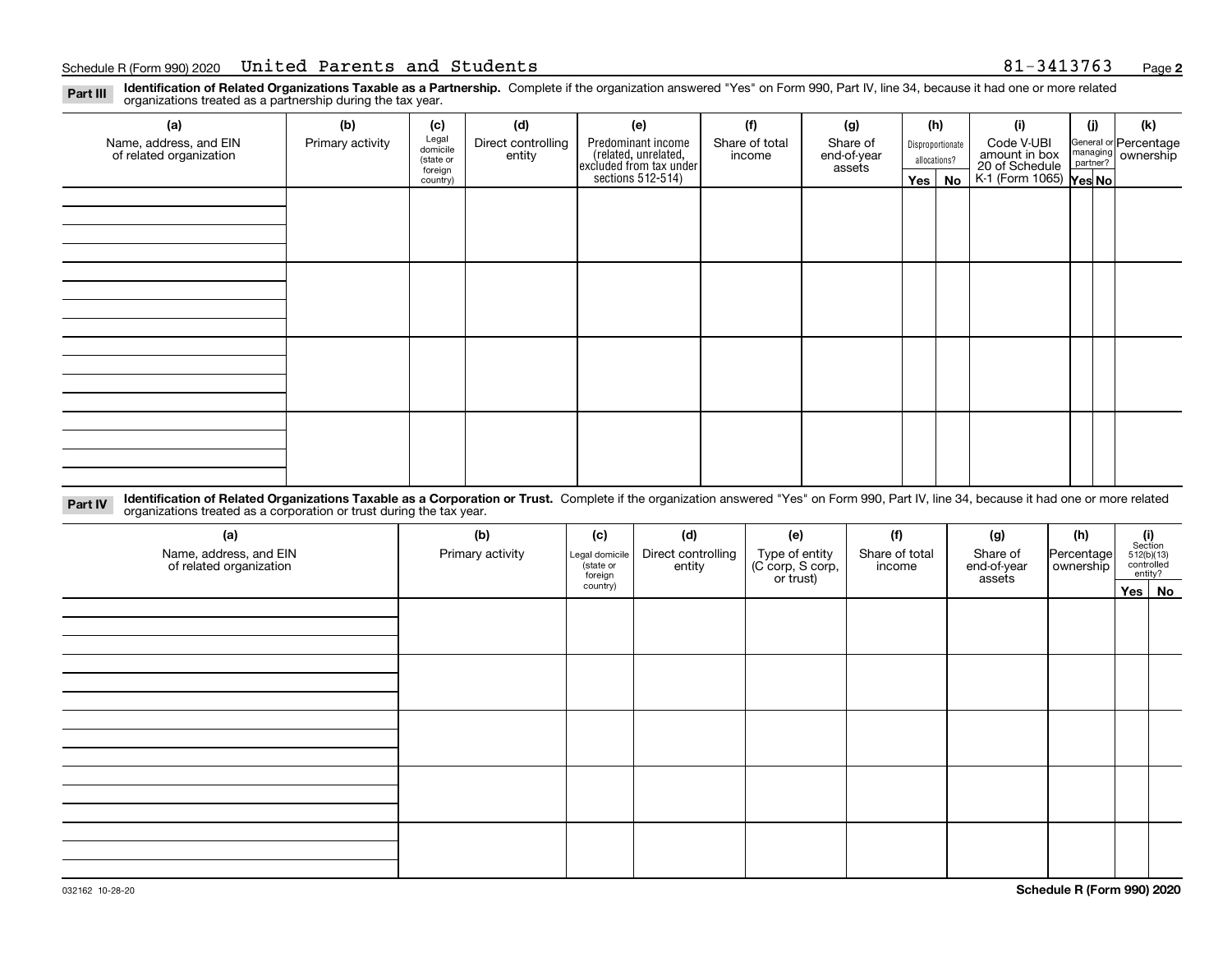**Part V** T**ransactions With Related Organizations.** Complete if the organization answered "Yes" on Form 990, Part IV, line 34, 35b, or 36.

| Note: Complete line 1 if any entity is listed in Parts II, III, or IV of this schedule. |                                                                                                                                                                                                                                |     |   |             |  |  |  |  |
|-----------------------------------------------------------------------------------------|--------------------------------------------------------------------------------------------------------------------------------------------------------------------------------------------------------------------------------|-----|---|-------------|--|--|--|--|
|                                                                                         | During the tax year, did the organization engage in any of the following transactions with one or more related organizations listed in Parts II-IV?                                                                            |     |   |             |  |  |  |  |
|                                                                                         |                                                                                                                                                                                                                                | 1a  |   | х           |  |  |  |  |
|                                                                                         | <b>b</b> Gift, grant, or capital contribution to related organization(s)                                                                                                                                                       | 1b  |   | х           |  |  |  |  |
|                                                                                         | c Gift, grant, or capital contribution from related organization(s) manufaction(s) and contain an account of the substitution of the state or capital contribution from related organization(s) manufaction contains and conta | 1c  |   | X           |  |  |  |  |
|                                                                                         | <b>d</b> Loans or loan quarantees to or for related organization(s)                                                                                                                                                            | 1d  |   | $\mathbf X$ |  |  |  |  |
|                                                                                         | e Loans or loan guarantees by related organization(s) encontraction contains and contains and contains and contains and contains and contains and contains and contains and contains and contains and contains and contains an | 1e  |   | $\mathbf x$ |  |  |  |  |
|                                                                                         |                                                                                                                                                                                                                                |     |   |             |  |  |  |  |
|                                                                                         | Dividends from related organization(s) www.communicallycommunicallycommunicallycommunicallycommunicallycommunicallycommunicallycommunicallycommunicallycommunicallycommunicallycommunicallycommunicallycommunicallycommunicall | 1f  |   | х           |  |  |  |  |
|                                                                                         |                                                                                                                                                                                                                                | 1a  |   | $\mathbf X$ |  |  |  |  |
|                                                                                         | h Purchase of assets from related organization(s) manufactured content to the content of the content of the content of the content of the content of the content of the content of the content of the content of the content o | 1h  |   | $\mathbf X$ |  |  |  |  |
|                                                                                         |                                                                                                                                                                                                                                | 11  |   | $\mathbf X$ |  |  |  |  |
|                                                                                         |                                                                                                                                                                                                                                | 1i. |   | X           |  |  |  |  |
|                                                                                         |                                                                                                                                                                                                                                |     |   |             |  |  |  |  |
|                                                                                         |                                                                                                                                                                                                                                | 1k  |   | X           |  |  |  |  |
|                                                                                         | Performance of services or membership or fundraising solicitations for related organization(s) manufaction.community content and services or membership or fundraising solicitations for related organization(s) manufaction.c | 11  |   | $\mathbf X$ |  |  |  |  |
|                                                                                         | m Performance of services or membership or fundraising solicitations by related organization(s)                                                                                                                                | 1m  |   | X           |  |  |  |  |
|                                                                                         |                                                                                                                                                                                                                                | 1n  |   | $\mathbf X$ |  |  |  |  |
|                                                                                         | <b>o</b> Sharing of paid employees with related organization(s)                                                                                                                                                                | 1о  |   | $\mathbf X$ |  |  |  |  |
|                                                                                         |                                                                                                                                                                                                                                |     |   |             |  |  |  |  |
|                                                                                         | p Reimbursement paid to related organization(s) for expenses [11111] [12] reasonal content of the separation (s) for expenses [11111] [12] reasonal content of the separation (s) for expenses [1111] [12] reasonal content of | 1p. | х |             |  |  |  |  |
|                                                                                         |                                                                                                                                                                                                                                | 1q  | X |             |  |  |  |  |
|                                                                                         |                                                                                                                                                                                                                                |     |   |             |  |  |  |  |
|                                                                                         | r Other transfer of cash or property to related organization(s)                                                                                                                                                                | 1r  |   | х           |  |  |  |  |
|                                                                                         |                                                                                                                                                                                                                                | 1s. |   | X           |  |  |  |  |
|                                                                                         | 2 If the answer to any of the above is "Yes," see the instructions for information on who must complete this line, including covered relationships and transaction thresholds.                                                 |     |   |             |  |  |  |  |

| (a)<br>Name of related organization | (b)<br>Transaction<br>type (a-s) | (c)<br>Amount involved | (d)<br>Method of determining amount involved |
|-------------------------------------|----------------------------------|------------------------|----------------------------------------------|
| (1)                                 |                                  |                        |                                              |
| (2)                                 |                                  |                        |                                              |
| (3)                                 |                                  |                        |                                              |
| (4)                                 |                                  |                        |                                              |
| (5)                                 |                                  |                        |                                              |
| (6)                                 |                                  |                        |                                              |

 $\overline{\phantom{a}}$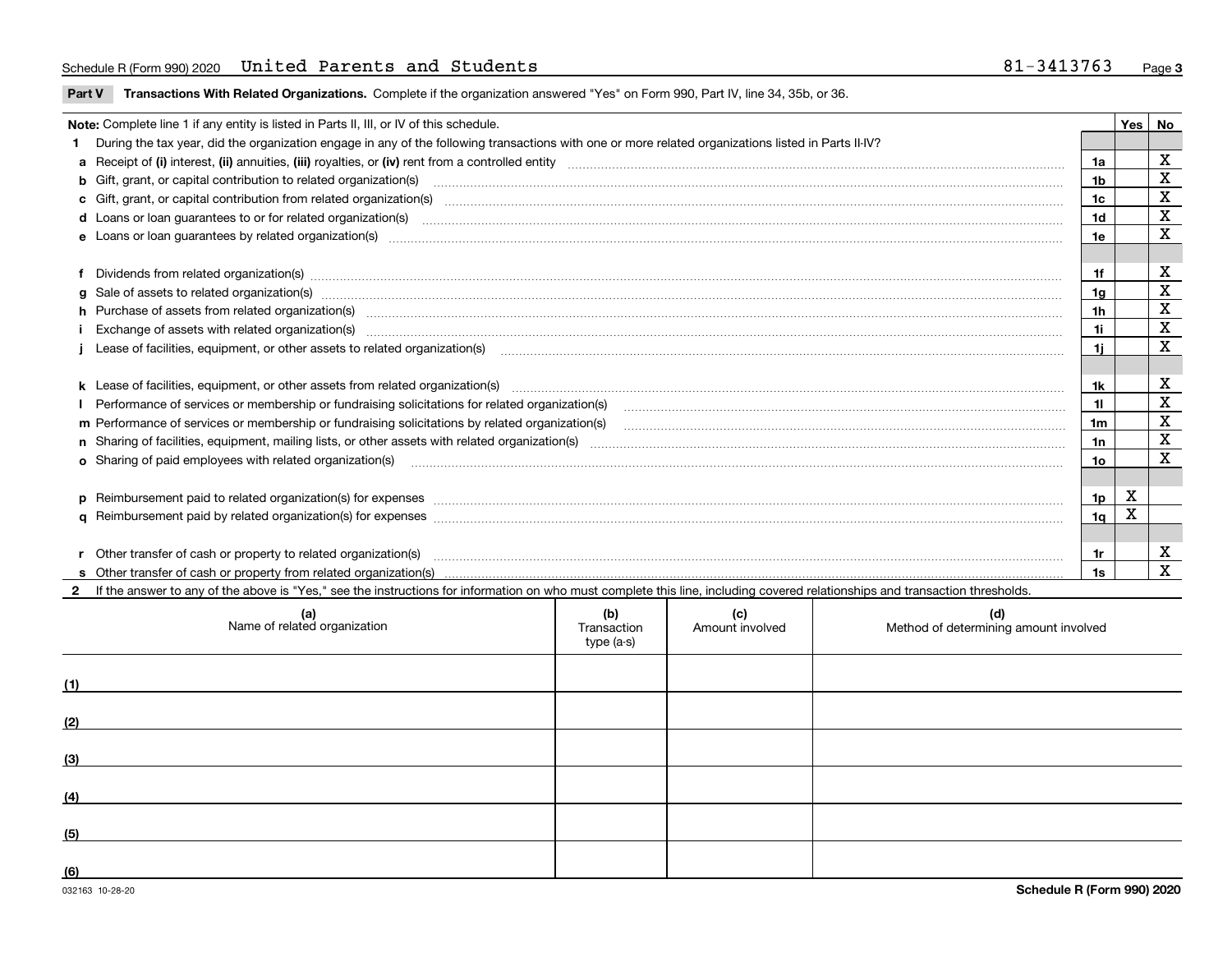### Schedule R(Form 990) 2020 **United Parents and Students** 81-3413763 <sub>Page</sub>

**Part VI Unrelated Organizations Taxable as a Partnership. Complete if the organization answered "Yes" on Form 990, Part IV, line 37.** 

Provide the following information for each entity taxed as a partnership through which the organization conducted more than five percent of its activities (measured by total assets or gross revenue) that was not a related organization. See instructions regarding exclusion for certain investment partnerships.

| ັ<br>(a)<br>Name, address, and EIN<br>of entity | ັ<br>ັ<br>(b)<br>Primary activity | (c)<br>Legal domicile<br>(state or foreign<br>country) | (d)<br>Predominant income<br>(related, unrelated,<br>excluded from tax under<br>sections 512-514) | (e)<br>Are all<br>$\begin{array}{c}\n\text{partners} & \text{sec.} \\ 501(c)(3) & \text{orgs.?} \n\end{array}$<br>Yes No | (f)<br>Share of<br>total<br>income | (g)<br>Share of<br>end-of-year<br>assets | (h)<br>Dispropor-<br>tionate<br>allocations?<br>Yes No | (i)<br>Code V-UBI<br>  amount in box 20 managing<br>  of Schedule K-1 partner? ownership<br>  of Schedule K-1 partner? ownership<br>  Yes No | (i)<br>Yes No | (k) |
|-------------------------------------------------|-----------------------------------|--------------------------------------------------------|---------------------------------------------------------------------------------------------------|--------------------------------------------------------------------------------------------------------------------------|------------------------------------|------------------------------------------|--------------------------------------------------------|----------------------------------------------------------------------------------------------------------------------------------------------|---------------|-----|
|                                                 |                                   |                                                        |                                                                                                   |                                                                                                                          |                                    |                                          |                                                        |                                                                                                                                              |               |     |
|                                                 |                                   |                                                        |                                                                                                   |                                                                                                                          |                                    |                                          |                                                        |                                                                                                                                              |               |     |
|                                                 |                                   |                                                        |                                                                                                   |                                                                                                                          |                                    |                                          |                                                        |                                                                                                                                              |               |     |
|                                                 |                                   |                                                        |                                                                                                   |                                                                                                                          |                                    |                                          |                                                        |                                                                                                                                              |               |     |
|                                                 |                                   |                                                        |                                                                                                   |                                                                                                                          |                                    |                                          |                                                        |                                                                                                                                              |               |     |
|                                                 |                                   |                                                        |                                                                                                   |                                                                                                                          |                                    |                                          |                                                        |                                                                                                                                              |               |     |
|                                                 |                                   |                                                        |                                                                                                   |                                                                                                                          |                                    |                                          |                                                        |                                                                                                                                              |               |     |
|                                                 |                                   |                                                        |                                                                                                   |                                                                                                                          |                                    |                                          |                                                        |                                                                                                                                              |               |     |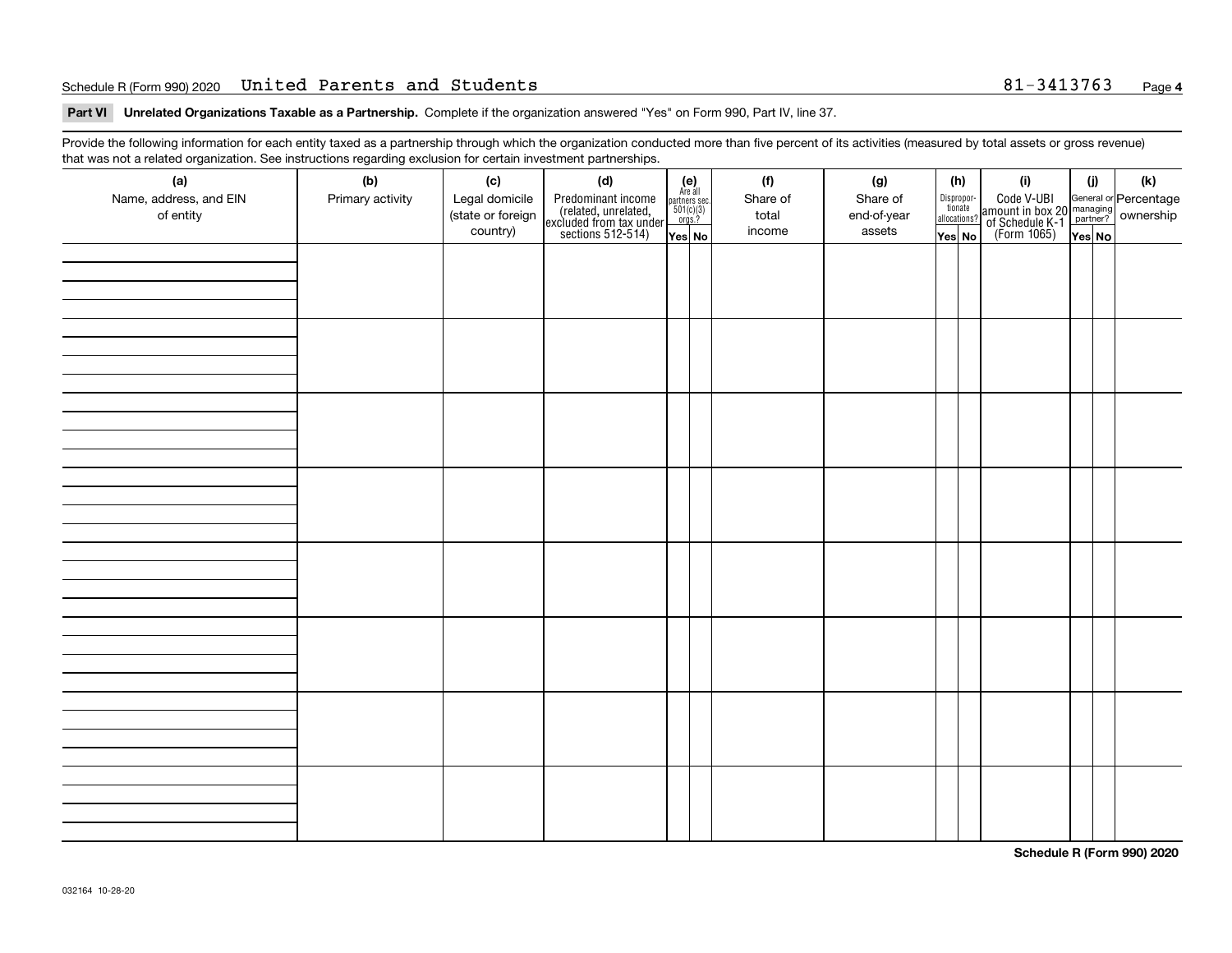Provide additional information for responses to questions on Schedule R. See instructions.